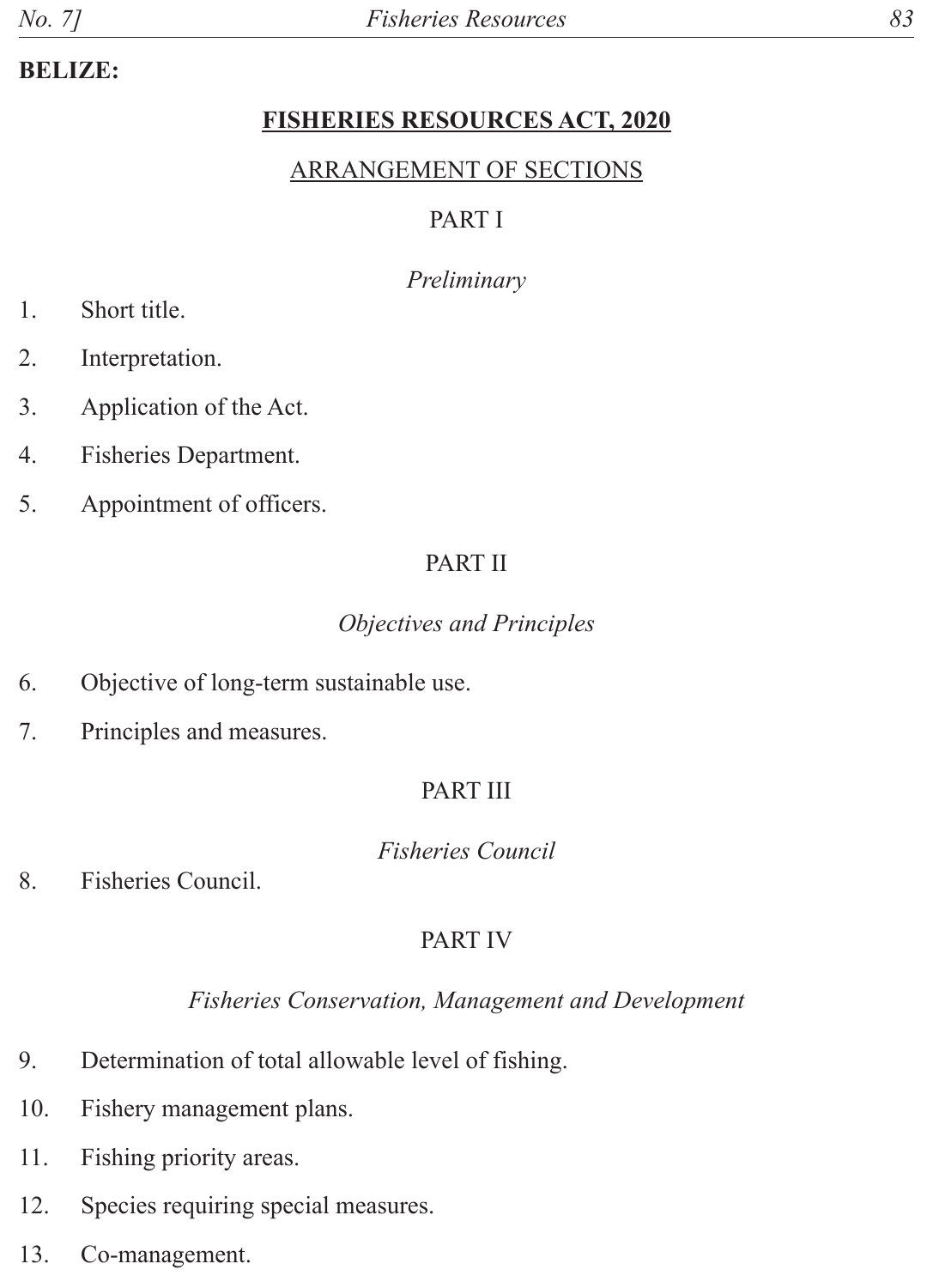## PART V

# *Fishery Areas, Marine and Inland Water Reserves*

- 14. Declaration of fishery areas and marine and inland water reserves.
- 15. Offences and penalties within reserves.
- 16. Consent of Minister required to conduct activities in reserves.
- 17. Power to make regulations, orders, etc., for reserves.
- 18. General offence and penalty.

# PART VI

## *Requirement for Licences and Conditions*

- 19. No fishing without a licence.
- 20. Activities requiring a licence.
- 21. Conditions of licences.
- 22. Cancellation or suspension of fishing licence.
- 23. Notice.
- 24. Appeals against the decision of the Fisheries Administrator.
- 25. Cancellation of licence upon conviction.

# PART VII

*Cooperation and Fishing Access Agreements for fishing within the Belize Fisheries Waters*

- 26. Regional cooperation in fisheries.
- 27. Fisheries Access Agreements.
- 28. Foreign fishing vessel licences.

# PART VIII

*Provisions Applicable to both Foreign and Local Fishing within the Belize fisheries waters*

- 29. No fishing without a licence.
- 30. Validity of fishing licences.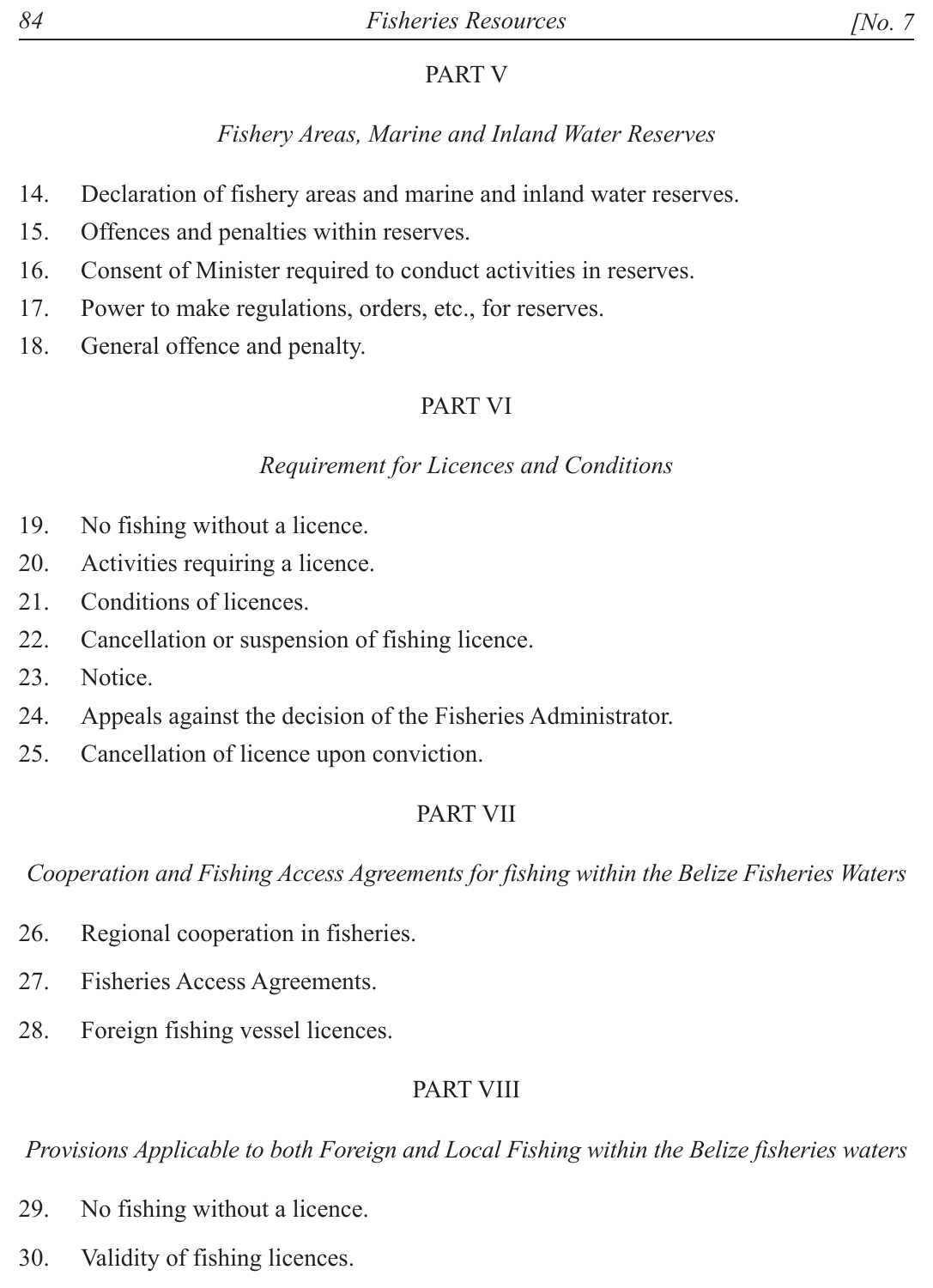- 31. Conditions of fishing licences.
- 32. Notice.
- 33. Appeals from decision of Fisheries Administrator.

### PART IX

### *Fisheries Port Measures*

34. Fisheries port measures and powers to make regulations.

### PART X

### *Scientific Research, Test-Fishing Operations, etc.*

- 35. Scientific research operations related to fisheries.
- 36. Regulations.

### PART XI

### *Prohibited Fishing Methods, Stowage of Gear, and Transshipment*

- 37. Prohibited fishing methods.
- 38. Stowage of fishing gear.
- 39. Transshipment.

## PART XII

## *Record of Fishing Vessels*

40. Record of fishing vessels authorized to fish in fisheries waters.

## PART XIII

## *Mariculture*

- 41. Mariculture operations.
- 42. Offence and penalty.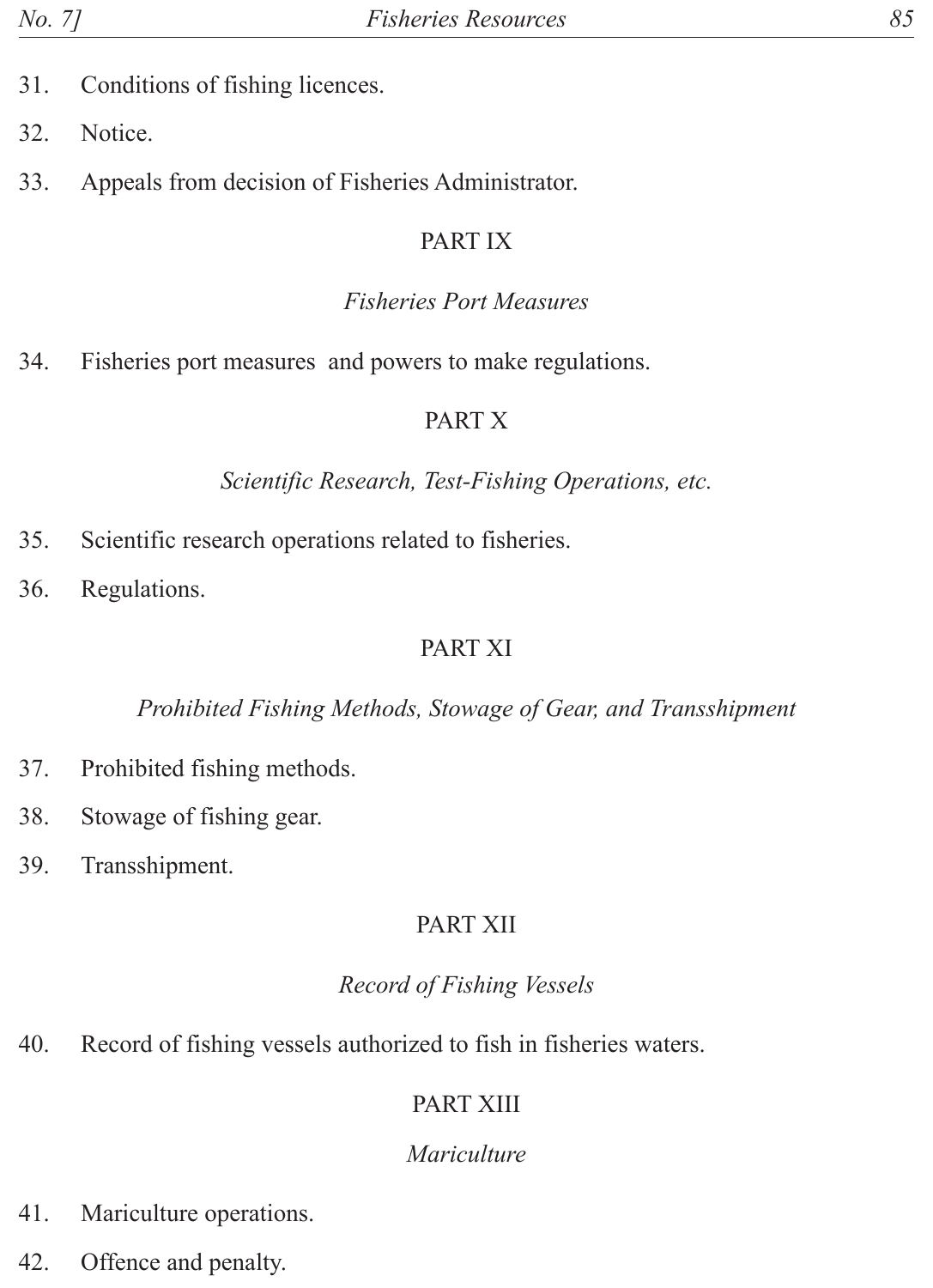### PART XIV

## *Monitoring, Control and Surveillance*

- 43. Powers of entry and search.
- 44. Power to question persons and require production of documents.
- 45. Powers of arrest.
- 46. Power to give directions to master.
- 47. Power to use reasonable force and to take copies of documents.
- 48. Powers of seizure.
- 49. Procedure on seizures.
- 50. Requirements for seized property.
- 51. General powers.
- 52. Persons to assist Fisheries Officer.
- 53. Protection of Fisheries Officer from liability.
- 54. Removal of parts from seized vessels, etc.
- 55. Observers.
- 56. Duties towards Fisheries Officers and observers.

# PART XV

## *Jurisdiction and Evidence*

- 57. Liability for non-payment of penalties.
- 58. Liability for loss, damage or costs incurred.
- 59. Certificate of evidence.
- 60. Certificate as to location of vessel.
- 61. Validity and procedures for certificates.
- 62. Photographic evidence.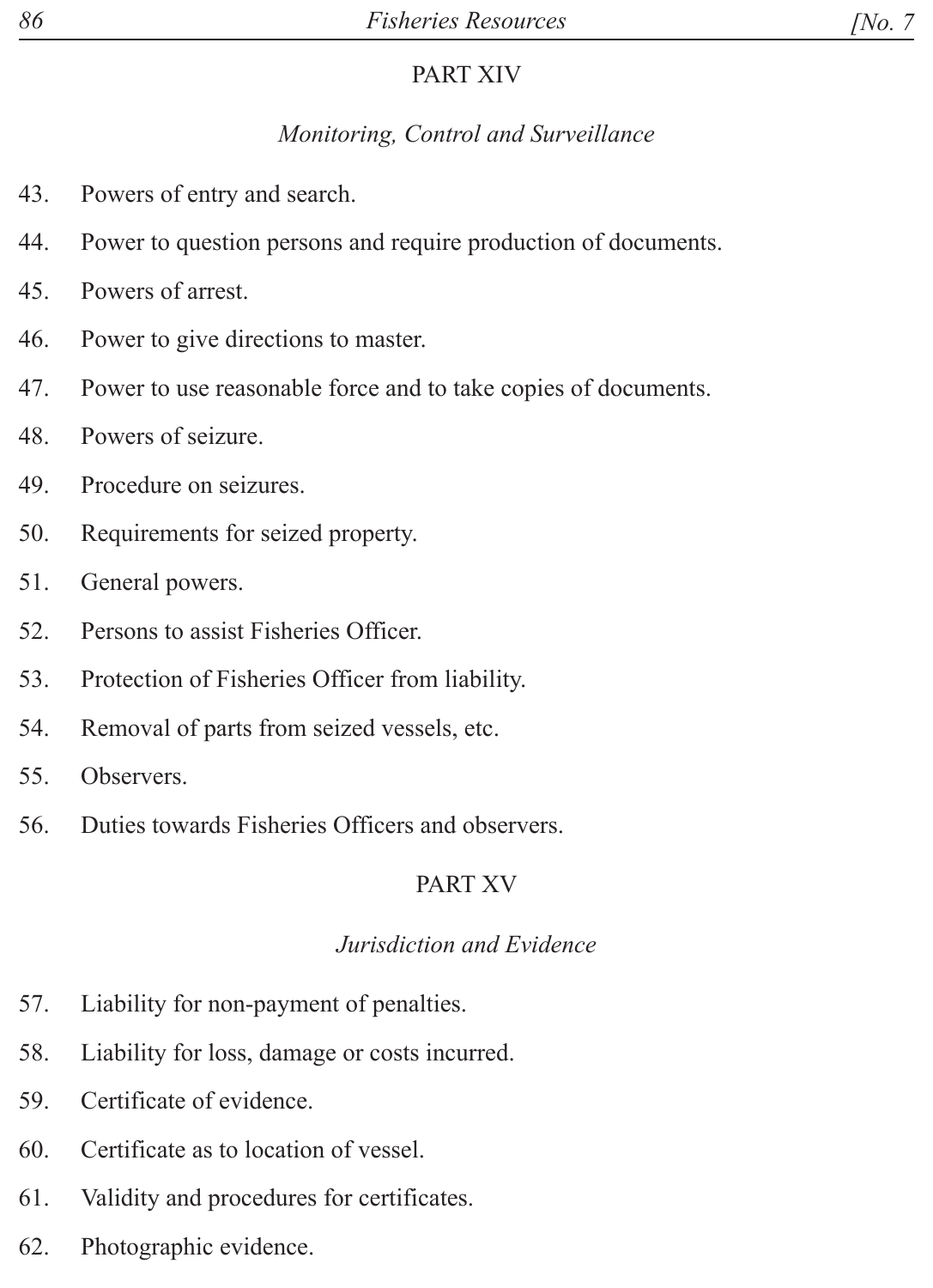- 63. General presumptions.
- 64. Presumption as to authority.
- 65. Strict liability.
- 66. Liability of Directors and Managers.
- 67. Liability of principal for actions of agent in relation to records and returns.
- 68. Liability of companies and persons for actions of officers and employees.
- 69. Tampering with evidence.
- 70. Liability of master of vessel.
- 71. Forfeiture and suspension of fishing rights, licences, etc.
- 72. Power of Fisheries Officers to undertake prosecutions.
- 73. Damage to the marine ecosystem.

## PART XVI

## *Sale, Release and Forfeiture of Retained Property*

- 74. Forfeiture of property on conviction.
- 75. Application of bond, etc.
- 76. Removal of seized items.
- 77. Disposal of forfeited items.
- 78. Sale of perishable items.
- 79. Liability for loss, damage or deterioration of items in custody.
- 80. Removal of item in custody.
- 81. Release of seized items upon bond, etc.
- 82. Failure to comply with conditions of bond.
- 83. Release of seized items upon decision not to proceed, acquittal, and absence of forfeiture order.
- 84. Arrest and detention of foreign fishing vessels.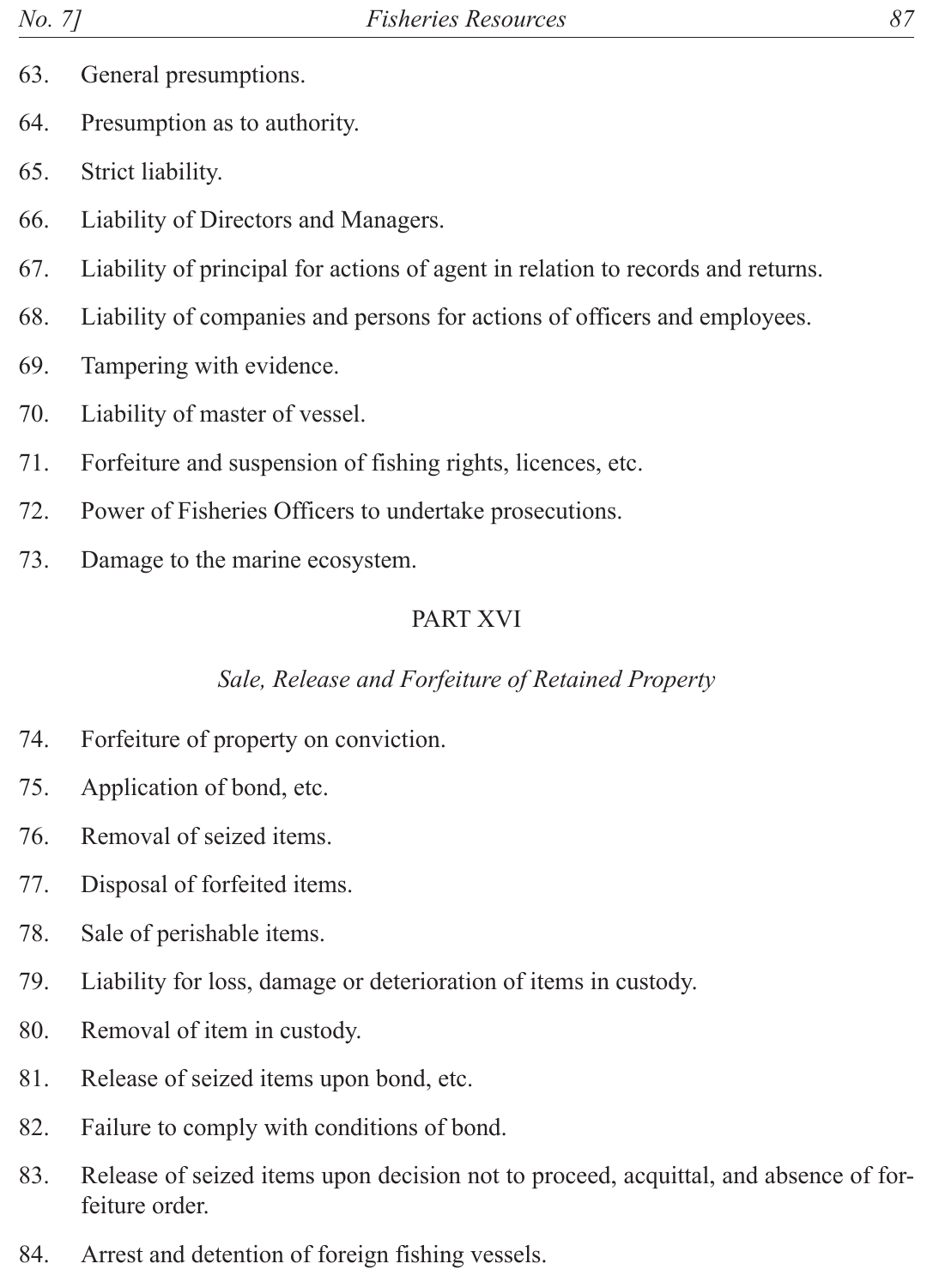### PART XVII

## *Summary Administrative Proceedings*

- 85. Decision to submit to summary administrative proceedings.
- 86. Summary administrative proceedings.

## PART XVIII

## *Regulations*

87. Regulations.

## PART XIX

## *General*

- 88. Prohibition on fishing for scheduled species.
- 89. Importation of fish taken, transported, etc., contrary to laws of another State.
- 90. General offence and penalty.
- 91. Conflict of laws.
- 92. Power to delegate.
- 93. Repeal and savings.
- 94. Commencement.

## **SCHEDULE**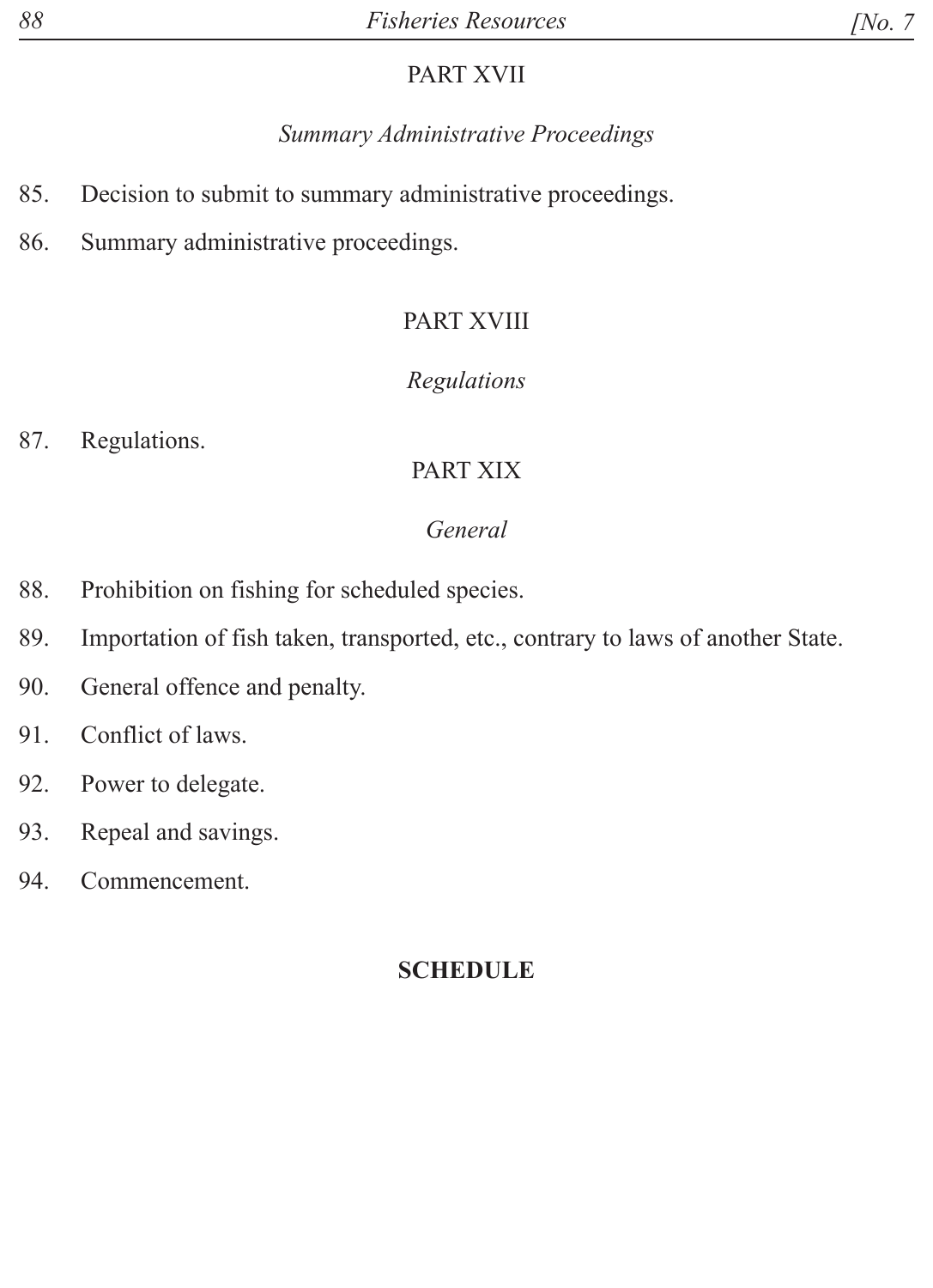

**No. 7 of 2020**

**I assent,**

**(SIR COLVILLE N. YOUNG)** *Governor-General*

*30th January, 2020*

**AN ACT** to make provisions in accordance with international best practices for the management of aquatic and fisheries resources of Belize with an aim to optimize present and future benefits through long-term conservation, management, sustainable use and development within the fisheries waters of Belize; to provide for the effective regulation of the fishing industry; to provide for the management and regulation of mariculture; to repeal the Fisheries Act, Chapter 210 of the Laws of Belize, Revised Edition 2011; and to provide for matters connected therewith or incidental thereto.

### *(Gazetted 1st February, 2020).*

**BE IT ENACTED,** by and with the advice and consent of the House of Representatives and Senate of Belize and by the authority of the same, as follows-

#### PART I

#### *Preliminary*

**1.** This Act may be cited as the **Short title.**

#### **FISHERIES RESOURCES ACT, 2020.**

**2.**–In this Act – **Interpretation.**

> "alien species" means a species, subspecies or lower taxon, introduced to Belize, which is outside its natural past or present distribution, and includes any part, gametes, seeds, eggs, or propagules of the species, subspecies or lower taxon that might survive and subsequently reproduce;

> "bio-prospecting" means the research, collection and utilization of biological and genetic resources for purposes of applying the knowledge derived therefrom primarily for a commercial purpose;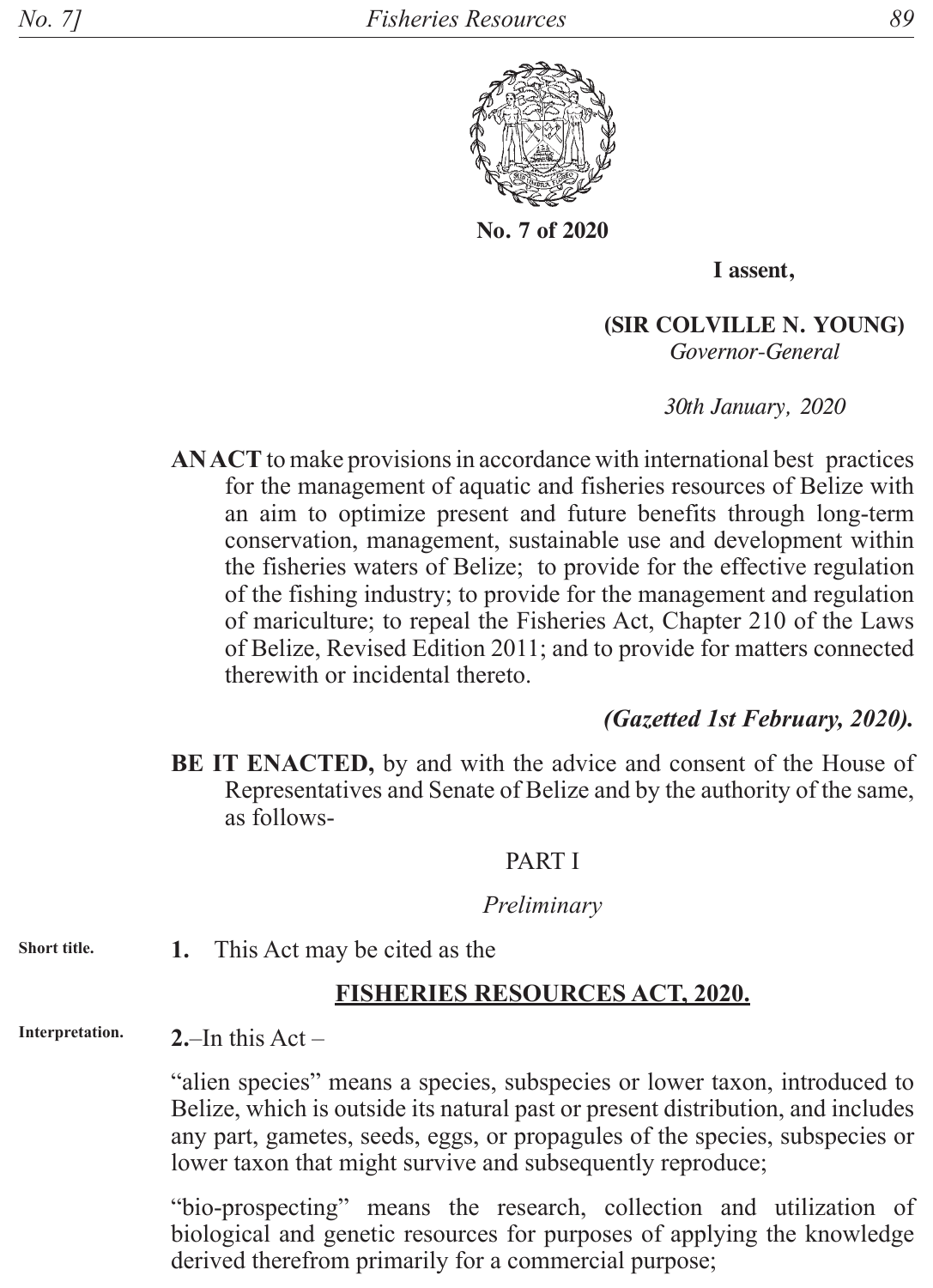"closed season" means a period of time during which fishing is prohibited;

"commercial fishing" means the taking, breeding, producing, killing or capturing of any fish by any means whatever or the attempt or preparation to do so, for the purpose of the sale, or other disposition of the fish for money or money's worth;

"Council" means the Fisheries Council established by section 8;

"critical habitats" means specific areas within the fisheries waters that are essential for the conservation of fishery resources, which may require special management consideration or protection;

"Department" means the Belize Fisheries Department;

CAP. 11. "exclusive economic zone" has the same meaning as under the Maritime Areas Act:

"fish" means the whole or any part, and the offspring and its eggs, of any aquatic animal, whether piscine or not, and includes aquatic flora, but is not limited to-

- $(a)$ crustaceans, echinoderms, and mollusks;
- (b) parts of crustaceans, echinoderms, and mollusks;
- the egg, fry, spot, larvae, sperm and juvenile stages of fish  $(c)$ crustaceans, echinoderm, or mollusks;
- $(d)$ the shell or exoskeleton, or part of the shell or exoskeleton of a crustacean, echinoderm, or mollusk;
- the dead body or part of the dead body of a fish;  $(e)$
- $(f)$ all species of coral or aquatic flora;
- all species of marine mammals; or  $(g)$
- $(h)$ all species of turtles.

"fish dealer" refers to a person who transports, collects or stores any fish and includes an establishment, fish buyer or fish vendor;

"Fish Stocks Agreement" means the Agreement for the Implementation of United Nations Convention on the Law of the Sea relating to the Conservation and Management of Straddling Fish Stocks and Highly Migratory Fish Stocks, adopted at New York on 4 August 1995;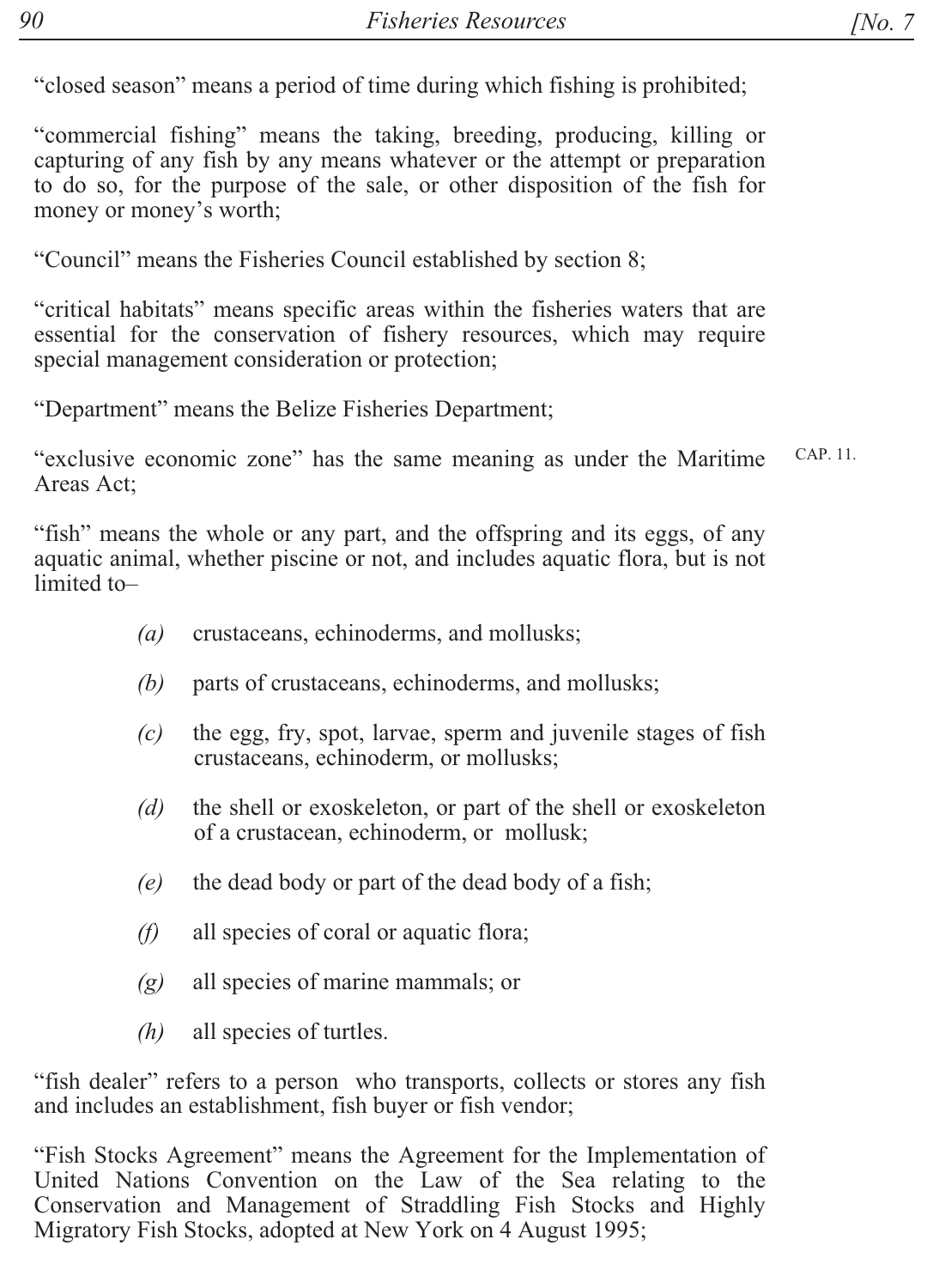"Fisheries Administrator" means the person appointed under section 4(2);

"Fisheries Officer" means the Fisheries Administrator and any other officer appointed under section 5;

"fisheries waters" means the waters of the exclusive economic zone, territorial sea and internal waters as defined in section 2 of the Maritime Areas Act, and all inland waters of Belize, and such other waters in respect of which Belize exercises jurisdiction;

"fishery" means one or more stocks of fish or fishing operations based on such stocks which can be treated as a unit for purposes of conservation and management;

"fishery area" means an area in the fisheries waters designated for fishing or fisheries related activities:

"fishery management plan" means a management plan prepared for fisheries in accordance with section 10:

"Fishery Resources" means living organisms in the fisheries waters of Belize, including any aquatic flora or fauna;

"fishing" means catching or taking or killing fish by any method and includes-

- searching for fish;  $(a)$
- the attempted searching for or catching or taking of fish; (b)
- $(c)$ engaging in any other activity that can reasonably be expected to result in the taking of fish;
- $(d)$ bio-prospecting;
- $(e)$ the use of an aircraft or other conveyance in relation to any activity described in paragraphs  $(a)$  to  $(d)$ ;
- $(f)$ transshipping fish to or from any vessel, whether or not for the purpose of sale or barter; storing, processing or transporting of the fish;
- refueling or supplying fishing vessels or performing other  $(g)$ activities in support of fishing operations;
- $(h)$ the use of an aircraft or a conveyance in relation to any activity described in paragraphs (a) to  $(g)$ ; or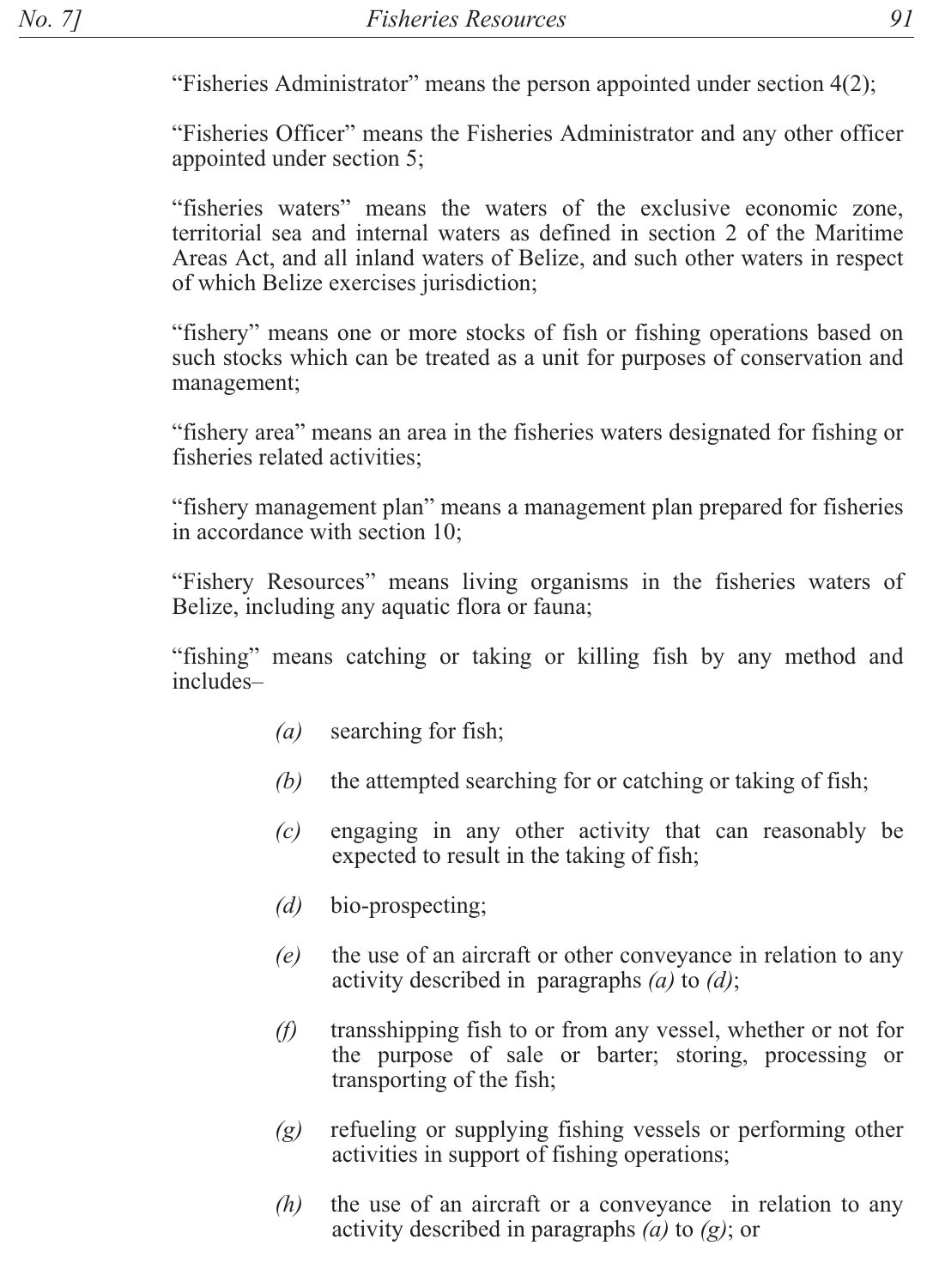attempting or preparing to do any activity described in  $(i)$ paragraphs  $(a)$  to  $(h)$ ,

but does not include the taking of fish from a mariculture facility;

"fishing gear" means any equipment, implement or other object that can be used for fishing, including any fishing net, rope, spearfishing apparatus (poles spears, hand spears, kill spike, spearfishing mask, Hawaiian sling, elastic, pneumatic powered, or mechanically power spear guns or sling) line, float, trap, hooks, winch, boat, beacon or locating device;

"fishing vessel" means any boat or craft used, outfitted, or designed for the purpose of fishing, processing or transporting fish;

"foreign fishing vessel licence" means a licence issued in respect of a foreign fishing vessel under section 28;

"foreign fishing vessel" means any fishing vessel, other than a local fishing vessel used or intended to be used for fishing in the fisheries waters;

"functions" includes powers or duties;

"illegal, unreported and unregulated fishing" has the same meaning as under the International Plan of Action to Prevent, Deter and Eliminate Illegal, Unreported and Unregulated Fishing, adopted at Food and Agriculture Organization of the United Nations, Rome in June 2001;

"inland waters" means permanent water bodies on the mainland and includes rivers, streams, watercourses, lakes, lagoons, reservoirs, floodplains, wetlands, and inland saline systems;

"international conservation and management measures" means measures to conserve or manage one or more species or habitats of living marine resources that are adopted and applied in accordance with the relevant rules of international law reflected in UNCLOS, the Food and Agriculture Organization Compliance Agreement and the Fish Stocks Agreement either by global, regional or sub-regional organizations, or by treaties, or arrangements to which Belize is a Party or is a cooperating non contracting party;

"length overall" in relations to a fishing vessel means the distance in a straight line parallel to the design waterline, between the foremost point of the bow to the aftermost point of the stern;

"length" in respect of a foreign fishing vessel means –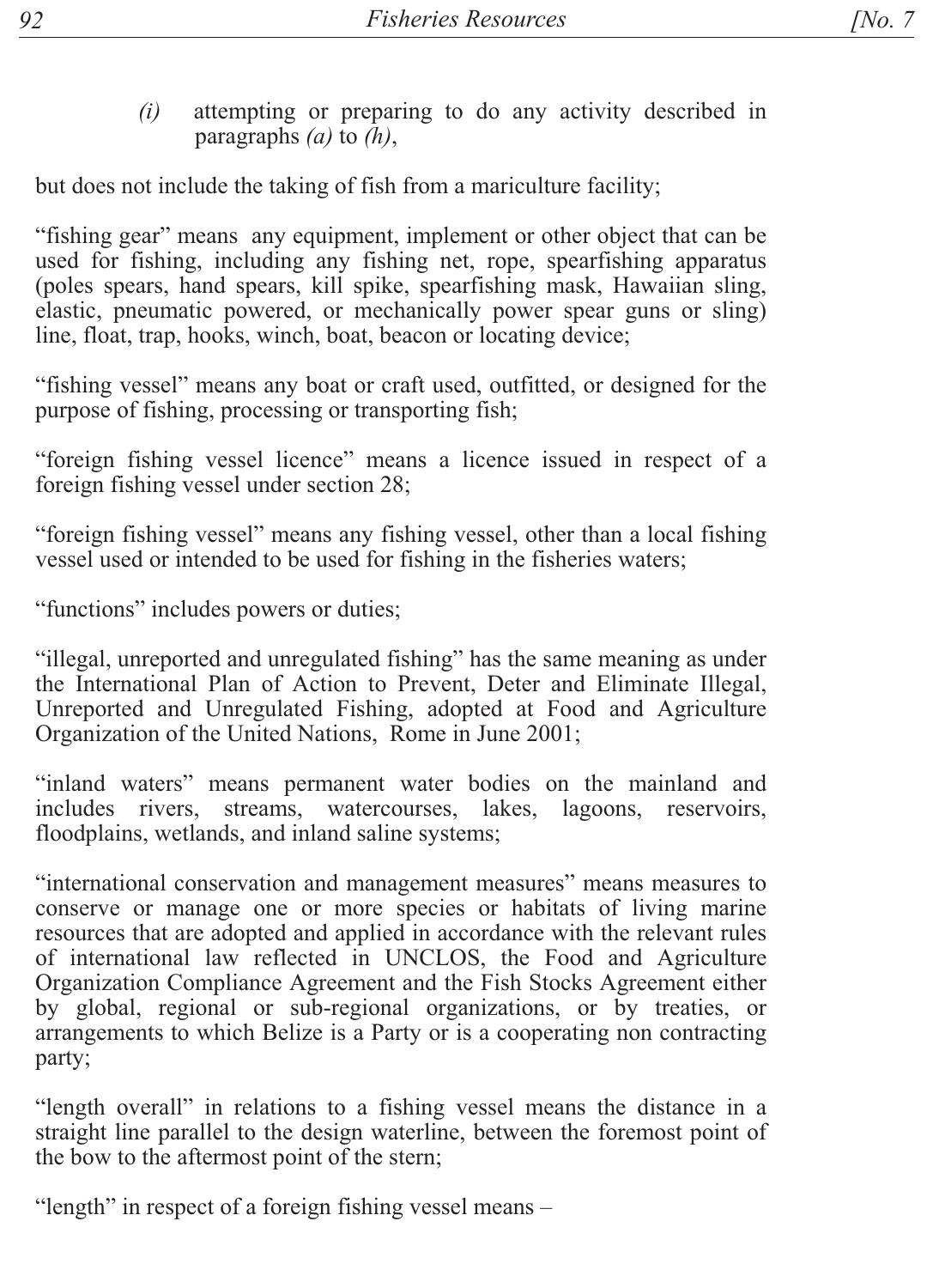- $(a)$ for any fishing vessel built after 18 July 1982, 96 percent of the total length on a waterline at 85 percent of the least moulded depth measured from the top of the keel, or the length from the foreside of the stem to the axis of the rudder stock on that waterline, if that is greater, except that in ships designed with a rake of keel the waterline on which this length is measured shall be parallel to the designed waterline; and
- for any fishing vessel built on or before 18 July 1982, (b) registered length as entered on the vessel's documentation:

"local fishing vessel" means any fishing vessel which is -

- $(a)$ wholly owned by a Ministry, department or of the Government or by a public corporation established by or under the laws of Belize;
- $(b)$ wholly owned by one or more natural persons who are citizens of Belize: or
- wholly owned by a fishers' co-operative society, fishers'  $(c)$ association or other such society or association of persons established or incorporated under the laws of Belize;

"managed access" means Belize's fisheries management tool that establishes secure fishing tenure for fishing areas, often also called Territorial Use Rights for Fishing (TURFs). Managed access allocates secure licenses to fish in a specified zone, called a managed access area (fishing area).

"management plan" means the plan for the management and development of an area or areas or a fishery;

"mariculture" means any activity designed to cultivate or farm fish and other living aquatic resources, and includes the cultivation, propagation or farming of aquatic organisms from eggs, spawn, spat or seed, or by rearing fish or aquatic plants lawfully taken from the wild or lawfully imported into Belize, or by other similar process within the fisheries waters of Belize, but does not include shrimp farming or any business activity related thereto;

"mariculture facility" means any infrastructure associated with mariculture whether located in the fisheries waters or land based;

"mariculture products" means the aquatic organisms or part thereof, whether alive or dead, which are being, or have been farmed in a mariculture facility in Belize, including mariculture organisms or part thereof;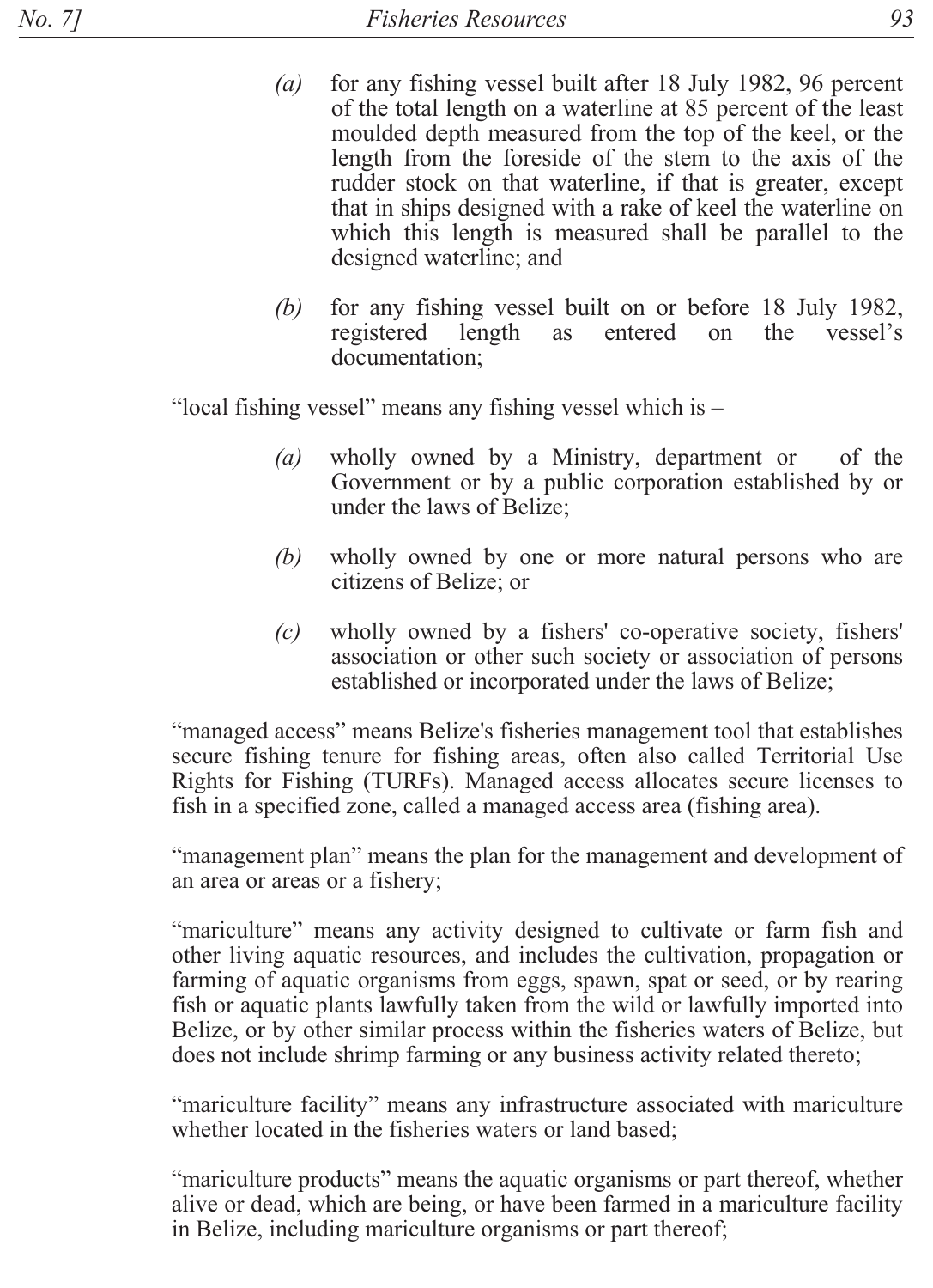"marine reserves or inland water reserves" means a reserve declared under section 14 of this Act:

"master" means the person or persons having control of a fishing vessel at any given time;

"Minister" means the Minister responsible for fisheries, and Ministry shall be construed accordingly;

"mobile transceiver unit" or "MTU" means a device placed on a vessel that transmits either in conjunction with another device or devices or independently, information concerning the position, fishing and such other activities of the vessel as may be required;

"non-commercial fishing" means fishing without the intention of sale or barter and includes, fishing for personal use, without the intention of selling the fish and fishing for the direct consumption of the families and kin of the fishers<sup>.</sup>

"observer" means a person designated as such under section 55;

"operator" means a person who is in charge of or directs or controls a fishing vessel, or for whose direct economic or financial benefit a vessel is being used, including the master, owner and charterer;

"owner" in relation to a fishing vessel means a person exercising or discharging or claiming the right or accepting the obligation to exercise or discharge any of the powers or duties of an owner whether on his own behalf or on behalf of another and includes a person who is the owner jointly with any other person or persons and any manager, director or secretary of any body corporate;

 $CAP$  234 "Ports Commissioner" has the same meaning as the Harbours and Merchant Shipping Act:

"research" or "scientific research" means the research, collection and utilization of biological and genetic data and information for purposes of applying the knowledge derived therefrom primarily for a commercial purpose;

"test-fishing operations" means any fishing operations undertaken over a defined period of time for the purpose of testing the feasibility of commercial fishing operations;

"transshipment" means the unloading of all or any of the fish on board a fishing vessel to any vessel either at sea or in any port; and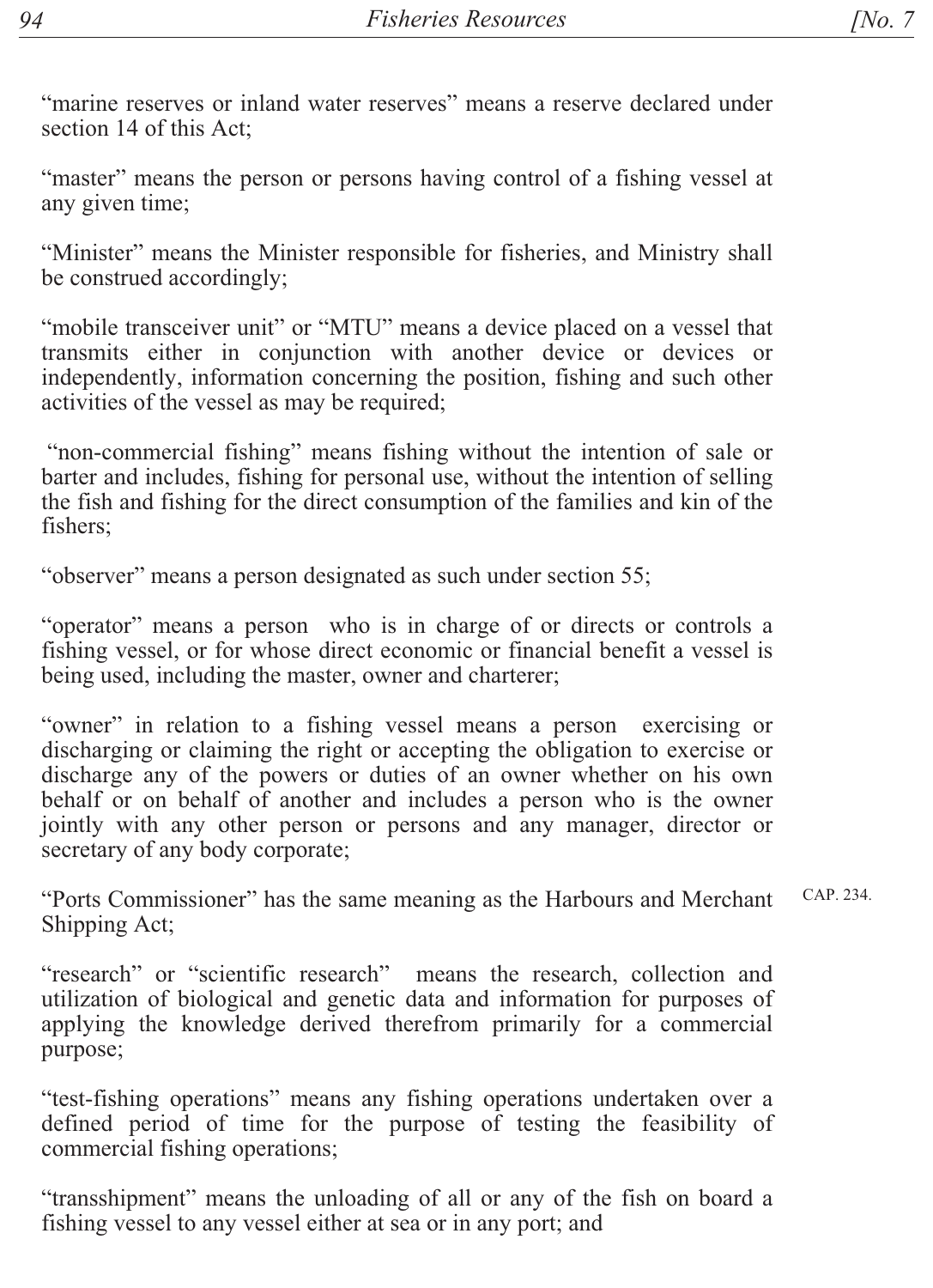"UNCLOS" means the United Nations Convention on the Law of the Sea.

Application of the Act.

Fisheries

 $CAP$  4

Appointment of

officers.

**3.** This Act, unless the contrary intention appears, applies to all-

- fisheries waters and areas over which Belize exercises  $(a)$ sovereign rights or jurisdiction;
- (b) fishing, utilization of fish and genetic material derived from them and any other activity or matter falling within the scope of this Act;
- $(c)$ persons, vessels, vehicles, aircraft, export facilities or other craft or place engaged in or otherwise connected with any activity falling within the scope of this Act;
- $(d)$ a person and a vessel, including a foreign fishing vessel, in and in relation to, the fisheries waters; and
- $(e)$ all local fishing vessels and all persons on them or dealing with or having any relevant relationship to them or persons on them, in relation to any areas within or beyond national jurisdiction in so far as it is not in conflict with the territorial jurisdiction of another State.

 $4-(1)$  The Department created under the Ministry shall be the department Department established for the administration of this Act and regulations made under this Act

> (2) The Department shall be headed by a public officer to be known as the Fisheries Administrator who shall be appointed by the Public Services Commission in accordance with section 106 of the Constitution.

(3) The public officer employed as the Fisheries Administrator immediately before the commencement of this Act shall be deemed to have been appointed under this section.

It shall be the responsibility of the Department to monitor the  $(4)$ implementation of this Act and the regulations made hereunder and to take necessary action to enforce its provisions.

5.–(1) The Fisheries Administrator, and all Senior Fisheries Officers, Fisheries Officers, Assistant Fisheries Officers, Officers of the Conservation Compliance Unit, Officers of the Marine Reserves shall be Fisheries Officers for the purpose of carrying into effect the provisions of this Act or any regulations made under this Act.

95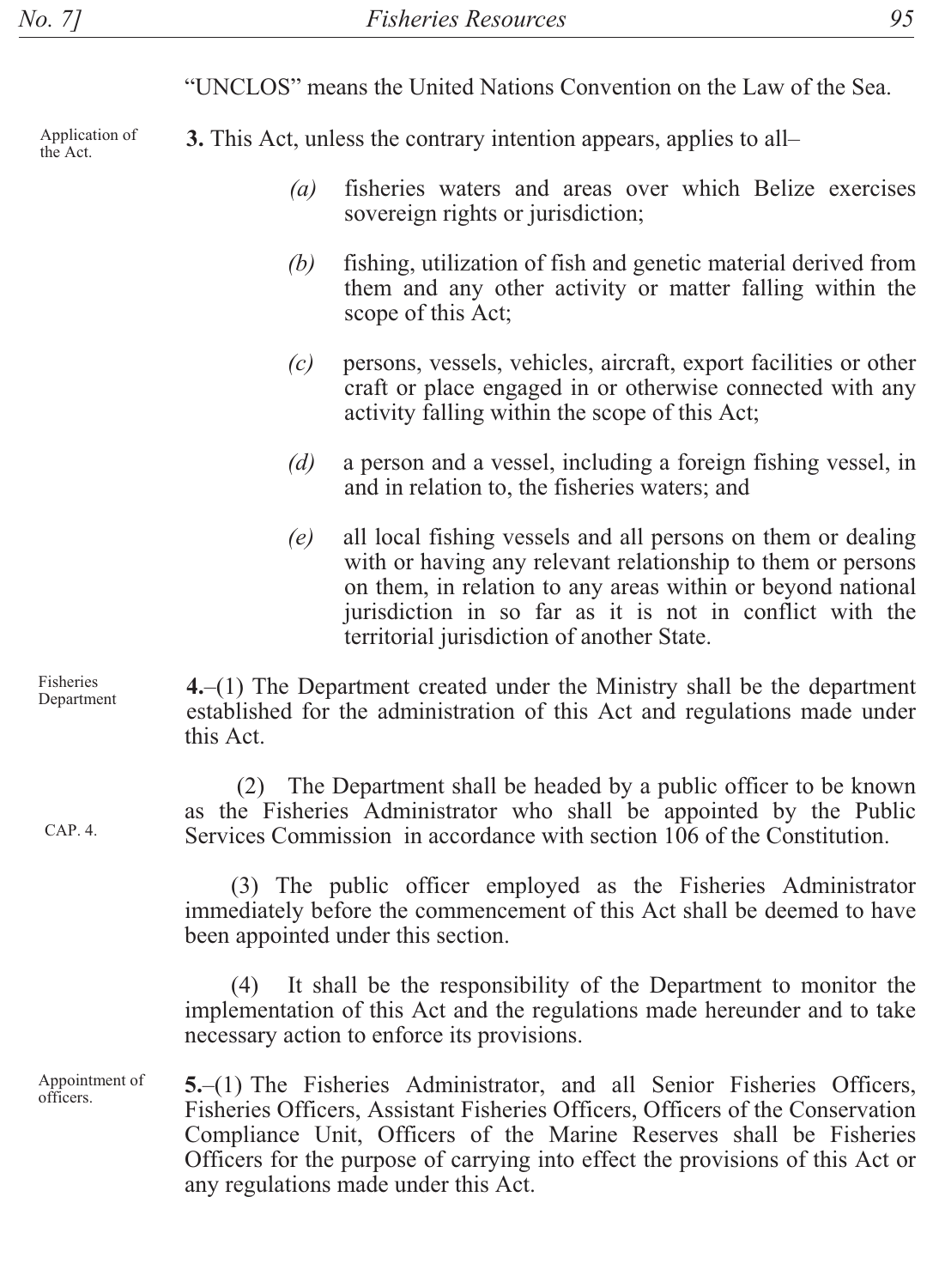The Minister, acting on the recommendation of the Fisheries  $(2)$ Administrator, may designate any public officer a Fisheries Officer either by name or by office, for the purpose of carrying into effect the provisions of this Act.

The Minister, acting on the recommendation of the Fisheries  $(3)$ Administrator, by Order published in the Gazette, may appoint any member of a management committee of a local fishing cooperative, a duly elected member of a city, town or village council or any employee of a locally registered non-governmental organization with which the Minister has entered into a co-management agreement under this Act, to be a Fisheries Officer for the purposes of this Act.

An appointment made under sub-section (3) shall be valid for the  $(4)$ period of time as stated in the Order.

(5) A person appointed as a Fisheries Officer shall be issued an identification card by the Fisheries Administrator.

(6) Every customs officer, member of the National Coast Guard Service and police officer is deemed to be a Fisheries Officer for the purposes of this Act.

All Fisheries Officers and observers, other than police officers  $(7)$ and customs officers and members of the National Coast Guard Service, shall be in possession of their identification card issued under sub-section (5) as evidence of their authority when acting in pursuance of this Act.

### **PART II**

#### Objectives and Principles

6. The primary object of this Act is to promote long-term conservation, management, and sustainable use of the fisheries resources of Belize.

7.-(1) Every person, when performing functions under this Act, shall  $apply-$ 

- the following principles and measures- $(a)$ 
	- conservation and management of fishery resources  $(i)$ shall be conducted in a transparent, accountable and inclusive manner using best practices;

Objective of  $long-term$ sustainable use.

Principles and measures.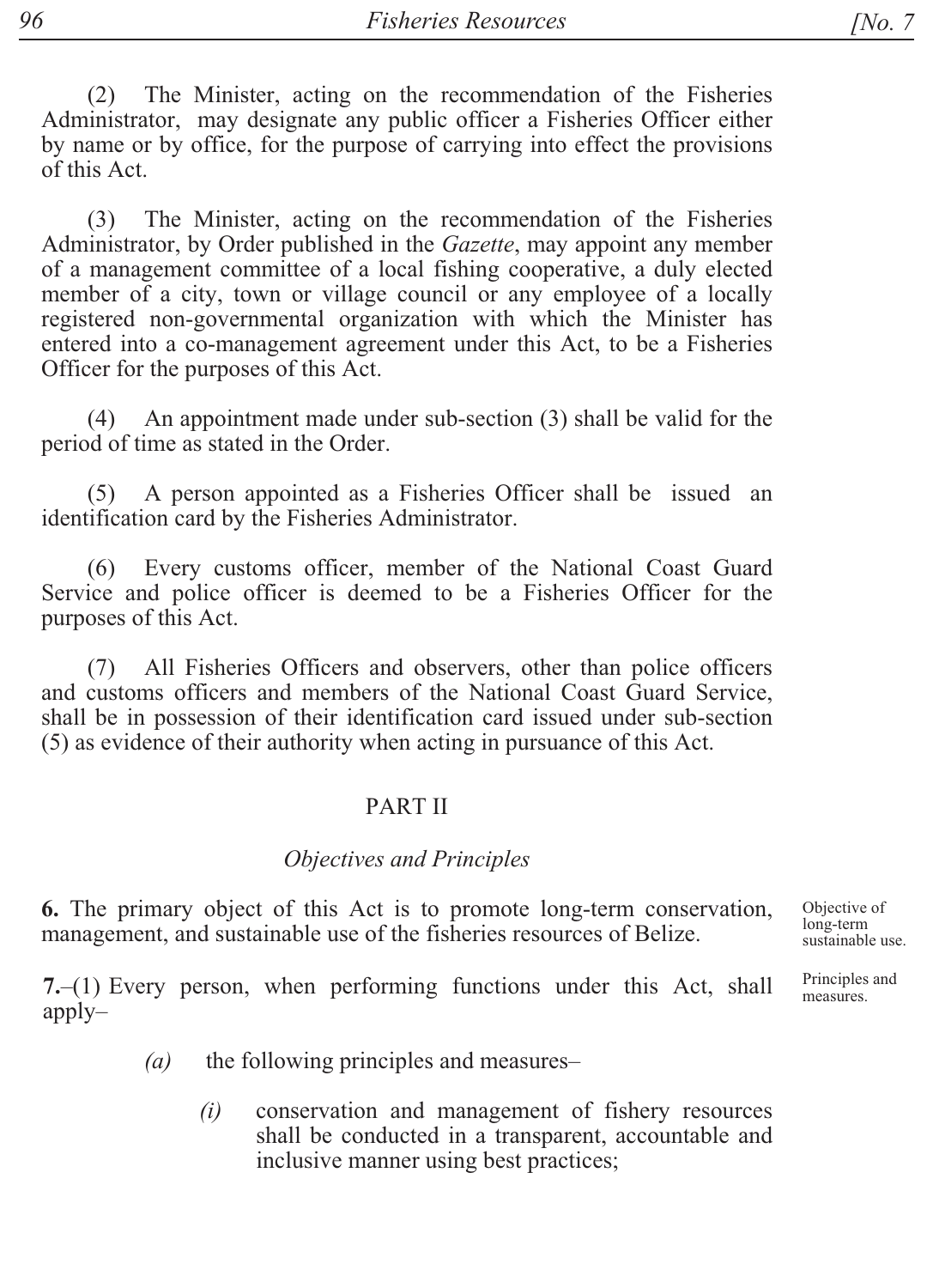- $(ii)$ fishing shall be commensurate with the sustainable use of fishery resources taking into account the impacts on non-targeted and associated or dependent species and the general obligation to protect and preserve the marine and freshwater environment;
- $(iii)$ measures and management decisions shall be based on the best information available and designed to maintain or restore stocks at levels capable of producing maximum sustainable yield, or any other approved reference points, as qualified by relevant environmental, social and economic factors, and taking into account fishing patterns, the interdependence of stocks and species interaction;
- $(iv)$ inter-sectoral participation and *broadening* of stakeholder participation
- $(v)$ overfishing and excess fishing capacity shall be prevented or eliminated;
- $(vi)$ data on fisheries, including information relating to the ecosystems, social and economic systems in which fisheries occur, shall be collected, verified, reported and shared in a timely and appropriate manner;
- (vii) effective enforcement of, and compliance with, conservation and management measures shall be pursued to protect biodiversity;
- (viii) pollution and waste originating from fisheries operations, discards, by-catch, lost or abandoned gear and impacts on other species and marine ecosystems shall be minimized or eliminated where possible;
- the welfare and livelihood of fishers and the fishing  $(ix)$ community shall be improved; and
- (b) the precautionary approach and an ecosystem approach in accordance with sub-sections  $(2)$  and  $(3)$ .

The precautionary approach shall be applied widely to the  $(2)$ conservation and management of fishery resources in order to protect the resources and to preserve the aquatic ecosystems in which they exist, and in particular, in the application of this Act, every person shall-

> $(a)$ be cautious when information is uncertain, unreliable, or inadequate;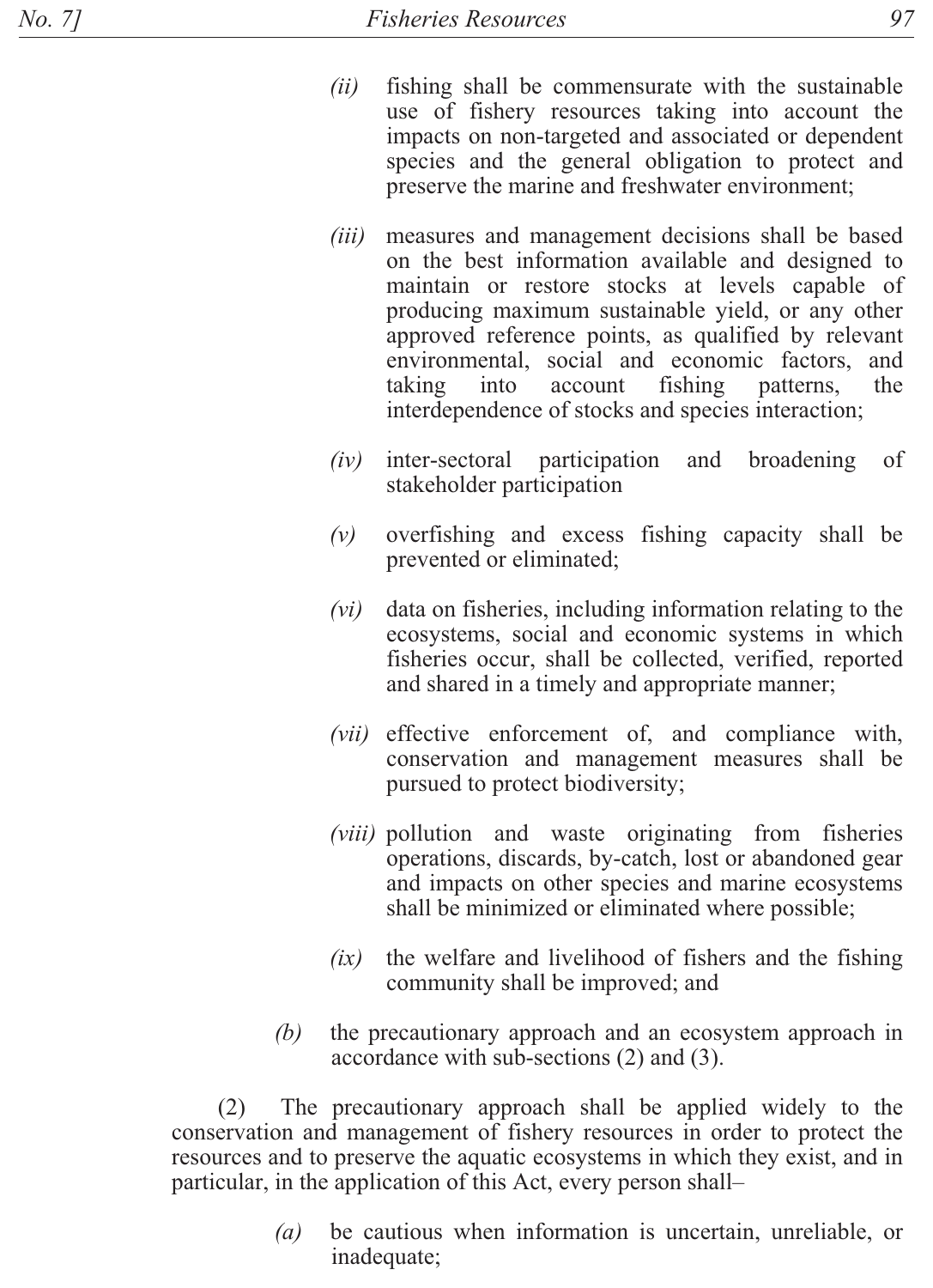- not use the absence of adequate scientific information as a  $(b)$ reason for postponing or failing to take conservation and management measures;
- take account of best practices regarding the application of  $(c)$ the precautionary approach, including Annex II of the Fish Stocks Agreement; and
- take into account livelihoods and users of fisheries  $(d)$ resources.

An ecosystem approach shall be applied widely to the  $(3)$ conservation and management of aquatic resources.

### **PARTIII**

### **Fisheries Council**

 $8-(1)$  There is established an advisory body to be known as the Fisheries Fisheries Council Council which shall advise and make recommendations to the Minister on-

- matters relating to the conservation, management, use and  $(a)$ development of fisheries;
- the development and implementation of comprehensive  $(b)$ fisheries policies;
- the monitoring and review including the evaluation, of  $(c)$ conservation guidelines and ecosystem-based management measures;
- $(d)$ consideration and review of fisheries management plans;
- coordination of fisheries policies with government  $(e)$ departments and agencies including joint venture agreements and investments in the fisheries sector;
- $(f)$ matters requiring coordination and cooperation; and
- any other fisheries matter at the request of the Minister or  $(g)$ as required under this Act.

The Council shall be comprised of the following members  $(2)$ appointed by the Minister-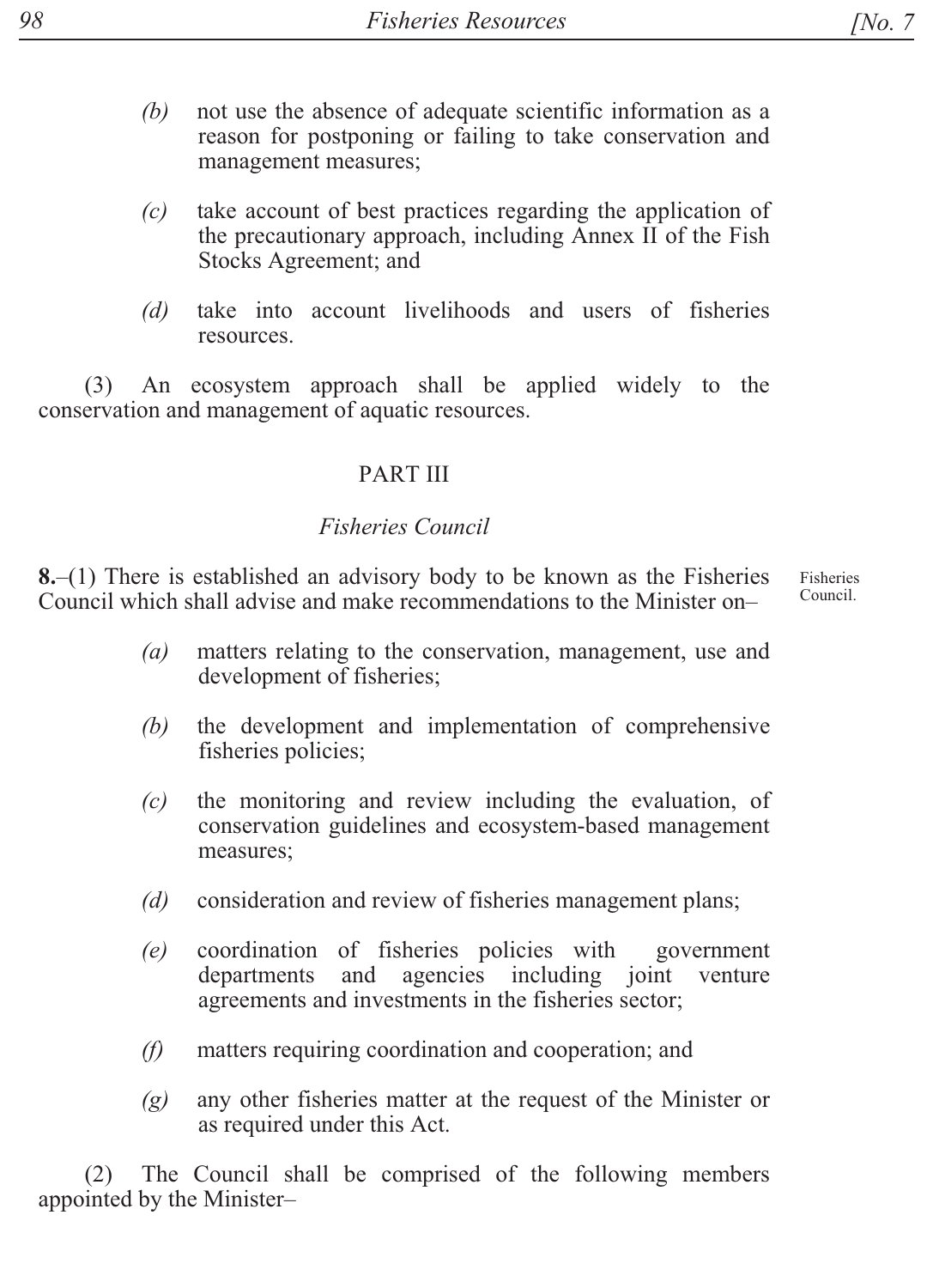- $(a)$ the Chief Executive Officer of the Ministry responsible for fisheries who shall be the Chair;
- the Chief Executive Officer of the Coastal Zone (b) Management Authority and Institute or his designate;
- $(c)$ the Chief Environmental Officer or his designate;
- $(d)$ the Senior Economist of the Ministry responsible for economic development or his designate;
- the Chief Tourism Officer of the Ministry responsible for  $(e)$ tourism or his designate;
- $(f)$ two members selected from among the largest producing and registered fishing cooperatives;
- two members selected from among the registered fishermen  $(g)$ organizations;
- one member representing a non-governmental organization  $(h)$ with an interest in the conservation and sustainable utilization of fisheries resources, the corporate headquarters of which is in Belize;
- $(i)$ a person with expertise in fisheries science;
- $(i)$ the Fisheries Administrator (ex-officio member).

The Minister shall publish by Notice in the *Gazette*, the names of  $(3)$ members and any changes in membership and composition of the Council as constituted under sub-section (2).

(4) The Council may co-opt a person as the Council thinks fit by reason of any particular knowledge or skill, to assist the Council for a specific purpose, and the person co-opted shall not be entitled to vote on any question before the Council.

The quorum for a meeting of the Council shall be at least half of  $(5)$ its members plus one, other than the Fisheries Administrator, who shall be present for the duration of the meeting.

Except for the determination of the quorum, the Council may  $(6)$ regulate its own proceedings.

A person appointed under sub-section (2) (f), (g)(h) or (i) may be  $(7)$ removed by the Minister from being a member of the Council-

> where he has engaged in misconduct in office;  $(a)$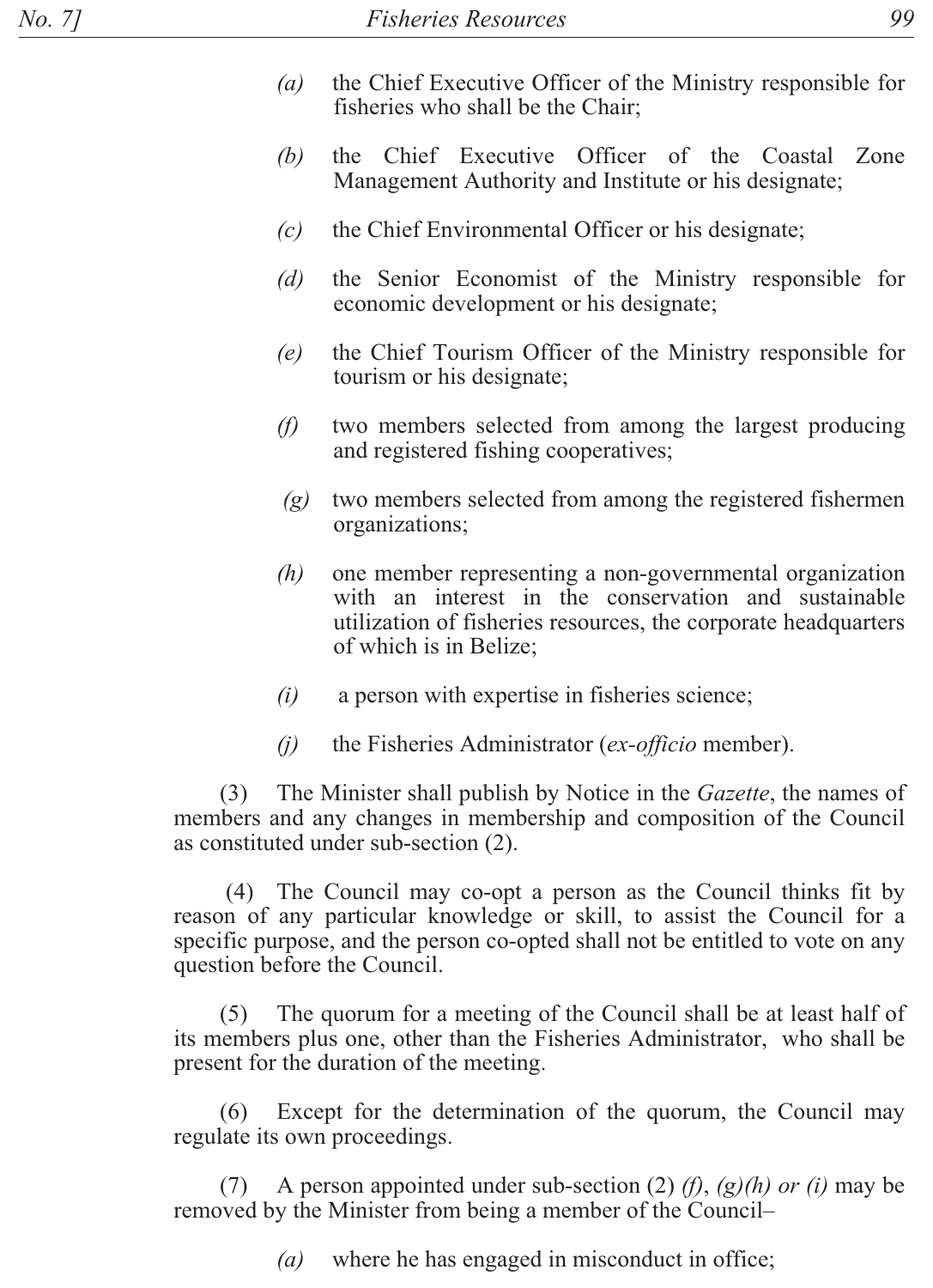- $(b)$  where he has been absent without reasonable excuse from three consecutive meetings;
- $(c)$  where he is deemed unfit to be a member whether by reason of infirmity of body or mind.

 $(8)$  A member of the Council shall disclose a conflict of interest in any matter that comes before the Council for deliberations and shall recuse himself from deliberations of the Council in respect of that matter in which that member has an interest.

#### PART IV

#### *Fisheries Conservation, Management and Development*

9. The Minister may, in consultation with the Council, determine the total allowable catch or total allowable level of fishing in any fishery in the fisheries waters of Belize by Notice in the *Gazette*.

 $10-(1)$  The Minister, in consultation, with the Council, may determine whether there is a requirement for a management plan or management plans in respect of each fishery or category of fishery.

(2) The Fisheries Administrator shall prepare and keep under review a management plan or plans in respect of each fishery or category of fisheries as determined by the Minister under sub-section  $(1)$ .

- $(3)$  A fisheries management plan shall-
	- $(a)$  identify and address trends in the biological, economic and social characteristics of the fishery, including issues requiring special attention;
	- $(b)$  identify the target and other fish stocks, and management objectives for each fishery;
	- $(c)$  address the proposed conservation, management and development measures to be applied to the fishery with due regard to the performance of historical measures;
	- *(d)* determine the fishery or amount of the fishery resources to be made available to licence holders managed under a managed access fishing rights system or to which comanagement under section 14 may apply;

Fisheries management plans.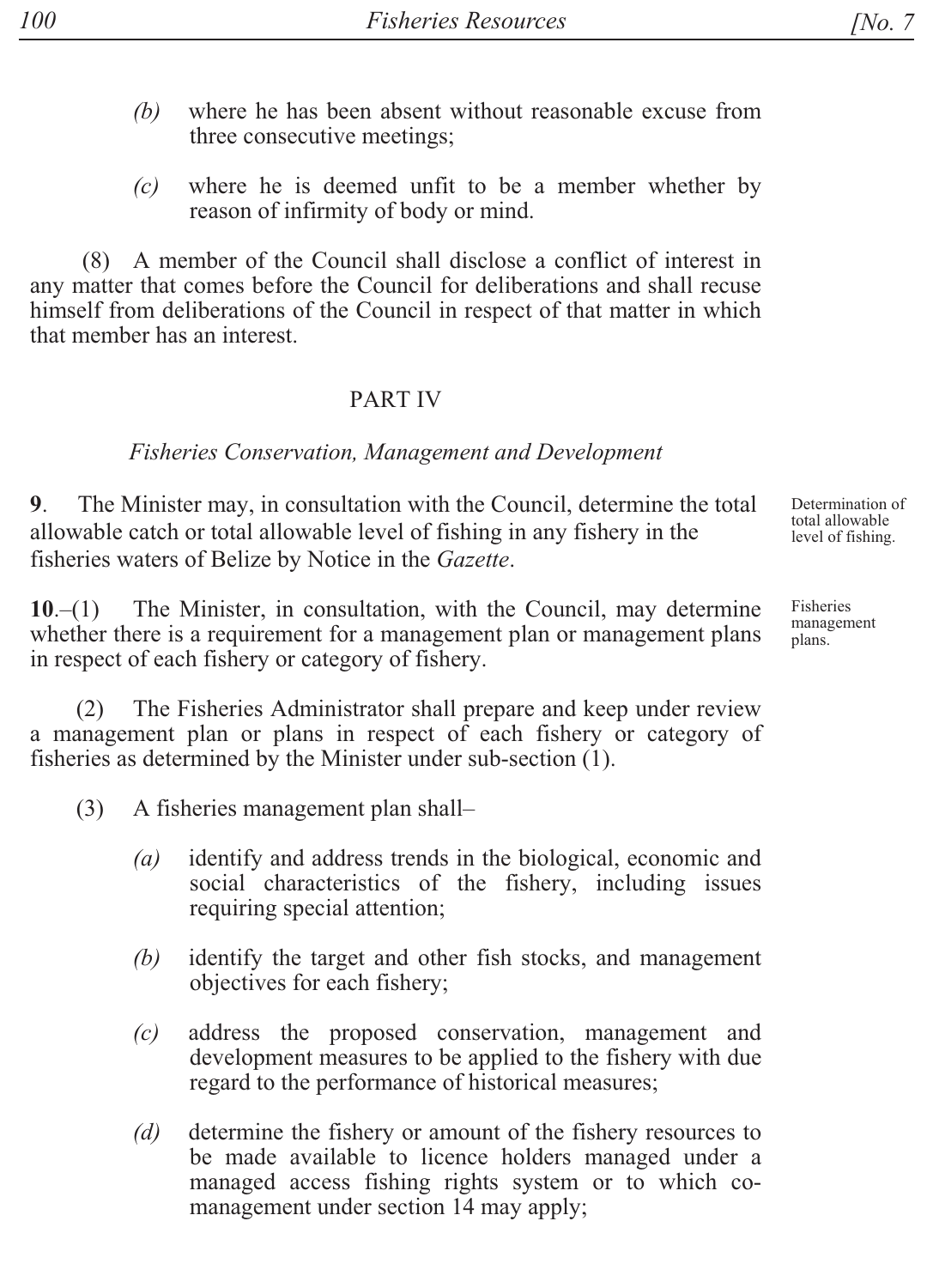- $(e)$ specify the research, information and other data required to be given or reported for the enhanced, effective management and development of the fisheries;
- take into account any users of fishing areas, fishing  $(f)$ methods and principles;
- $(g)$ describe the processes and indicators for management and measuring management performance;
- $(h)$ make provision in relation to any other matter necessary for sustainable use of fishery resources; and
- $(i)$ the Fisheries Administrator may make provision for further contents to be included in a fisheries management plan required under this section.

In preparing a fisheries management plan, the Fisheries  $(4)$ Administrator shall-

- submit the proposed management plan to the Fisheries  $(a)$ Council for its review and recommendations;
- (b) ensure consultation or participation of stakeholders in the preparation and review of a fisheries management plan;
- publish the following information by Notice in the Gazette  $(c)$ and in two national newspapers with wide circulation in Belize
	- the public offices where copies of the proposed  $(i)$ fisheries management plan are to be made available for consultation by the public;
	- an invitation to stakeholders to submit written or oral  $(ii)$ comments on the proposed fisheries management plan within a specified period of time, not less than two months nor more than four months from the date the notice is published;
	- the dates and places where public meetings are to be  $(iii)$ held within the period of time specified under subparagraph (ii) to allow the public to submit comments.

A fisheries management plan is valid for a period, as approved,  $(5)$ which may not exceed five years and may, subject to the provisions of this section, be reviewed or extended by the Fisheries Administrator.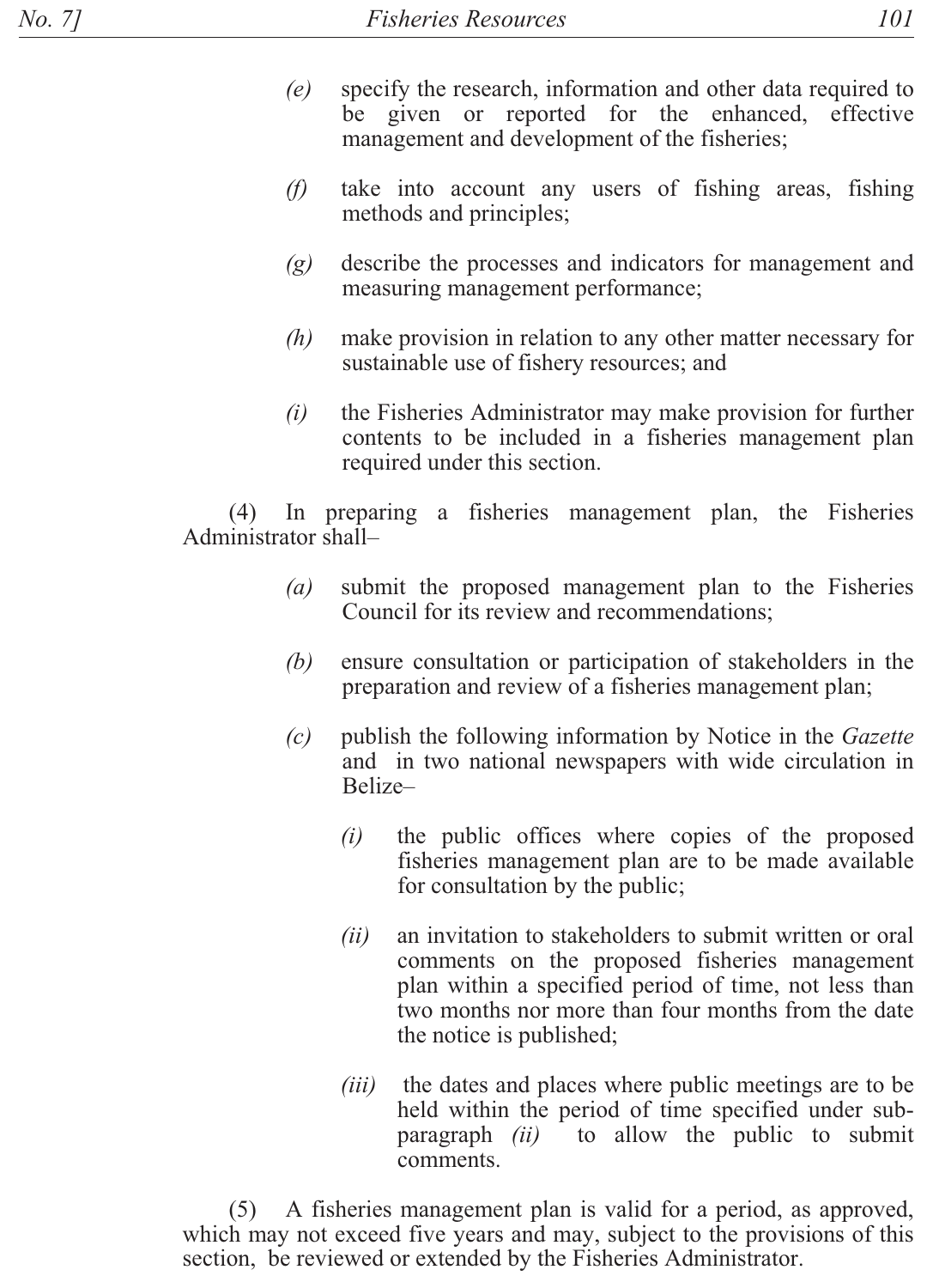(6) Where a review of a fisheries management plan recommends amendments to the plan, the Fisheries Administrator shall consult with the Council, prior to submission to the Minster, and the Council may recommend-

> $(a)$ the requirement for public consultation; or

 $(h)$ adoption of management plan.

The Fisheries Administrator shall submit to the Minister for  $(7)$ approval, a proposed fisheries management plan or proposed amendment thereto, as approved by the Council for adoption, who shall make a decision thereon within thirty days of the submission.

Upon approval of a fisheries management plan, the Minister shall  $(8)$ cause Notice thereof to be published in the Gazette.

Where the Minister establishes, after consultation with the  $(9)$ Council, that a fisheries management plan is not required for a particular fishery, the Minister shall further cause to be established management measures for that particular fishery, consistent with principles of this Act.

11. The Minister, by Order published in the Gazette, may declare an area of the fisheries waters to be a fishing priority area, where he considers that special measures are necessary to ensure that authorized fishing within the area is not impeded or otherwise interfered with.

The Minister, on the recommendation of the Council, may  $12 - (1)$ declare by Order published in the *Gazette*, that a specific area, fishery, stock, or species of fish be closed to fishing in order to-

> $(a)$ prevent further depletion;

 $(b)$ promote recovery and ecosystem services;

 $(c)$ protect critical habitats.

 $(2)$ The Fisheries Administrator shall prepare a fisheries management plan for the management of each area, fishery, stock, or species of fish that has been declared under sub-section (1).

The Minister may, after consultation with the Council, enter into  $13-(1)$ a co-management agreement and delegate in the manner provided in subsection (2), co-management responsibility in whole or in part, with a locally registered non-governmental organization, fishing cooperative, fishing organization, or another organization, local community or other [party] for any area to which this Act applies; however, the co-manager shall-

Fishing priority areas.

Species requiring special measures.

Co-management.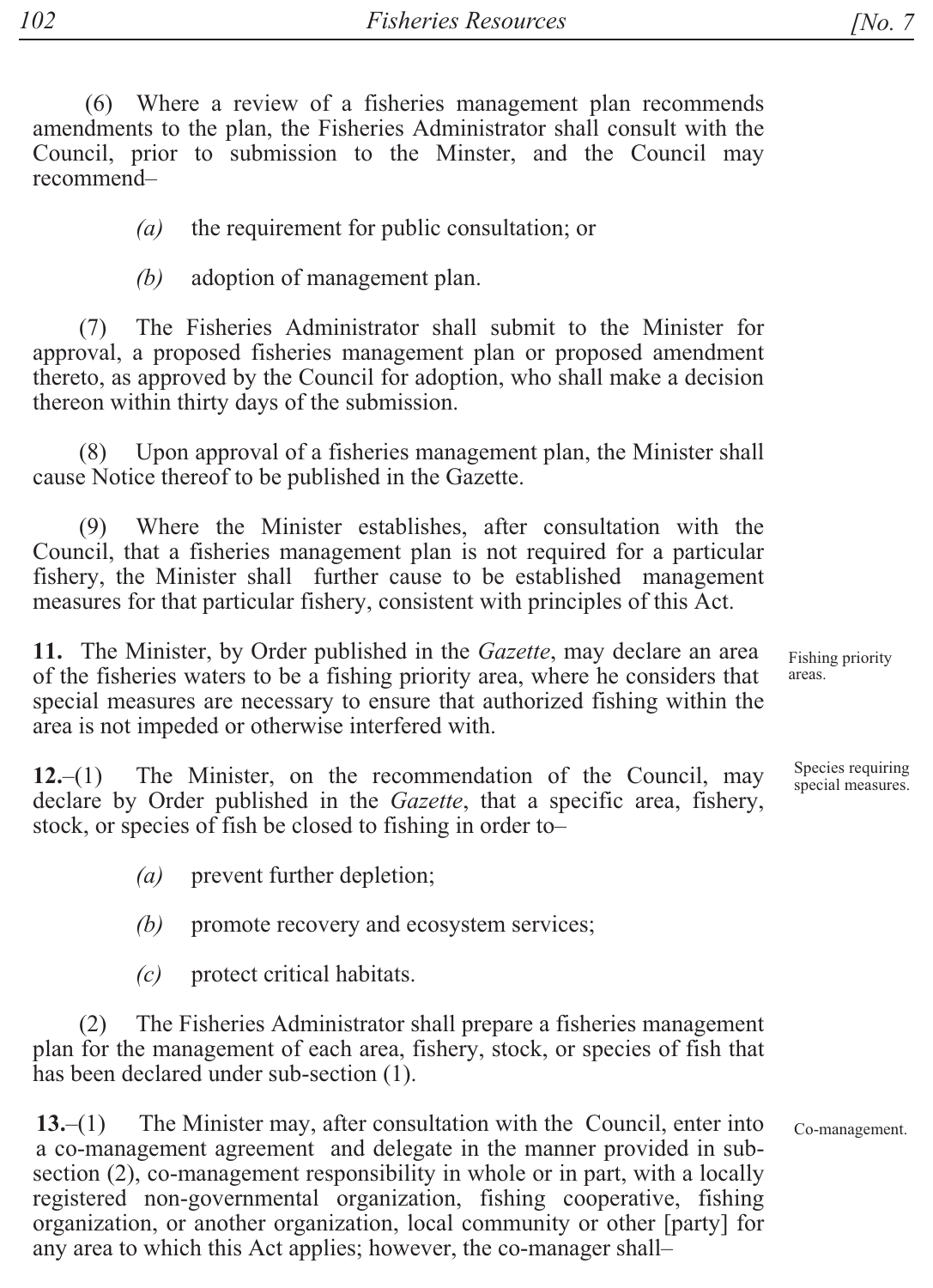- $(a)$ have the capacity to co-manage any fishery or area;
- (b) implement the management plan that exists for the fishery or area:
- $(c)$ prepare or periodically update, under the guidance of the Fisheries Administrator, and in accordance with section 10, the management plan for the respective fishery or area; and
- $(d)$ comply with any other requirements consistent with the purposes for which the fishery or area is declared as subject to co-management.

(2) The Minister may delegate co-management responsibility under sub-section (1), by the execution of a legally binding agreement that details the duration, terms and conditions for the co-management of the fishery or area between the Government and the body to whom delegation of management responsibility is intended.

#### **PART V**

#### Fishery Areas, Marine and Inland Water Reserves

Declaration of fishery areas and marine and inland water reserves.

The Minister, by Order published in the *Gazette*, may declare any  $14-(1)$ area of the fisheries waters and, as appropriate, any adjacent or surrounding land, to be-

- $(a)$ a fishery area; or
- (b) a marine reserve or inland water reserve, where he considers that special management measures are necessary
	- to afford special protection to the flora and fauna  $(i)$ of the areas;
	- to protect and preserve the natural breeding and  $(ii)$ nursery grounds and habitats of aquatic life;
	- $(iii)$ to allow for the replenishment or restoration of aquatic life in areas where such life has been depleted;
	- to sustain livelihoods which rely on fisheries  $(iv)$ resources;
	- $(v)$ to promote scientific study and research in respect of the areas; or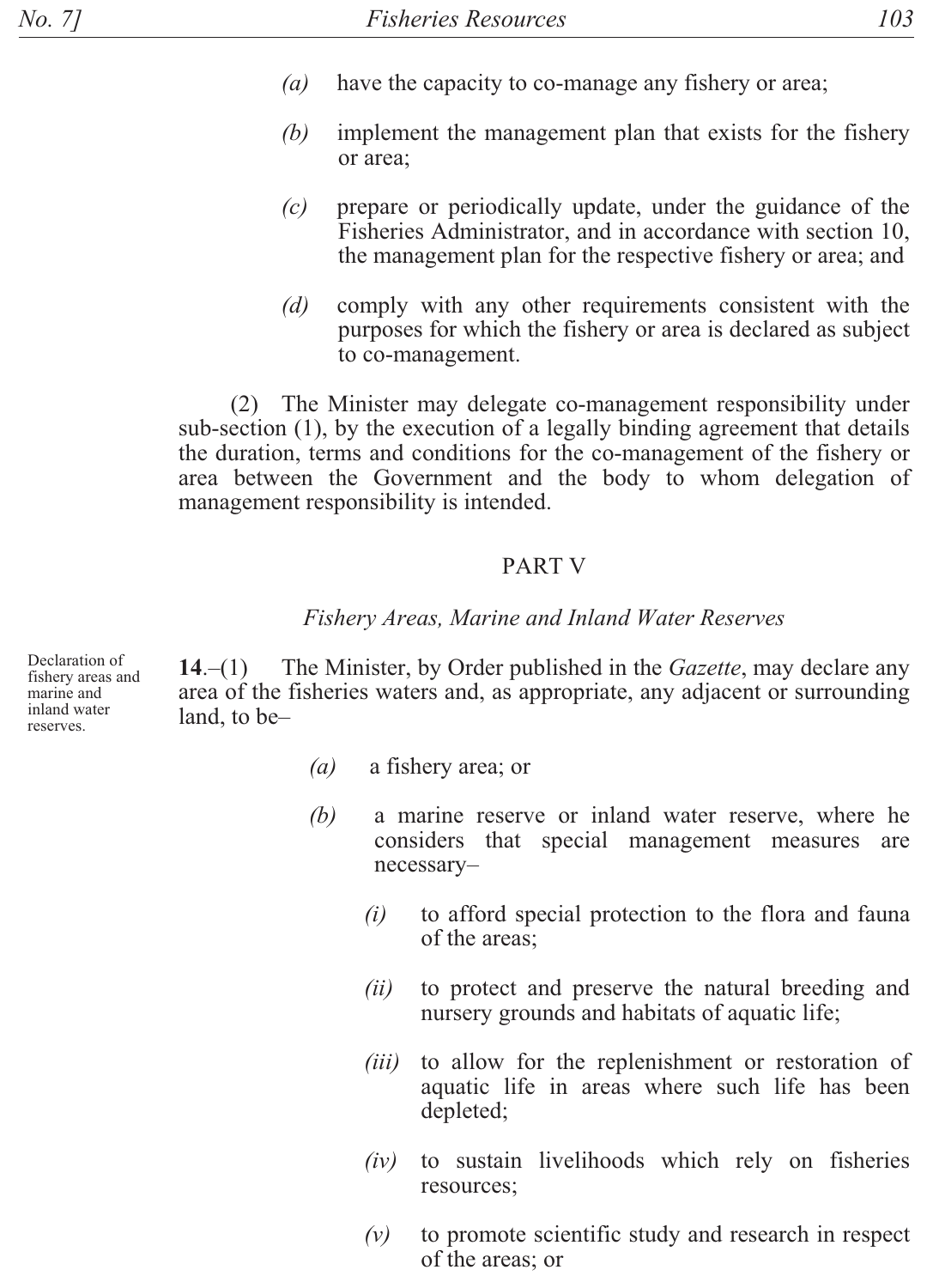$(vi)$ to preserve and enhance the biodiversity and natural beauty of the area.

(2) The exercise by the Minister of the power under sub-section (1) (b) is subject to the requirements of sections 14, 17 and 19 of the National Protected Areas System Act.

(3) The Minister, by Order published in the *Gazette*, may declare zones within any area declared under sub-section (1) (b) as a marine reserve or inland water reserve within which certain activities may be conducted or prohibited.

A fishery area, marine reserve or inland water reserve may  $(4)$ provide for-

- (a) the designation of zones within the area, place, or waters where, and the periods when fishing for certain species of fish, shall be prohibited or restricted, or permitted by only by specific types of vessels, or by holders of specified licences, or by specified methods or techniques of fishing or with specified types or quantities of fishing gear, or subject to other conditions as may be specified;
- $(b)$ specifying the species or type of fish that may or shall not be taken and the restrictions, if any, that apply in relation to the taking of any species of fish;
- $(c)$ specifying the number of licences that maybe issued to the area, place or water, prohibit, and regulate the transfer of licences;
- (d) determining a quota or allowable catch for the area, waters or zones therein, for all fish;
- authorizing the type of fishing that may be conducted in  $(e)$ each zones, the person that may conduct the fishing, method or technique to be used and the total allowable catch or quota;
- $(f)$ setting limits as to size, numbers, weight, sex, or other factors on any fish;
- $(g)$  establishing a regulatory system for limiting access to the area, place or waters based on the payment of fees.

 $(5)$  Where an area under sub-section  $(1)$  declared as a fishery area or a reserve no longer serves the purpose for which it was declared, the Minister, by Order published in the *Gazette*, subject to an affirmative resolution, shall revoke the declaration.

No. 17 of 2015.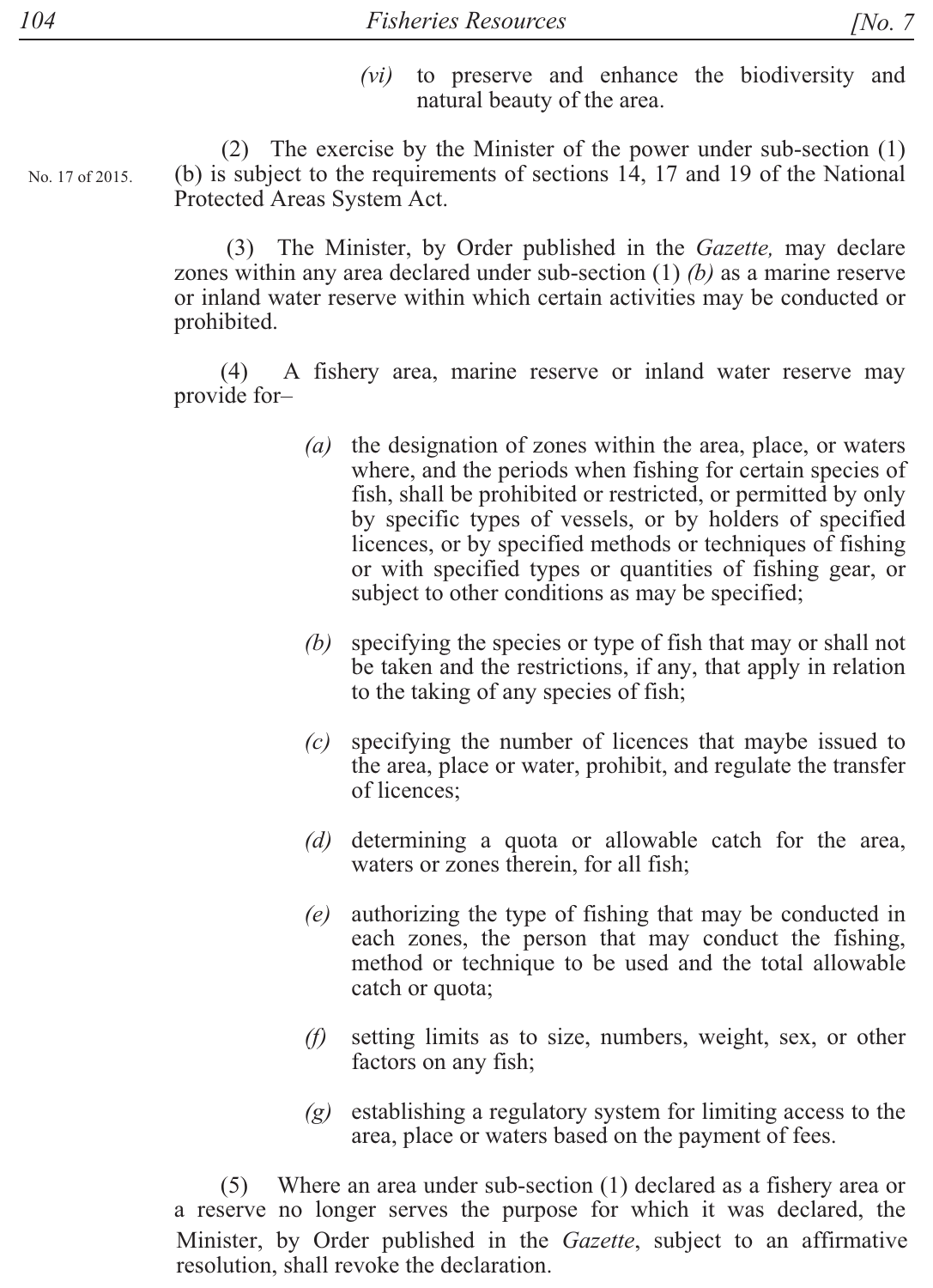Prior to making a declaration under sub-section, the Minister  $(6)$ shall hold public consultations with persons having an interest in the fishery area, including users of that area.

A person commits an offence who, in any marine or inland  $15-(1)$ Offences and penalties within water reserve, without a licence granted by the Fisheries Administrator or reserves. without permission granted under section 16, as the case may be  $-$ 

(*a*) fishes, or attempts to fish;

- (b) takes or destroys any flora or fauna;
- (c) dredges, extracts coral, sand or gravel, discharges or deposits waste or any other polluting matter, or in any way disturbs, alters or destroys the natural environment;
- (d) constructs or erects any buildings or other structures on or over any land or waters within such a reserve; or
- (e) commits any act or takes action which is in violation of this law or any other law relating to marine or inland water reserves.

 $(2)$ A person who commits an offence under sub-section (1) is punishable on summary conviction -

- (a) in respect of paragraph (a) or (e), to a fine not less than one thousand dollars but not more than five thousand dollars, or imprisonment for not less than 6 months but not more than a year or both fine and imprisonment;
- (b) in respect of paragraph  $(b)$ ,  $(c)$  or  $(d)$ ,
	- $(i)$  to a fine not less than five thousand dollars but not more than one hundred thousand dollars or imprisonment for a term not exceeding one year or to both fine and imprisonment; and
	- *(ii)* the cost to rehabilitate the area to its natural state.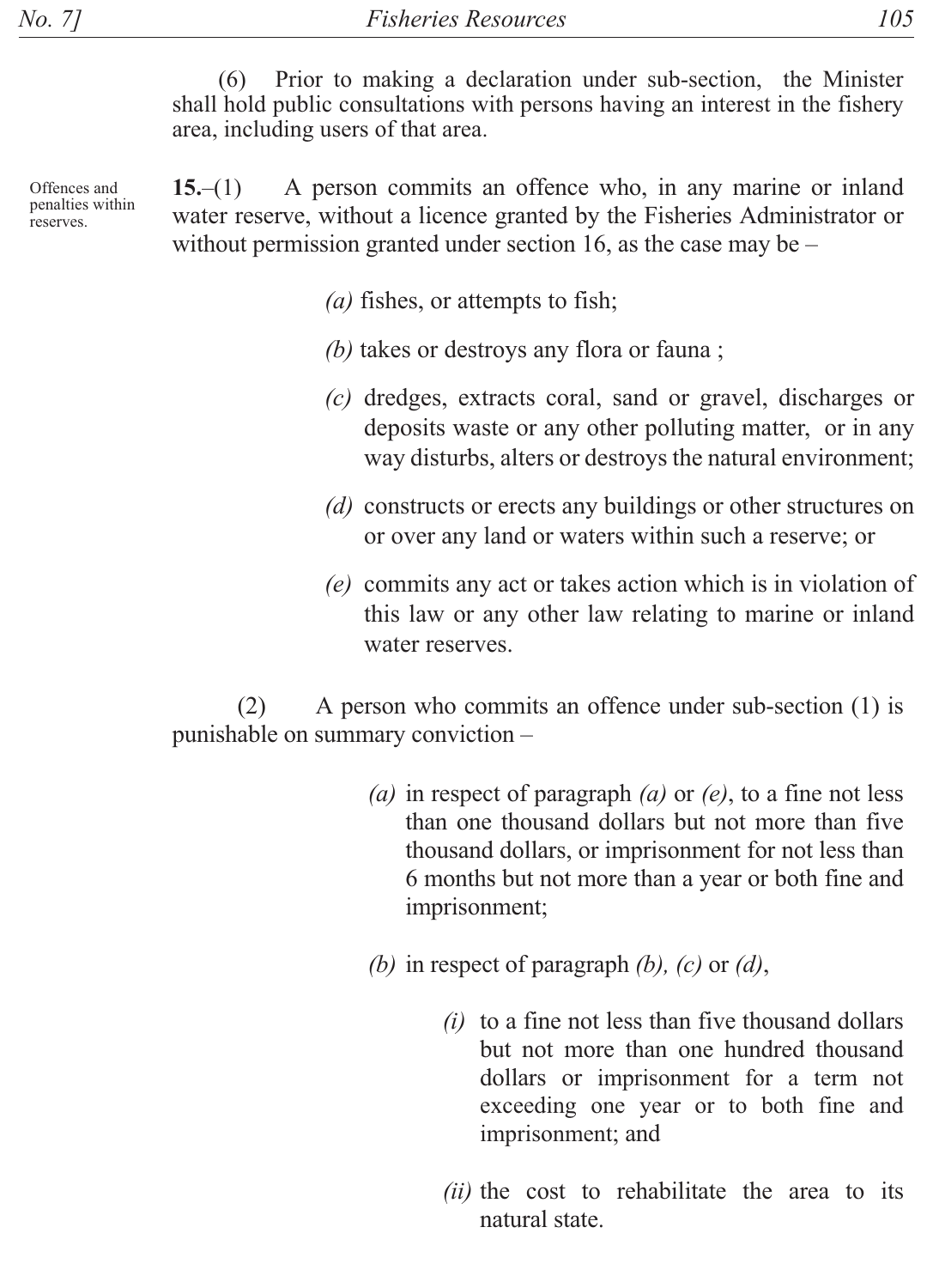16. Where an activity that could have a detrimental impact on a marine or inland water reserve is planned within that marine or inland water reserve, a person, body, agency, department or ministry having authority over any matter pursuant to any Act or law, shall not, whether provisionally or finally, approve or determine such matter until the written consent of the Minister is received, which consent shall be given or denied only after consultation with and consideration of, any recommendation made by the Council.

17. The Minister may  $-$ 

- $(a)$  make regulations–
	- $(i)$  for the general management of marine or inland water reserves:
	- $(ii)$  setting fees for entrance to and activities in, a marine or inland water reserve;
	- *(iii)* providing for the development and adoption of management plans in respect of marine or inland water reserves:
	- $(iv)$  providing for research permits and fees for issuance of research permits;
	- $(v)$  providing for management plans for marine or inland water reserves which shall include,
		- *(aa)* physical, biological, socio-economic and cultural aspects of the marine or inland water reserve;
		- *(bb)* conservation and management objectives; and

*(cc)* management programmes,

- *(b)* by Order-
	- $(i)$  establish an advisory committee for each marine or inland water reserve or any combination of reserves;
	- $(ii)$  determine the terms of reference of any advisory committee established under paragraph (i);
- $(c)$  take any action necessary for the protection and preservation of a marine or inland water reserve.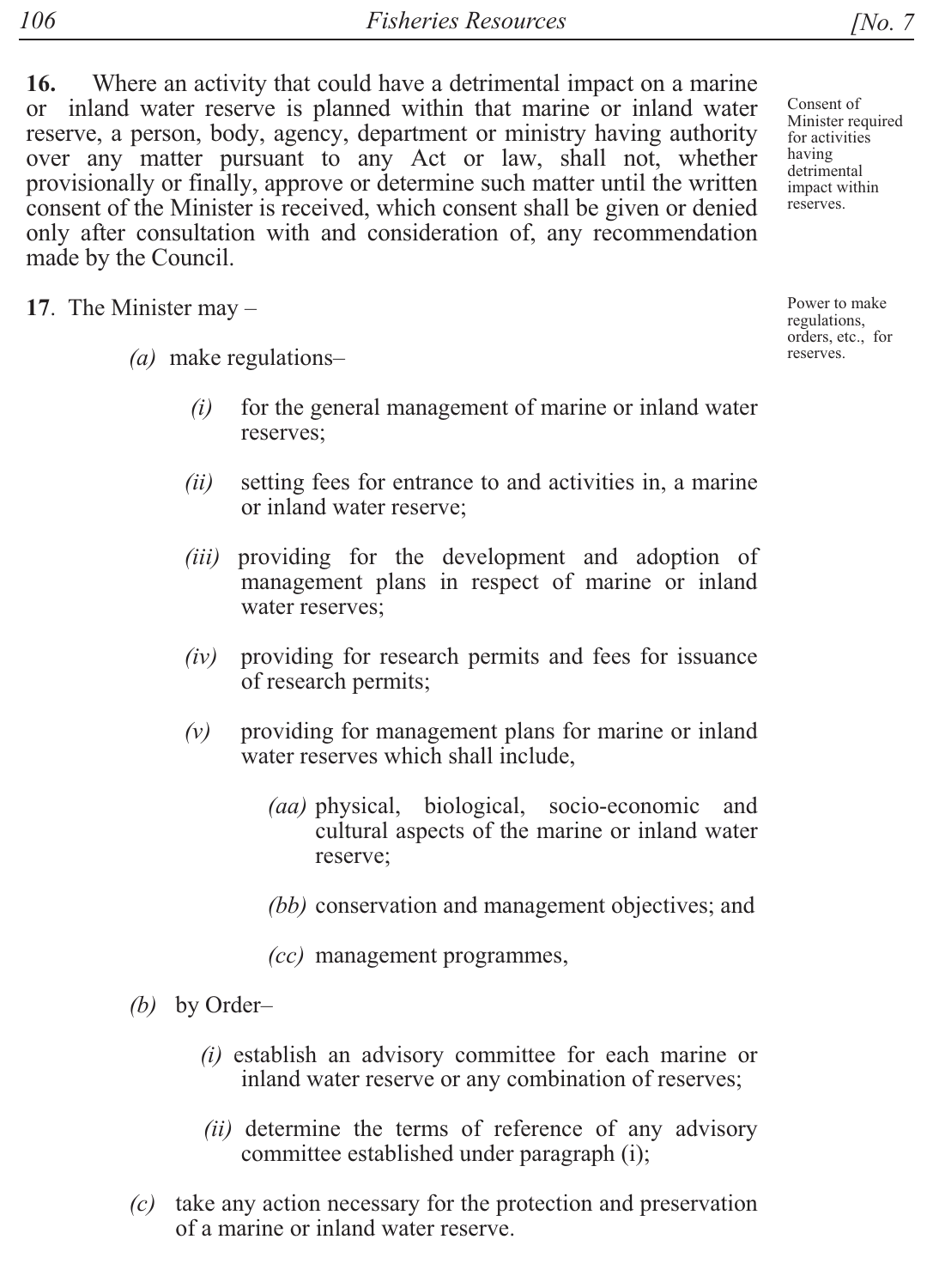General offence and penalty.

18. A person who undertakes an activity contrary to the provisions of this Part or to any regulations made pursuant to this Part for which no other penalty provision is made, commits an offence, and is liable to a fine not less than one thousand dollars but not more than one hundred thousand dollars or to imprisonment for a term not exceeding three years or to both the fine and imprisonment.

#### PART VI

### *Requirement for Licences and Conditions*

No fishing without a licence

Activities requiring a licence.

**19.** A person shall not engage in fishing activity or related activity or be engaged or employed in or on any vessel while in use for fishing activity unless he is the holder of a valid licence for the activity.

 $20-(1)$  A person shall hold the appropriate licence issued by the Fisheries Administrator, where that person intends to engage in any of the following types of fishing or related activities including-

- $(a)$  commercial fishing;
- $(b)$  non-commercial fishing;
- *(c)* aquarium trade;
- *(d)* export or import of fish;
- $(e)$  fish processing;
- *(f)* research;
- *(g)* mariculture;
- $(h)$  bio-prospecting;
- $(i)$  operating as a fish dealer;
- $(i)$  test fishing.

 $(2)$  Notwithstanding sub-section  $(1)$ , the Minister may make regulations designating a category of fishing, related activity or other activity related to the utilization, conservation and management of fisheries resources as requiring a licence under this Act.

 $(3)$  The manner of application for, and renewal of, licences and any other matter related to licensing shall be as prescribed in the Regulations.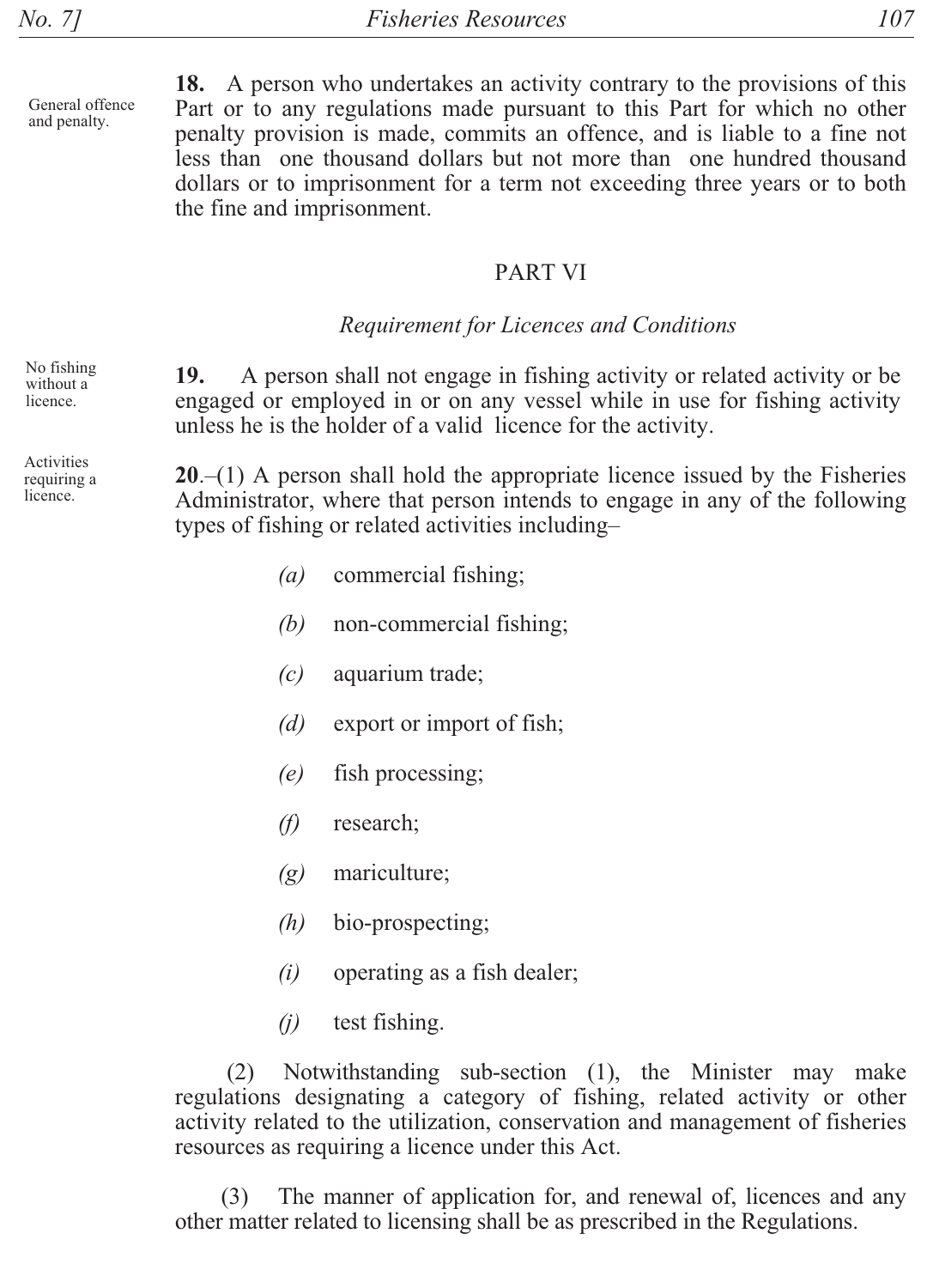Conditions of licences

 $21-(1)$  The consideration of an application for and issuance of any licence are subject to a fisheries management plan being in effect for the respective fishery or area.

 $(2)$  An application for, and renewal of, a licence and any other matter related to licensing shall be as prescribed in the Regulations.

- $(3)$  A licence is-
	- $(a)$  subject to general or specific conditions as may be prescribed;
	- *(b)* where applicable, valid only for the fishery in managed access areas or any other areas declared under this Act that have been specified in the licence; and
	- *(c)* not transferable.

(4) The Fisheries Administrator may attach to any fishing licence, related activity licence or other activity licence, conditions relating to the proper management of fisheries or the activity, including but not limited to, catch limits, the base of operations of the fishing vessel, the landing of its catch and the gathering of information on the vessel's operations.

(5) The Fisheries Administrator may, from time to time, where he is satisfied that it is expedient for the proper management of fisheries in the fisheries waters or the proper regulation of fishing operations, related activity or other activity licensed under this Act, vary the conditions attached to a licence.

(6) Where the Fisheries Administrator varies any conditions attached to any category of fishing licence, related activity licence, or other licence issued under this Act, he shall notify the licence holder of such variation as soon as practicable and any such variation shall be enforceable provided the licence holder is informed.

 $22-(1)$  The Fisheries Administrator may cancel or suspend any licence or a category of licences where-

- $(a)$  it is necessary to do so in order to allow for the proper management of any particular fishery in accordance with a fishery management plan for that fishery;
- $(b)$  following the inspection of a local fishing vessel, the certificate of registration of the vessel has been cancelled under this Act:

Cancellation or suspension of fishing licence.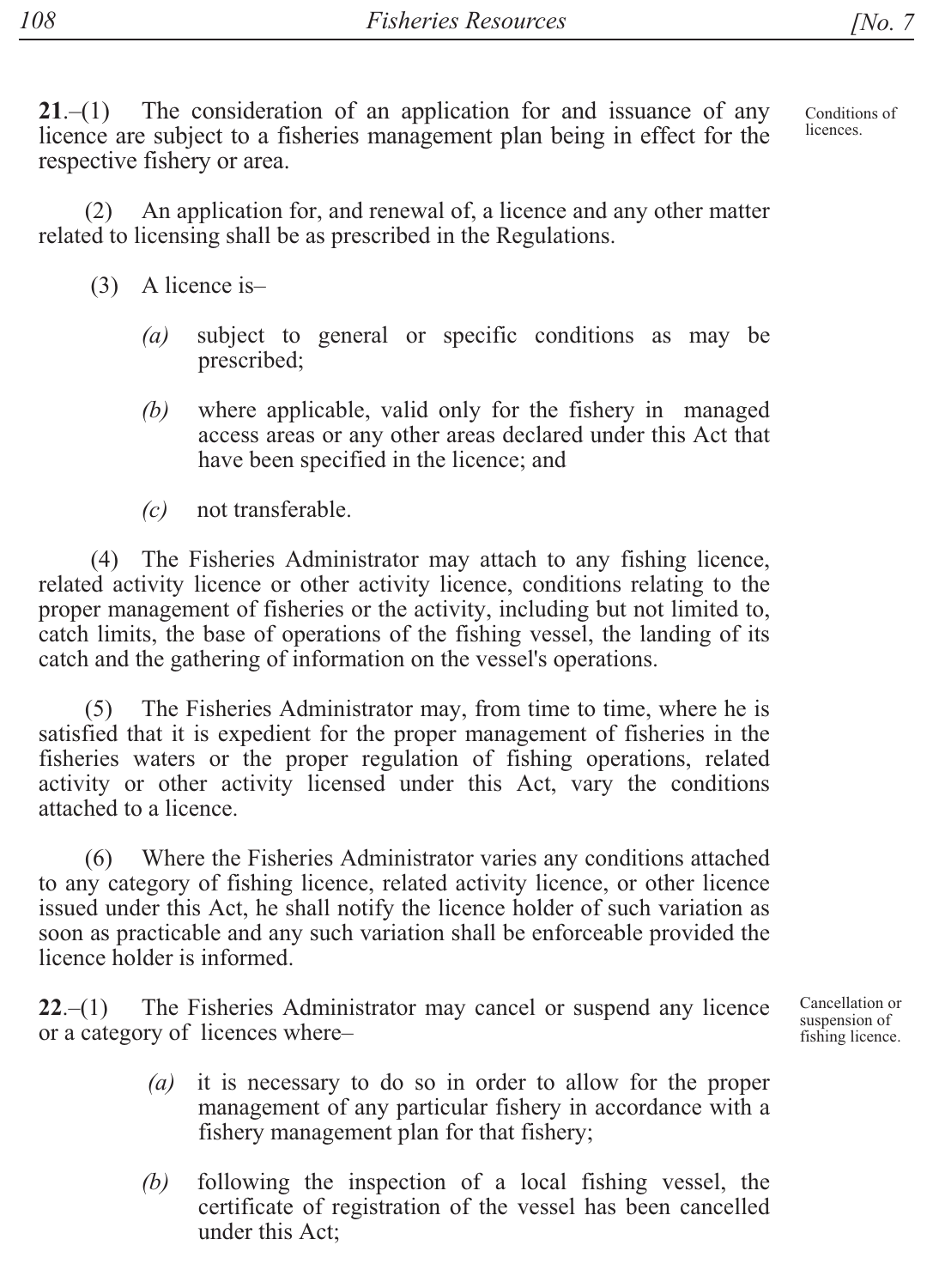- the licence holder has used the vessel in contravention of  $(c)$ this Act or of any regulations made thereunder, or of any conditions of the licence or in breach of any applicable access agreement; or
- he is required or authorized to do so in accordance with the  $(d)$ provisions of any agreement entered into under Part VII.

(2) Where the Fisheries Administrator is of the opinion that a fishing licence ought to be suspended or cancelled, the Fisheries Administrator shall notify the licensee of the intention to suspend or cancel it, stating the grounds for suspension or cancellation and inviting the licensee to make representation thereon within fourteen working days, whether in person or in writing.

The notice of any variation of a condition of licence or any **23.** cancellation or suspension of a licence issued under this Act shall be in writing, which may include electronic communication.

24. A person affected or aggrieved by a decision of the Fisheries Administrator to-

- $(a)$ refuse an application for a licence or renewal thereof; or
- (b) cancel or suspend a licence,

may, within thirty days of the receipt of notification of that decision, appeal against it in writing to the Minister.

The Fisheries Administrator may suspend, or cancel any licence  $25-(1)$ or prohibit a person from applying for any licence, who has been convicted of any offence against this Act or the Regulations.

Upon suspension or cancelation of licence or further prohibiting a  $(2)$ person from applying for any licence, the Fisheries Administrator shall notify the person of the decision which shall be final.

#### **PART VII**

#### Cooperation and Fishing Access Agreements for fishing within the Belize **Fisheries Waters**

The Minister may enter into arrangements or agreements with  $26-(1)$ other states or with any competent organization with the purpose of promoting regional co-operation in fisheries.

Arrangements or agreements referred to in sub-section (1) may provide for, among other things, the harmonization of systems for collecting

Notice.

Appeals against the decision of the Fisheries Administrator.

Cancelation of licence upon conviction.

Regional cooperation in fisheries.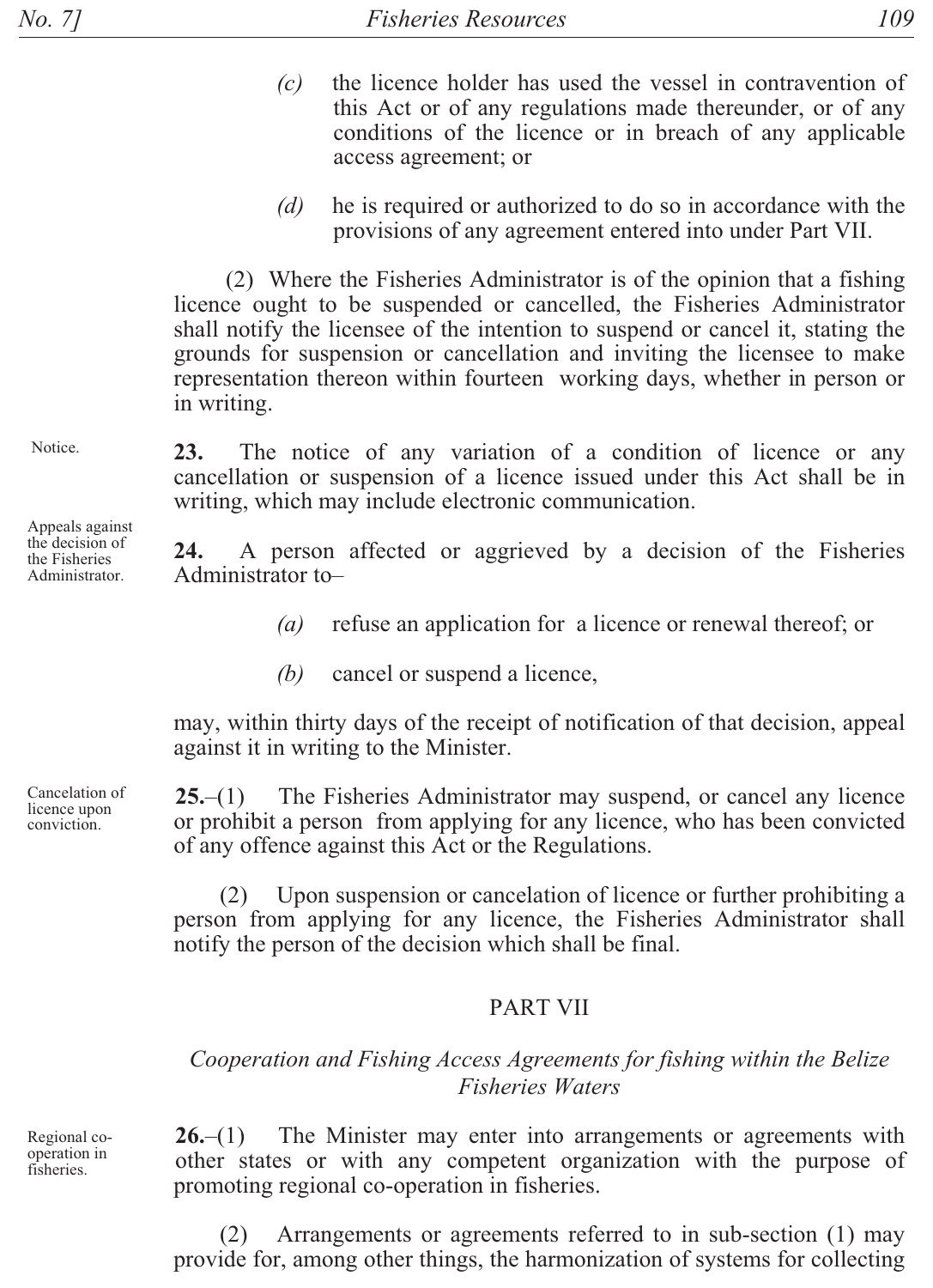statistics, carrying out surveys for assessing the state of the fishery resources, harmonization of licensing procedures regarding foreign fishing vessels, and co-operation in enforcement measures in respect of foreign

The Government may enter into access agreements with other  $27 - (1)$ States and with associations representing foreign fishing vessel owners or charterers, providing for the allocation of fishing rights to vessels from those States or associations.

(2) The fishing rights allocated under access agreements shall not exceed the total resources or amount of fishing allowed to the appropriate category of foreign fishing vessels under the appropriate fisheries plan.

An access agreement entered shall include a provision  $(3)$ establishing the responsibility of the other State or association to take necessary measures to ensure compliance by its vessels with the terms and conditions of the agreement and with the laws relating to fishing in the fisheries waters.

(4) For the purpose of this section, "State" includes any regional organization to which the power to negotiate access agreements has been delegated by the member countries of that organization.

A person shall not use a foreign fishing vessel for fishing in the  $28-(1)$ fisheries waters unless the person holds a [valid] foreign fishing vessel licence therefor authorizing the foreign fishing vessel to be used in the fisheries waters for such fishing as may be specified in the licence.

Sub-section (1) does not apply to any foreign fishing vessel used  $(2)$ purely for the purpose of fisheries-related research in respect of which there is a [valid] authorization issued under this Act.

An application for a foreign fishing vessel licence shall be made,  $(3)$ in the prescribed form and manner, to the Fisheries Administrator.

 $(4)$ Subject to the provisions of this Act and the Regulations, the Fisheries Administrator, after consultation with the Council, may issue a foreign fishing vessel licence.

Subject to sub-sections (6) and (7), a foreign fishing vessel  $(5)$ licence shall not be issued to any foreign fishing vessel unless there is in force with the Government of the flag State of the vessel or with an association of which the owner or charterer is a member, an access agreement to which the Government of Belize is a party.

 $(6)$ A foreign fishing vessel licence may be issued in respect of-

fishing vessels.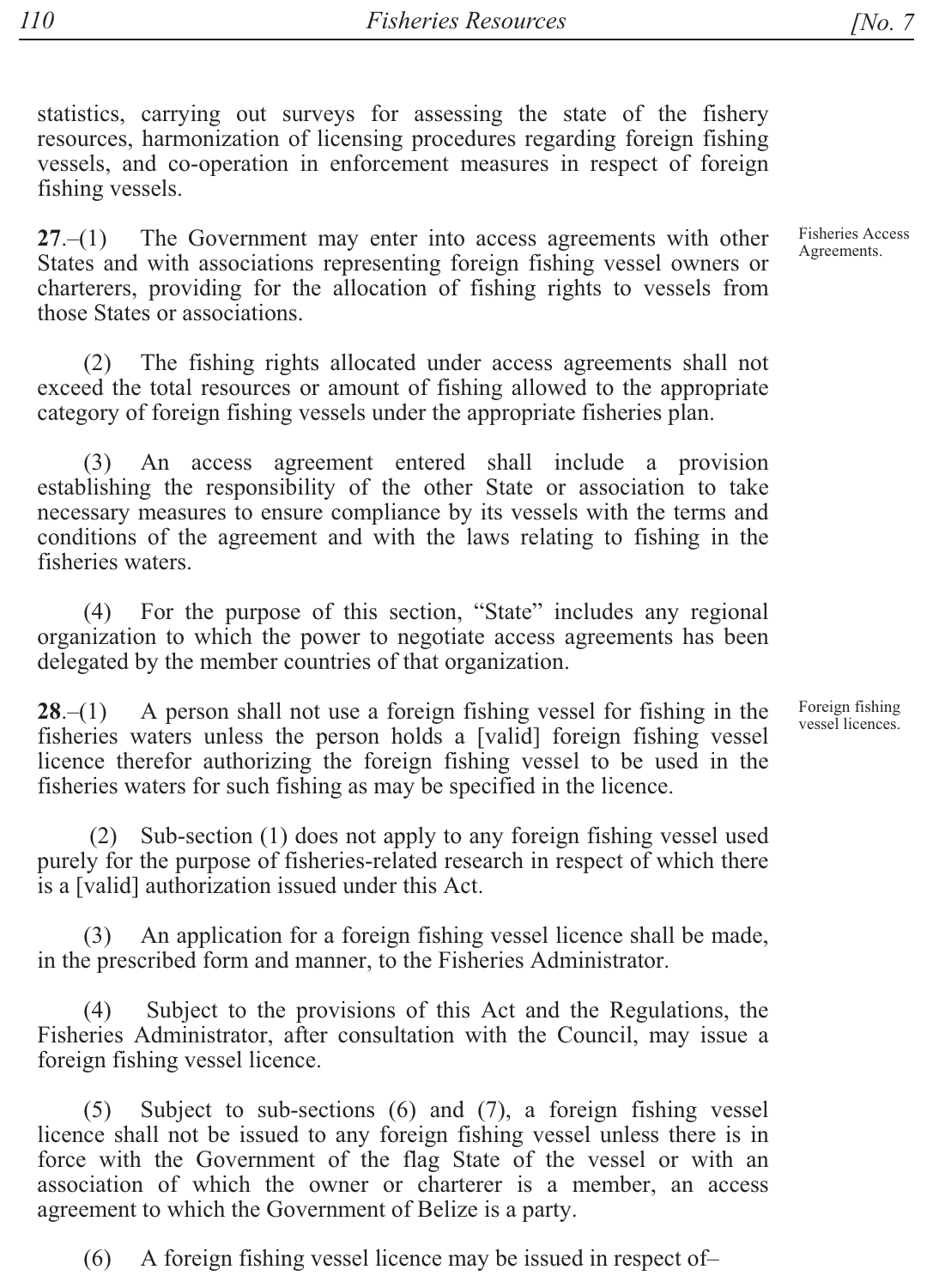- $(a)$ test-fishing operations;
- $(b)$ a Belize based foreign fishing vessel,

notwithstanding the absence of an access agreement otherwise required under sub-section (5).

(7) Where the Minister determines that an agreement under subsection (5) in respect of a foreign fishing vessel is not a practical requirement, he may issue a licence in respect of that vessel where the applicant provides sufficient financial and other guarantees relating to his fulfilment of all obligations arising under this Act.

 $(8)$ Where a foreign fishing vessel is used in contravention of subsection (1) or of any condition of a foreign fishing vessel licence, the master, owner and charterer of that vessel each commits an offence and each is liable on summary conviction to a fine not less than ten thousand dollars nor more than one hundred thousand dollars.

#### **PART VIII**

### Provisions Applicable to Both Foreign and Local Fishing within the Belize fisheries waters

29. A person shall not engage in commercial fishing or be engaged or employed in or on any boat while in use for commercial fishing unless he is the holder of a valid fishing licence issued under this Act.

 $30-(1)$  Unless earlier cancelled in accordance with provisions of this Act, a fishing licence

(a) is valid for such period as may be specified in the licence;

- $(b)$  may be issued for a maximum period of three years; and
- (c) shall expire on December  $31<sup>st</sup>$  of the final year of its validity.

Where a vessel licenced as a local fishing vessel becomes a  $(2)$ foreign fishing vessel, the licence automatically ceases to be valid.

A fishing licence is valid only for the fisheries or areas that have  $(3)$ been specified in the licence.

 $(4)$ No fishing licence is transferable.

Conditions of Every fishing licence is subject to any management plan in  $31 - (1)$ fishing licences. effect for the respective fishery or area.

No fishing without a licence.

Validity of fishing licences.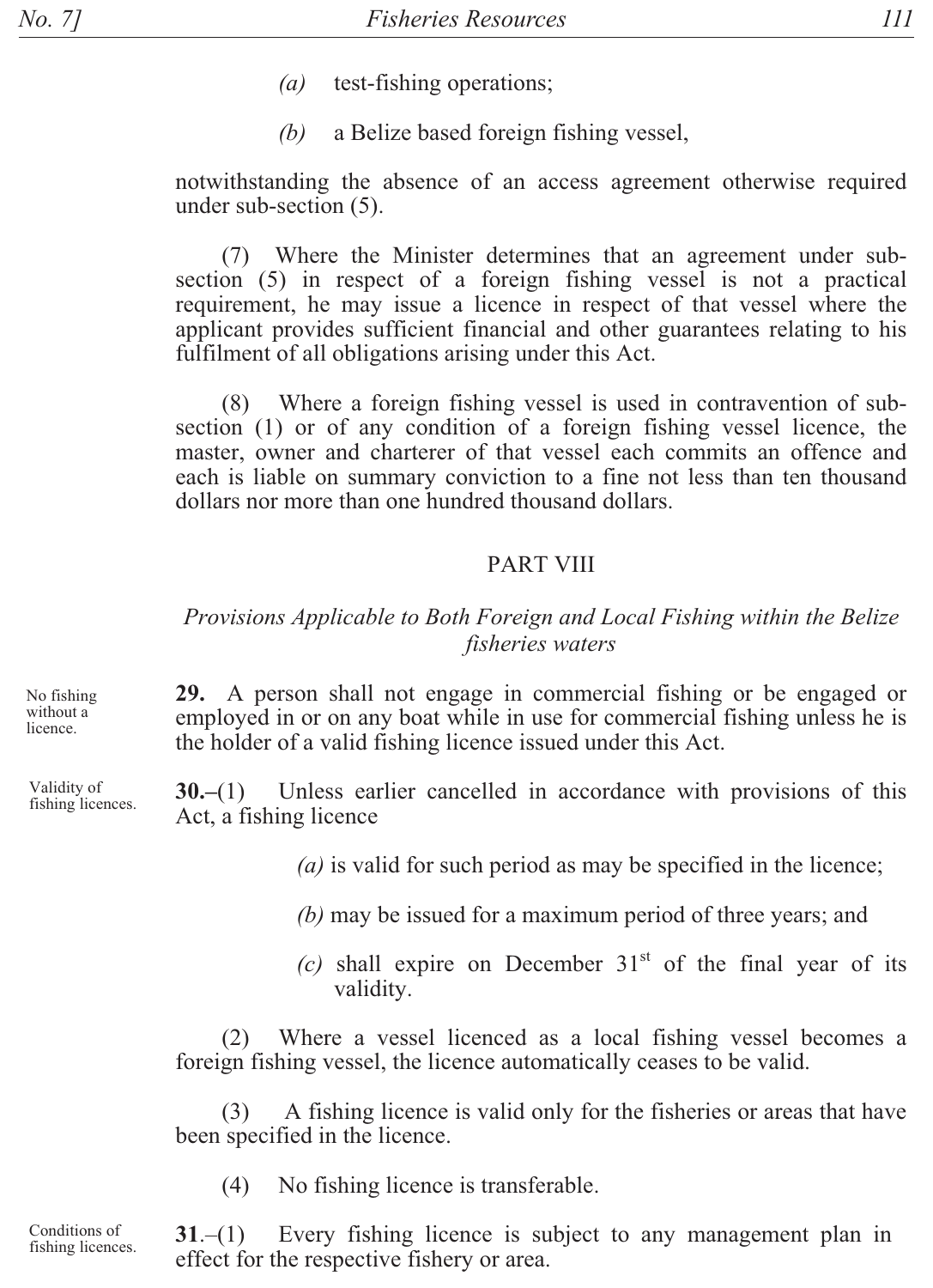A fishing licence issued under this Act shall be in the prescribed  $(2)$ form and is subject to-

- general or specific conditions as may be prescribed under  $(a)$ this Act:
- any conditions as may be specified under sub-section  $(3)$ ;  $(b)$ and
- special conditions as may be specified under sub-section  $(c)$  $(4).$

The Minister may, by Regulations, specify conditions additional  $(3)$ to those prescribed to which all fishing licences or any category of fishing licences shall be subject including conditions relating to open and closed seasons, fishing areas, gear types and restrictions, species, sizes and submission of catch information

The Fisheries Administrator may attach to any local fishing  $(4)$ licence such special conditions as he may think fit relating to the proper management of fisheries, including but not limited to, catch limits, the base of operations of the vessel, the landing of its catch and the gathering of information on the vessel's operations.

(5) The Fisheries Administrator may, from time to time, where he is satisfied that it is expedient for the proper management of fisheries in the fisheries waters or the proper regulation of fishing operations, vary any special conditions attached to any fishing licence.

Where the Minister or the Fisheries Administrator varies any  $(6)$ conditions attached to any category of fishing licence he shall notify the licence holder of such variation as soon as practicable and any such variation shall be enforceable provided the licence holder is informed.

Any variation of a condition given under section 31 or cancellation or 32. suspension under section 22 shall be in writing, which may include electronic communication.

33. A person affected or aggrieved by-

- the refusal of the Fisheries Administrator to issue or renew  $(a)$ a licence in accordance with this Act; or
- suspension by the Fisheries  $(b)$ the cancellation or Administrator of a licence issued under this Act;

Notice.

Appeals from decision of Fisheries Administrator.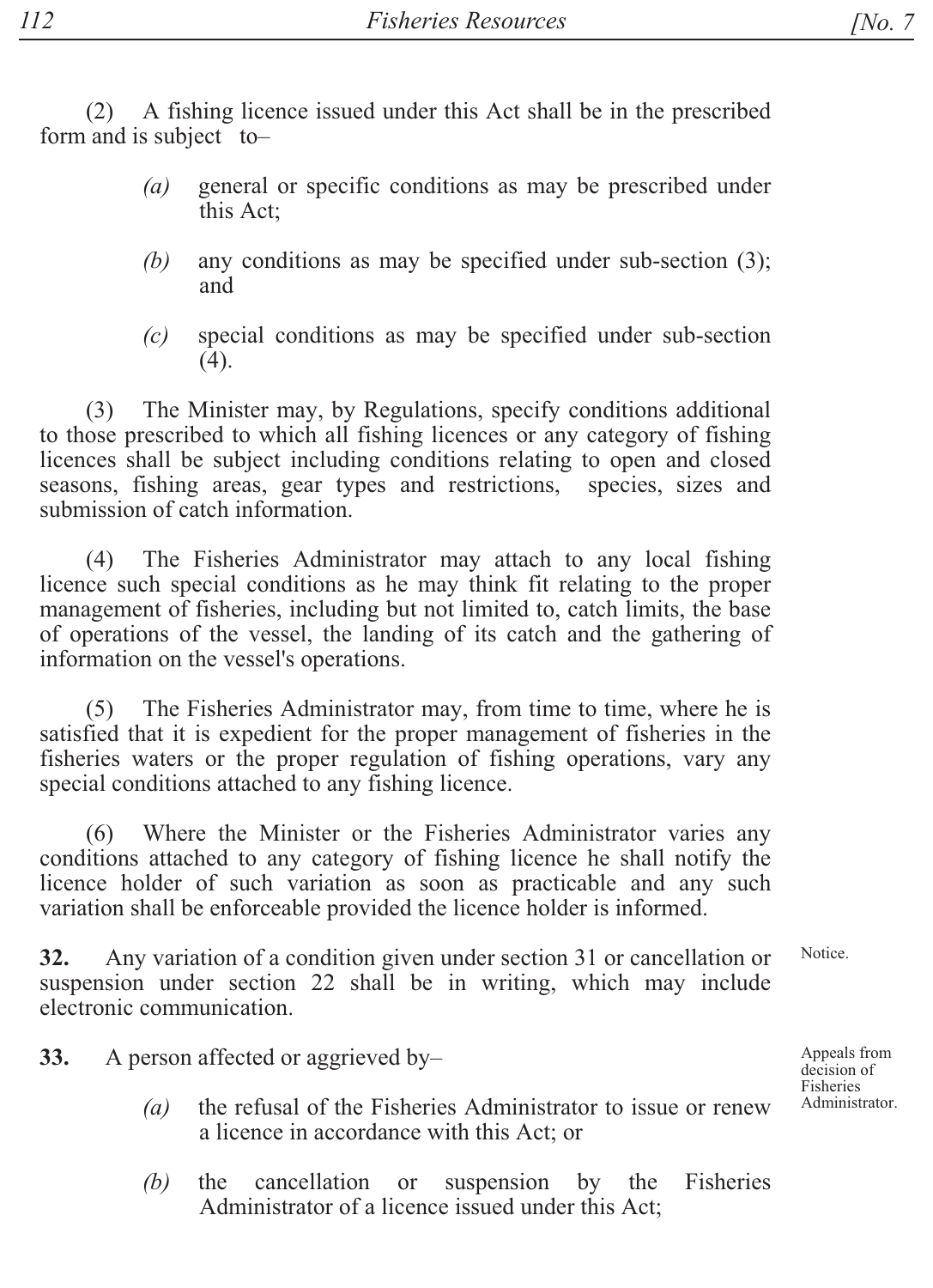may, within 30 days of the receipt of notification of that decision appeal against it to the Minister, whose decision shall be final.

#### PART IX

#### *Fisheries Port Measures*

Fisheries port measures and power to make regulations.

 $34-(1)$  For the purpose of promoting the effectiveness of international conservation and management or pursuant to treaties or arrangements, the Minister may make regulations concerning the following matters-

- $(a)$  the designation of fisheries port inspectors;
- $(b)$  the training and qualifications of fisheries port inspectors;
- $(c)$  establishing the procedures, the contents of and the results to be obtained from an inspection regime;
- *(d)* prescribing the powers of inspectors, the mode of conducting an inspection, including the power to inspect any area of the fishing vessel, the catch (whether processed or not), any fishing gear, equipment or other gear and document which the inspector deems necessary to verify compliance with relevant conservation and management measures:
- $(e)$  requiring the provision of such assistance or information as may be needed in order to undertake inspections;
- $(f)$  regulating or prohibiting the landing, transhipment, packaging or processing of fish which-
	- $(i)$  has been identified or reported as having been engaged in or supporting fishing activities in contravention with regional, sub-regional or global conservation measures, or where there are reasonable grounds for presuming that a vessel has been engaged in such activity;
	- *(ii)* has been included on the list of vessels maintained by sub-regional, regional or global fisheries organizations that are believed to have engaged in illegal, unregulated or unreported fishing;
	- *(iii)* has been identified or reported as having been engaged in or supporting fishing activities in areas under national jurisdiction in contravention of the laws of a particular State, or fishing on the high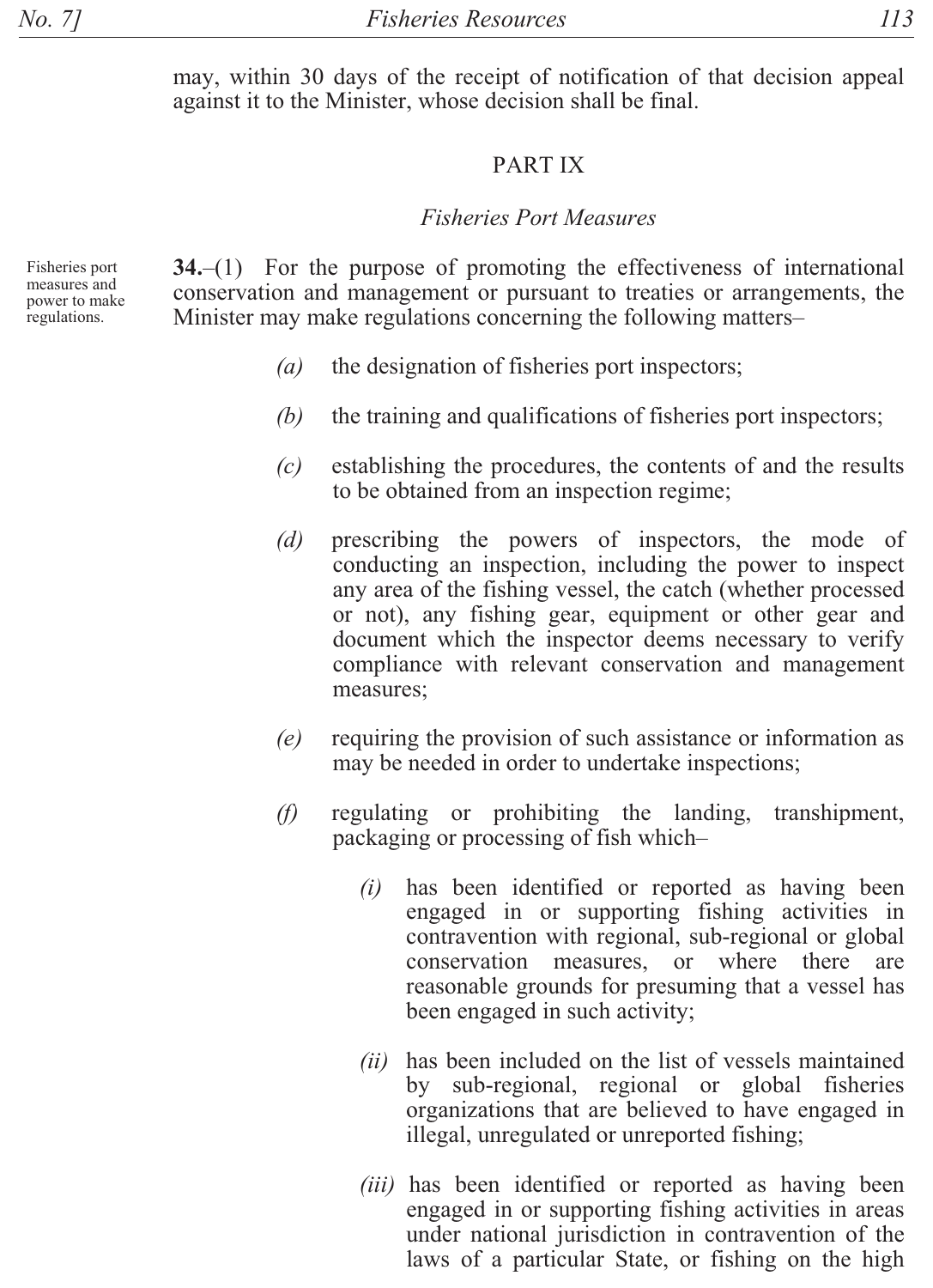seas without an authorization to do so from its flag State or where there are reasonable grounds for presuming that a vessel has been engaged in such activity;

- $(g)$  authorizing the cooperation and exchange of information, including inspection results with other States and subregional, regional or global fisheries organizations;
- $(h)$  providing for a system of appeal against decisions taken in respect of fishing vessels under this section; or
- $(i)$  providing for any other measures that may be agreed to by sub-regional, regional or global fisheries organizations, or pursuant to a treaty or arrangement.

 $(2)$  Prior to entering a port, a master, or local fishing agent or shipping representative, of a foreign fishing vessel shall-

- *(a)* notify the Ports Commissioner of its intended entry at the port at least forty-eight hours prior to that entry; and
- *(b)* provide to the Ports Commissioner–
	- *(i)* vessel identification;
	- $(ii)$  any authorization to fish;
	- *(iii)* information on its fishing trip and vessel monitoring systems;
	- $(iv)$  quantities of fish on board; and
	- $(v)$  such other documentation or information as may be required by the Ports Commissioner in accordance with national laws or Conventions.

(3) The Ports Commissioner, after consultation with the Fisheries Administrator, may prohibit from entering a port of Belize a vessel which has been identified as being engaged in or supporting fishing in contravention of international conservation and management measures and whose flag State is not a member of, nor is it a cooperating non-contracting Party to, that regional or sub-regional fisheries organization, unless it can be established that the catch on board has been taken in a manner consistent with the relevant conservation and management measures.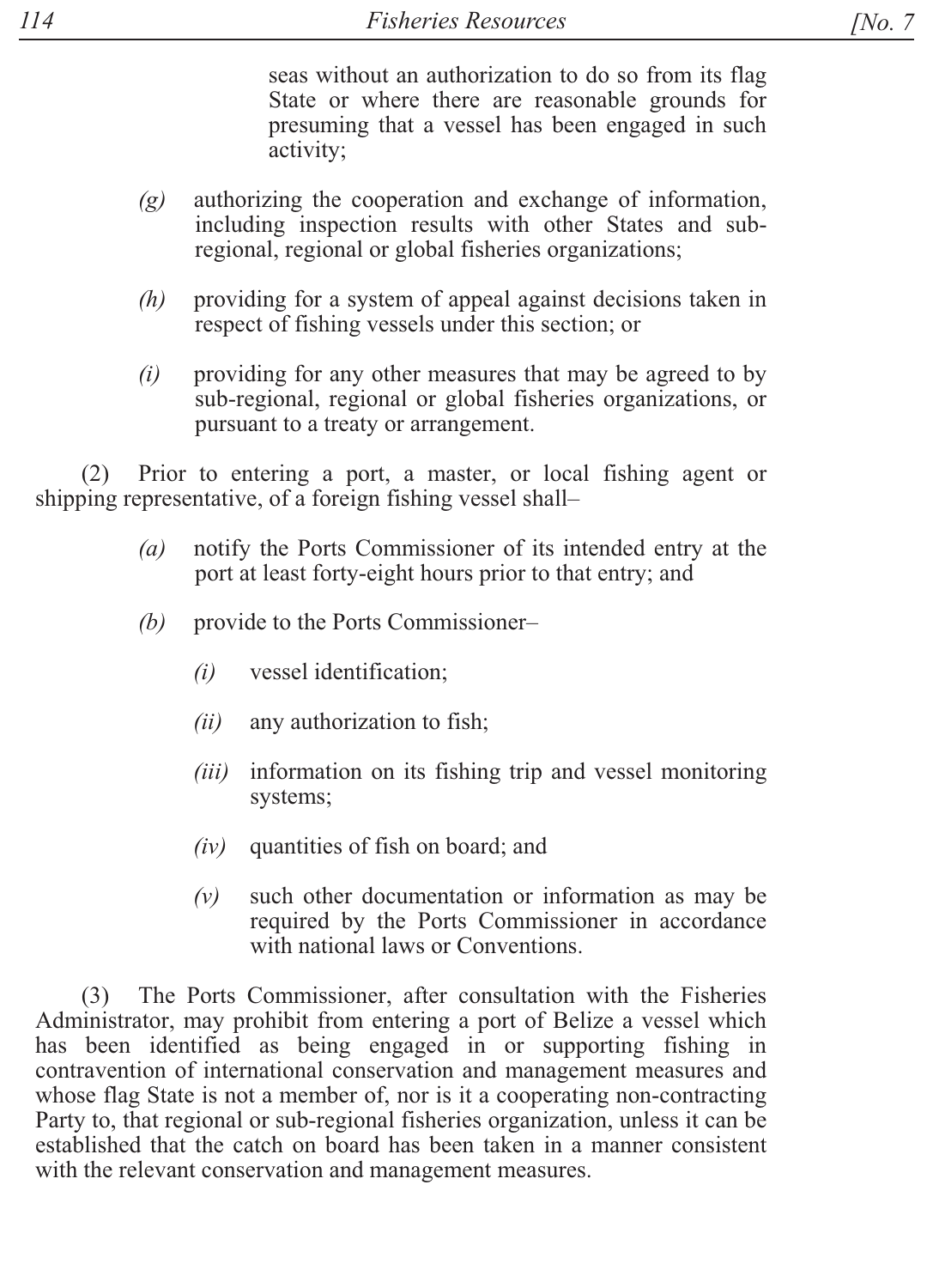$(4)$ A prohibition under sub-section (2) may apply to an individual vessel or to a fleet of vessels.

The Ports Commissioner, after consultation with Fisheries  $(5)$ Administrator, may refuse entry to a port of Belize to a fishing vessel which he has reasonable grounds to believe is without nationality, or has operated under the flags of two States and has used them according to convenience.

References to ports in this section include offshore terminals and  $(6)$ other installations for landing, transhipping, refuelling or resupplying vessels.

(7) A person who fails to comply with the provisions of this section or with any regulations made in accordance with its provisions commits an offence and is liable on summary conviction to a fine not less than one hundred thousand dollars nor more than three million dollars.

#### **PARTX**

#### Scientific Research, Test-Fishing Operations, etc.

 $35-(1)$  The Fisheries Administrator shall require a plan for any scientific research, test-fishing operations or bio-prospecting to be conducted in the fisheries waters

 $(2)$ The Fisheries Administrator may attach conditions according to which a scientific research, test-fishing operations or bio-prospecting is authorized be undertaken in the fisheries waters

(3) Each vessel or person licensed in accordance with this section shall comply with all applicable laws of Belize and any conditions of such authorization

(4) A person who undertakes or assists in any scientific research, bio-prospecting or test fishing or any other fisheries related research, in the fisheries waters or elsewhere in Belize-

- $(a)$ without a license under section 19;
- (b) in contravention of any condition or conditions attached to the license under sub-section  $(2)$ ; or
- in contravention of any other requirements of the Act or  $(c)$ regulations,

commits an offence and is liable on summary conviction to a fine not less than five thousand dollars nor more than one hundred thousand dollars.

Scientific research operations related to fisheries.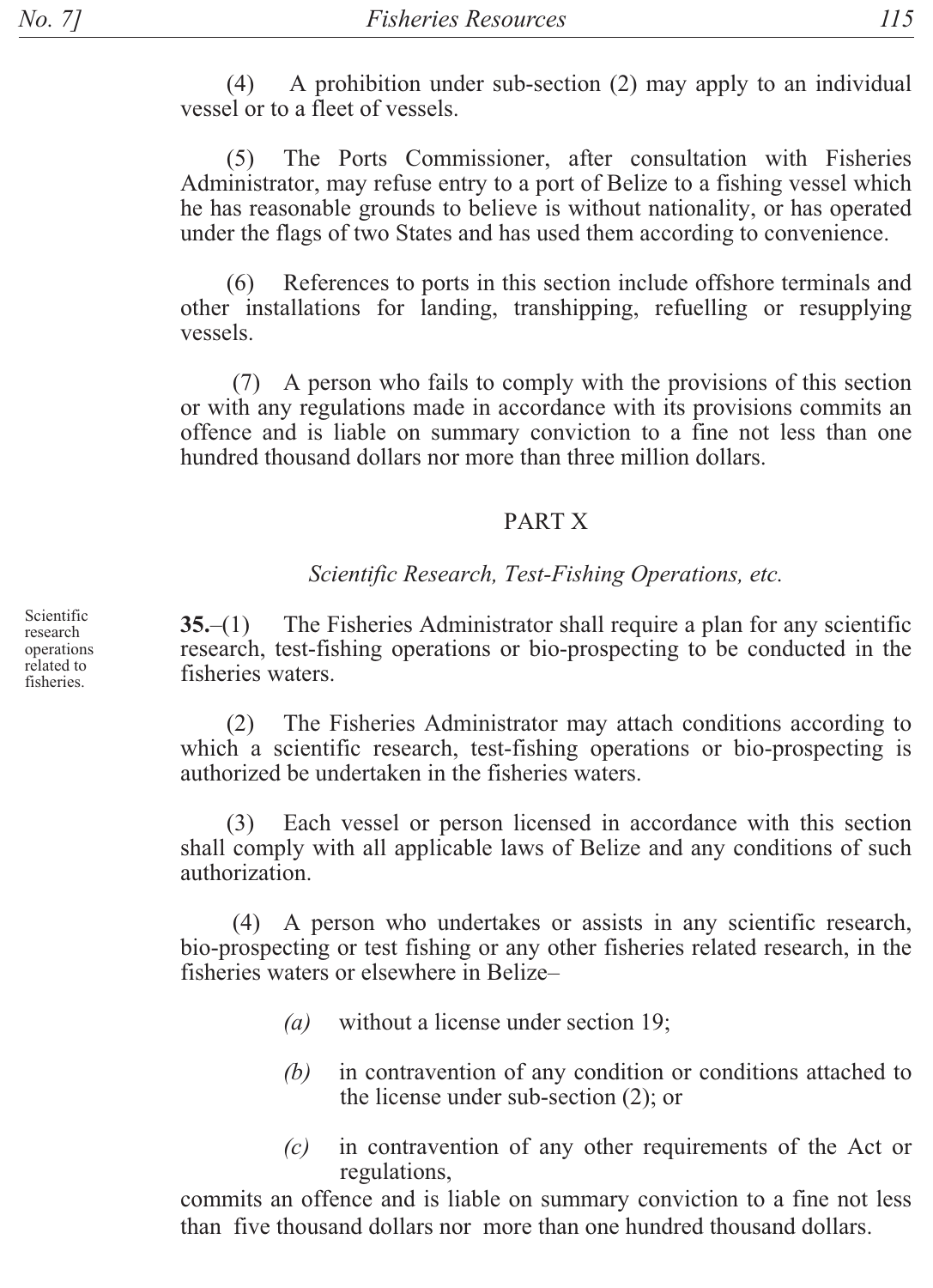$36$ -The Minister may make regulations providing for-

- $(a)$  the further regulation and control of-
	- $(i)$  marine scientific research;
	- $(ii)$  test-fishing;
	- $(iii)$  bio-prospecting;
- $(b)$  the sharing of the benefits of research;
- *(c)* attribution of data collected in scientific research and testfishing operations;
- *(d)* reporting requirements;
- *(e)* disposal of catch obtained in scientific research and test fishing operations.

### PART XI

*Prohibited Fishing Methods, Stowage of Gear and Transhipment* 

 $37-(1)$  A person who,

- $(a)$  permits to be used, uses, or attempts to use any explosive, poison, or other noxious substance for the purpose of  $\tilde{k}$ illing, stunning, disabling, or catching fish, or in any way rendering fish more easily caught; or
- *(b)* permits to be carried, carries or has in his possession or control any explosive, poison, or other noxious substance in circumstances evidencing an intention of using the explosive, poison, other noxious substance for any of the purposes referred to in paragraph  $(a)$ ,

commits an offence and is liable on summary conviction to a fine not less than five thousand nor more than one hundred thousand dollars or imprisonment for a term not exceeding five years or both.

(2) An explosive, poison, or other noxious substance found on board any fishing vessel shall be presumed, unless the contrary is proved, to be intended for the purposes referred to in sub-section  $(1)(a)$ .

Prohibited fishing methods

Regulations.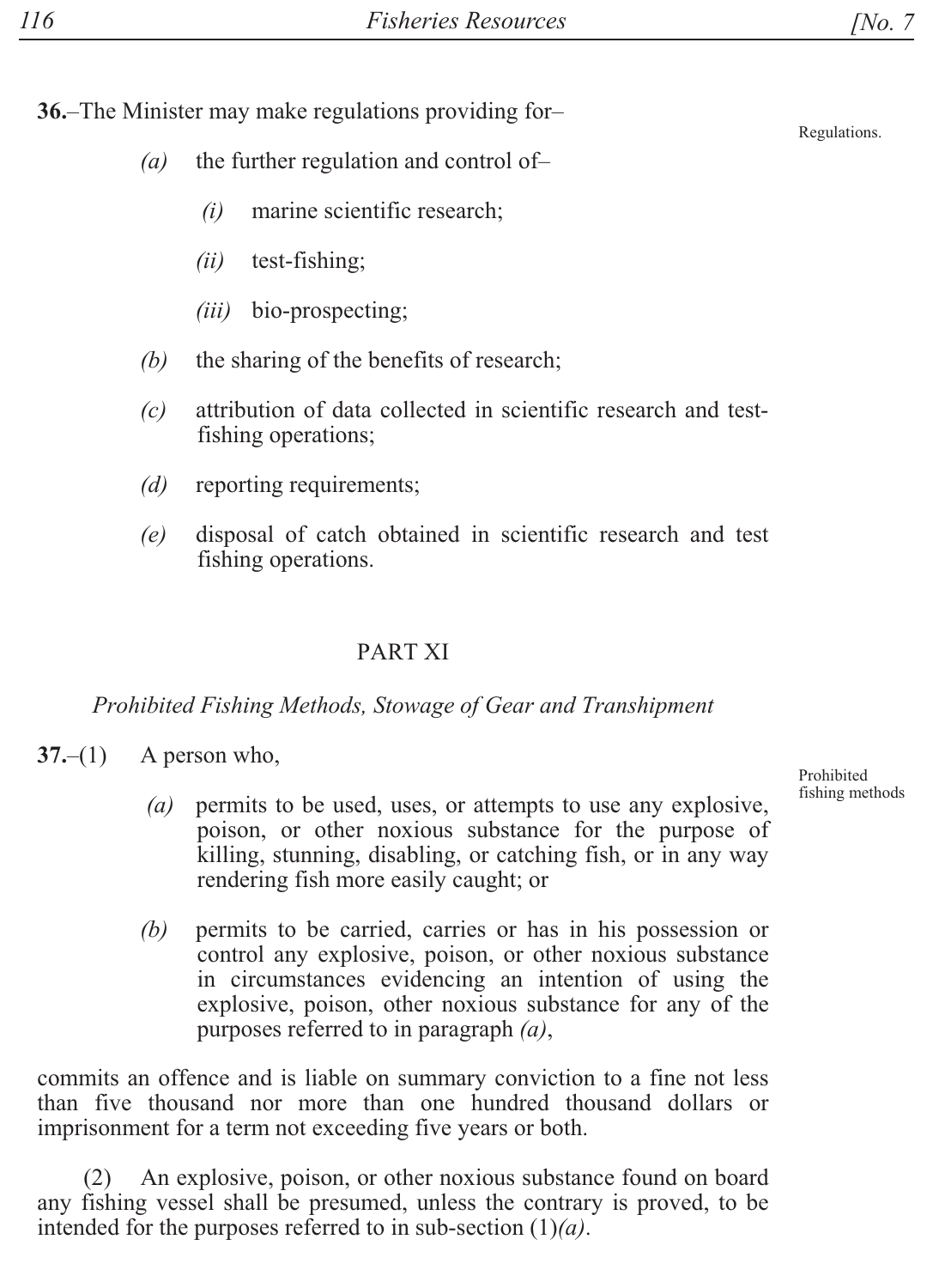No. 71

 $(3)$ A person who lands, sells, receives, or is found in possession of any fish taken by any means which is in contravention of sub-section  $(1)(a)$ , commits an offence and is liable on summary conviction to a fine not less than five thousand dollars nor more than one hundred thousand dollars or to imprisonment for term not less than six months nor more than two years, or to both fine and imprisonment.

In any proceedings for any offence against this section, a  $(4)$ certificate as to the cause and manner of death or injury of any fish, signed by the Fisheries Administrator, or by a person authorized by him in writing, shall, until the contrary is proved, be sufficient evidence as to the matters stated in the certificate.

 $(5)$ In any proceedings for any offence against this section, the defendant shall be given not less than fourteen days' notice in writing of the prosecution's intention to adduce a certificate under sub-section (4).

The fishing gear of any fishing vessel which does not have  $38 - (1)$ permission to fish in the fisheries waters or fishing areas, shall at all times keep its fishing gear securely stowed so as not to be readily available for use.

(2) Where a fishing vessel is licensed to fish by means of a particular type of fishing gear in any specific area of the fisheries waters, any other fishing gear on board the vessel shall be stowed while the vessel is within that area and all fishing gear on board the vessel shall be stowed while the vessel is or within any other area of the fisheries waters where it is not licensed to fish.

(3) Where a local fishing vessel contravenes sub-section  $(1)$  or  $(2)$ , the master, owner and charterer of that vessel is each committing an offence, and is liable on summary conviction to a fine not less than one thousand dollars nor more than five thousand dollars, or to imprisonment for a term not less than six months nor more than one year, or to both fine and imprisonment.

(4) Where a foreign fishing vessel contravenes sub-section  $(1)$  or  $(2)$ , the master, owner and charterer of that vessel is each committing an offence, and is liable on summary conviction to a fine not less than five thousand dollars nor more than two hundred thousand dollars, or to imprisonment for a term not less than one year nor more than two years, or to both fine and imprisonment.

39.-(1) The Fisheries Administrator may authorize in writing any Transshipment. transshipment involving any vessel in the fisheries waters where such activity does not constitute a condition of licence for fishing, in accordance with any applicable access agreement and any requirements which may be prescribed.

Stowage of fishing gear.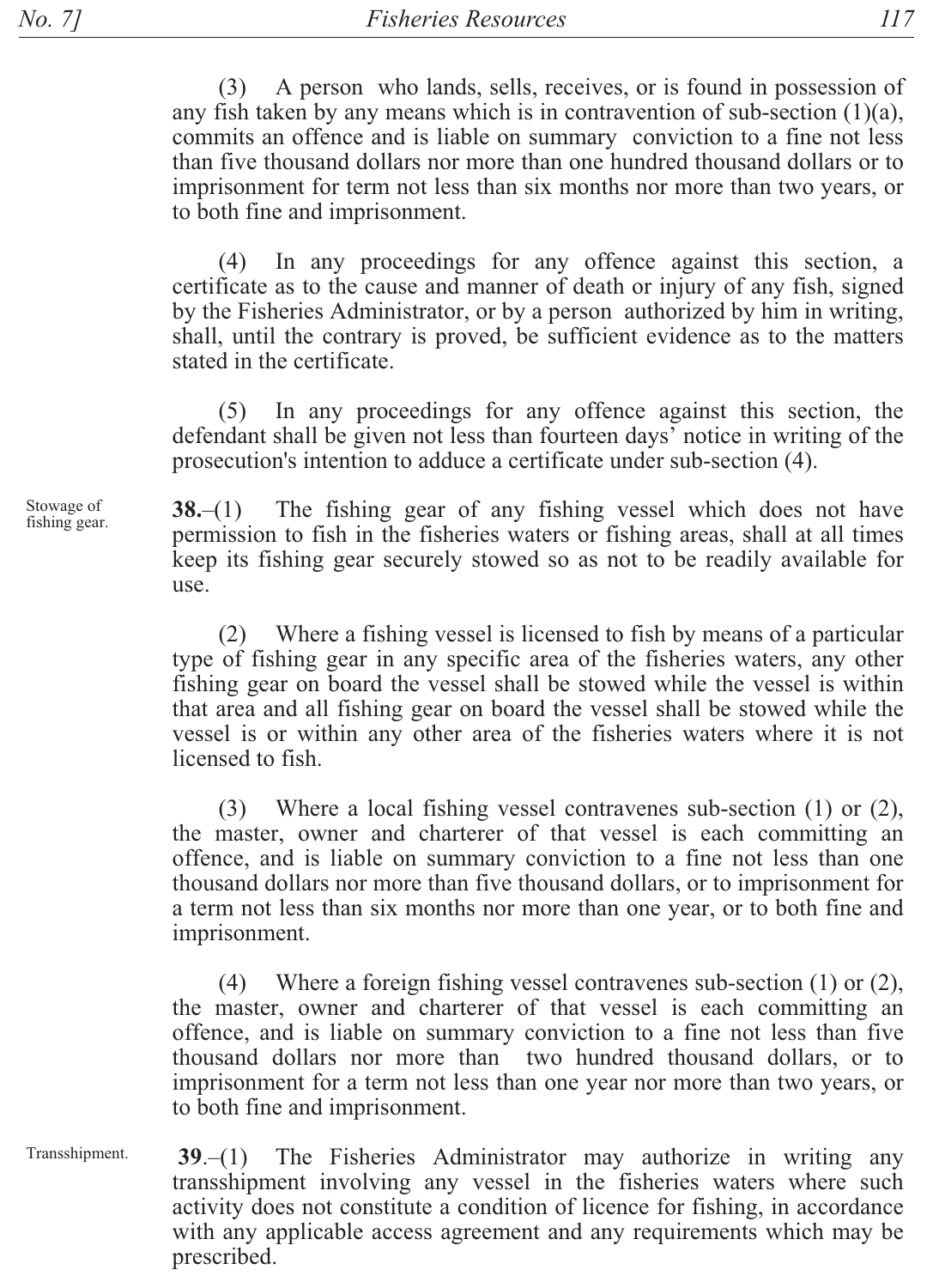The Fisheries Administrator shall attach such conditions as may  $(2)$ be prescribed and may attach additional conditions as he thinks fit which are consistent with any conditions which may be prescribed, to any authorization granted under sub-section (1).

Each person authorized in accordance with this section shall  $(3)$ comply with all applicable laws of Belize and any conditions of such authorization.

The Fisheries Administrator may suspend such authorization if  $(4)$ there is failure to comply with the conditions of the authorization or the requirements of this Act.

Any authorization granted under this section shall be in writing.  $(5)$ 

 $(6)$ A person commits an offence who undertakes any transshipment activity in respect of a vessel without an authorization issued pursuant to this section, and shall be liable on summary conviction to a fine not less than five thousand dollars nor more than one hundred thousand dollars, or to imprisonment for a term not exceeding five years or both.

#### **PART XII**

### Record of Fishing Vessels

 $40 - (1)$ The Fisheries Administrator shall cause to be kept a record of fishing vessels that are authorized to fish in the fisheries waters.

The Fisheries Administrator shall determine the information to  $(2)$ be included in the record of fishing vessels to fish in the fisheries waters.

(3) The owner or operator of any fishing vessel authorized to fish in the fisheries waters shall provide to the Fisheries Administrator such information as may be required under sub-section (2) of this section, and failure to do so is an offence punishable on summary conviction by a fine not less than one thousand dollars nor more than two thousand dollars.

#### **PART XIII**

#### Mariculture

Mariculture A person shall not engage in mariculture activities except in  $41 - (1)$ operations. accordance with this Act or regulations.

Record of fishing vessels authorized to fish in fisheries waters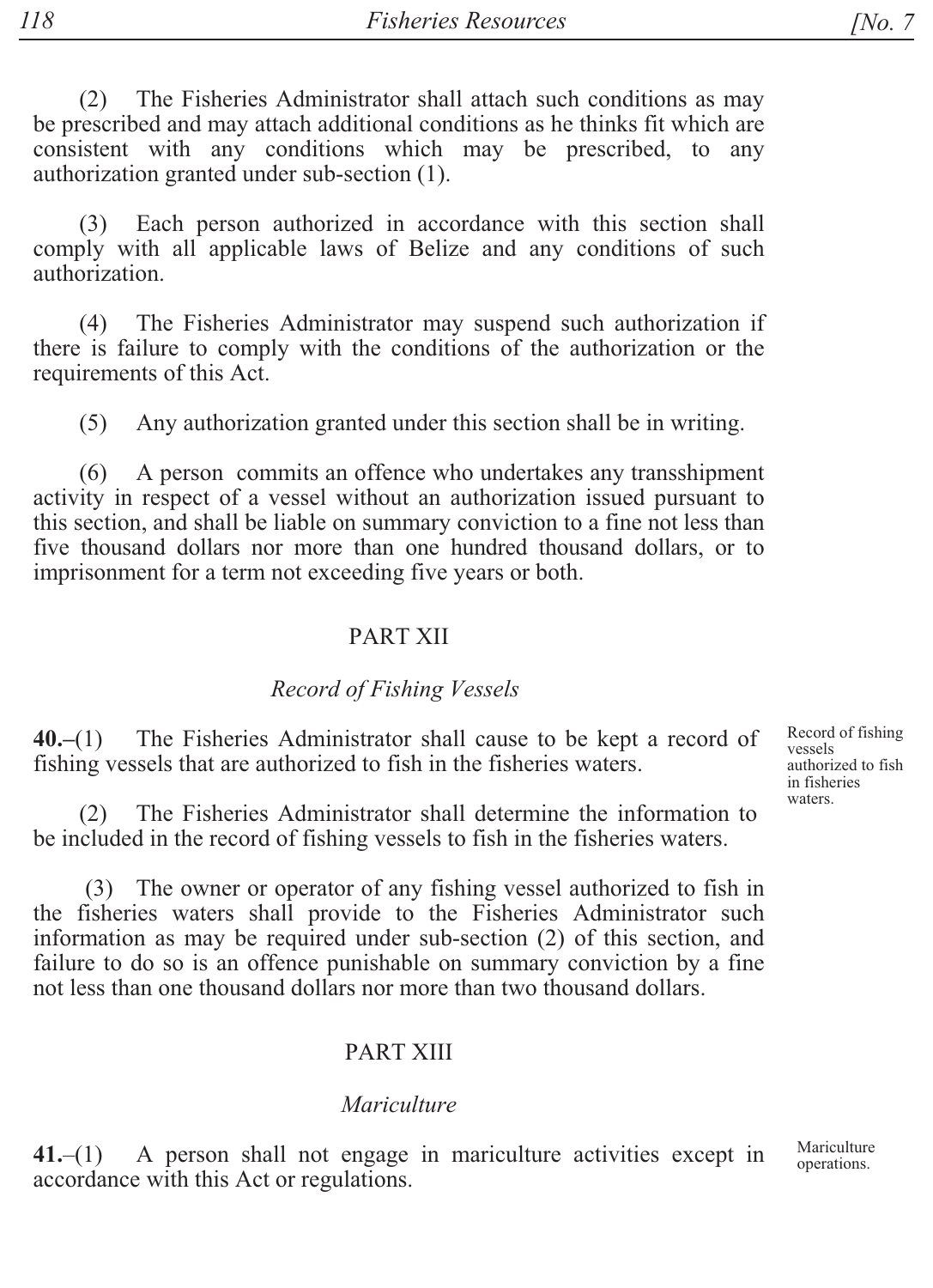$(2)$  A person shall not establish or operate any business or experimental operation involving mariculture activities including the processing of mariculture products without the written permission of the Fisheries Administrator.

 $(3)$  The Minister may by regulations specify any conditions relating to the establishment or operation of a mariculture facility, including conditions or requirements relating to-

- $(a)$  the location and nature of the mariculture operations;
- $(b)$  the fish or other aquatic organisms to be cultivated or not to be cultivated and the source of the stock;
- $(c)$  the construction of the mariculture facilities and the operation of those facilities and measures in place to prevent the introduction of alien species;
- *(d)* the prevention of the spread of communicable fish diseases;
- $(e)$  the inspection of mariculture sites and facilities;
- $(f)$  the provision of statistical, scientific and commercial information;
- $(g)$  the conservation, management and sustainable use of the aquatic environment; and
- $(h)$  other permits that may be required by other agencies.

 $(4)$  The Minister may make regulations providing for the management, licensing and control of mariculture, including-

- $(a)$  the species which may be farmed;
- *(b)* the use of genetically modified organisms;
- $(c)$  the preparation of a mariculture plan by an applicant seeking to set up a mariculture facility;
- *(d)* the establishment of areas in which only certain types of mariculture activities can occur.

Offence and penalty.

**42.** A person who contravenes the provisions of this Part commits an offence and is liable on summary conviction to a fine not less than ten thousand dollars nor more than one hundred thousand dollars or to imprisonment for a term not less than one year but not more than three years, or to both fine and imprisonment.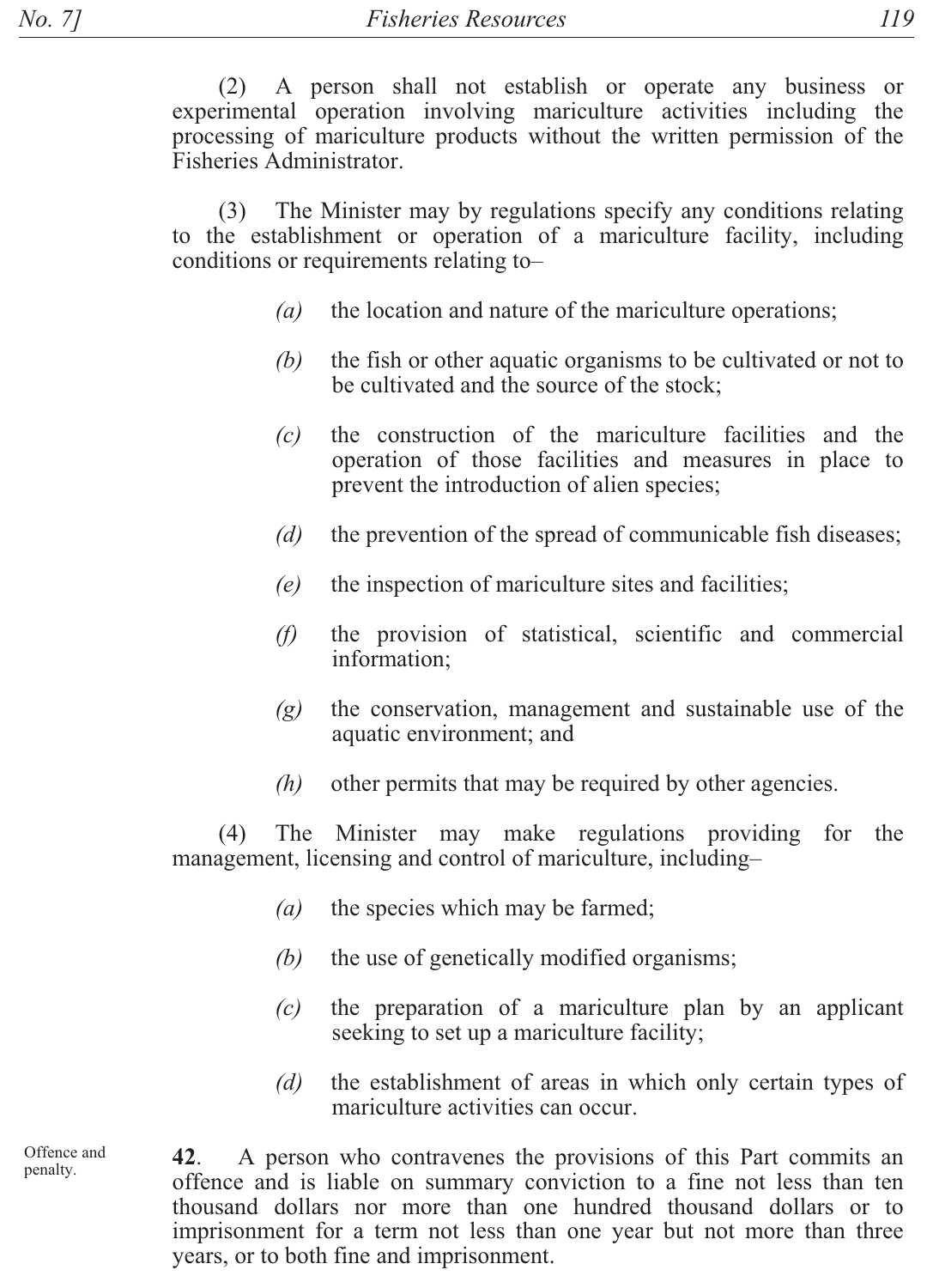# PART XIV

# *Monitoring, Control and Surveillance*

 $+3$ .  $-$ (1) In the course of the enforcement and administration of this Act, a Fisheries Officer, at any time may-

- *(a)* stop, enter, board or examine any vessel or vehicle, or enter and examine any premises or place, or examine any record, document, article, and any gear, apparatus, device, or contents of any kind therein;
- $(b)$  stop a person and examine any record, document, article, container, gear, apparatus, device, or fish in the possession of that person;
- $(c)$  pass across any land; or
- *(d)* board, and inspect any fishing vessel in any port located in Belize
- $(2)$  If a Fisheries Officer suspects, on reasonable grounds that-
	- $(a)$  an offence is being or has been committed against this Act; and
	- *(b)* concealed or located or held in any vessel, vehicle, conveyance of any kind, premises, place, parcel, package, record, or thing-
		- $(i)$  any fish taken or object used or intended to be used in contravention of this Act;
		- $(ii)$  any record or information required by or under this Act to be kept, completed, or provided; or
		- *(iii)* any article, record, document, or item which there is reasonable ground to believe will be evidence as to the commission of an offence against this Act,

then, for the purpose of the enforcement of this Act, he may at any reasonable time enter or pass across any land in order to enter, examine, and search any such premises or place, or any such vessel, vehicle, or conveyance of any kind (by stopping or opening where necessary), and Powers of entry and search.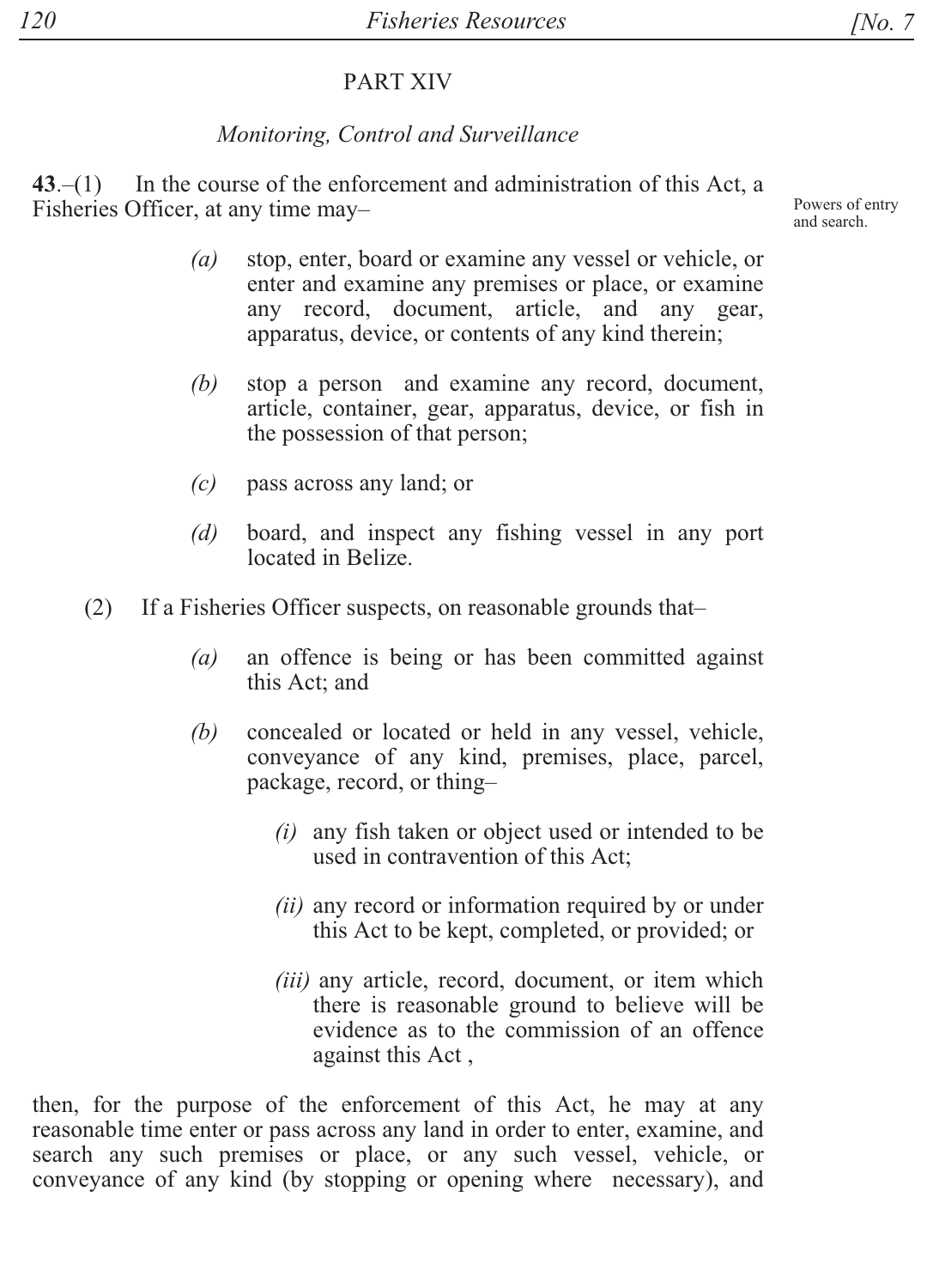may examine and search (by stopping or opening where necessary) any such parcel, package, record, or thing.

A Fisheries Officer may detain a person, vessel, vehicle,  $(3)$ conveyance of any kind, parcel, package, record, document, article, gear, apparatus, device, container, fish, or object for such period as is reasonably necessary to enable the fishery officer to carry out an examination or search under this section.

Provided that where an examination or search is to be carried out over a period of days, the Fisheries Administrator shall ensure that the vessel, vehicle, conveyance of any kind, parcel, package, record, document, article, gear, apparatus, device, container, fish, or object is secured and preserved, as the case may be.

For the purpose of the enforcement of this Act, a Fisheries Officer 44.  $may-$ 

- (a) require the person being questioned to provide an answer, including any explanation or information concerning any vessel, or any place or thing, or any fish or fishing method, gear, apparatus, record, document, article, device, or object relating to the taking, sale, purchase, or possession of any fish;
- (b) require that person or any other person to produce any permit, authority, approval, permission, licence, **or** certificate issued in respect of any vessel or person;
- $(c)$ make or take copies of any record or document, and for this purpose may take possession of, and remove from the place where they are kept, any such record or document, for such period of time as is reasonable in the circumstances; and
- if necessary, require a person to reproduce, or assist the  $(d)$ Fisheries Officer to reproduce, in a useable form, information recorded or stored in a document.

(2) Nothing in sub-section (1) shall be construed so as to require a person to answer any question tending to incriminate that person.

 $45 - (1)$ For the purpose of the enforcement of this Act a Fisheries Officer, if he believes on reasonable grounds that a person is committing or has committed an offence against this Act, may-

- order that person to desist forthwith;  $\left( a\right)$
- (b) request that person to supply to that Fisheries Officer the name by which that person is commonly known and the

Power to question persons and require production of documents

Powers of arrest.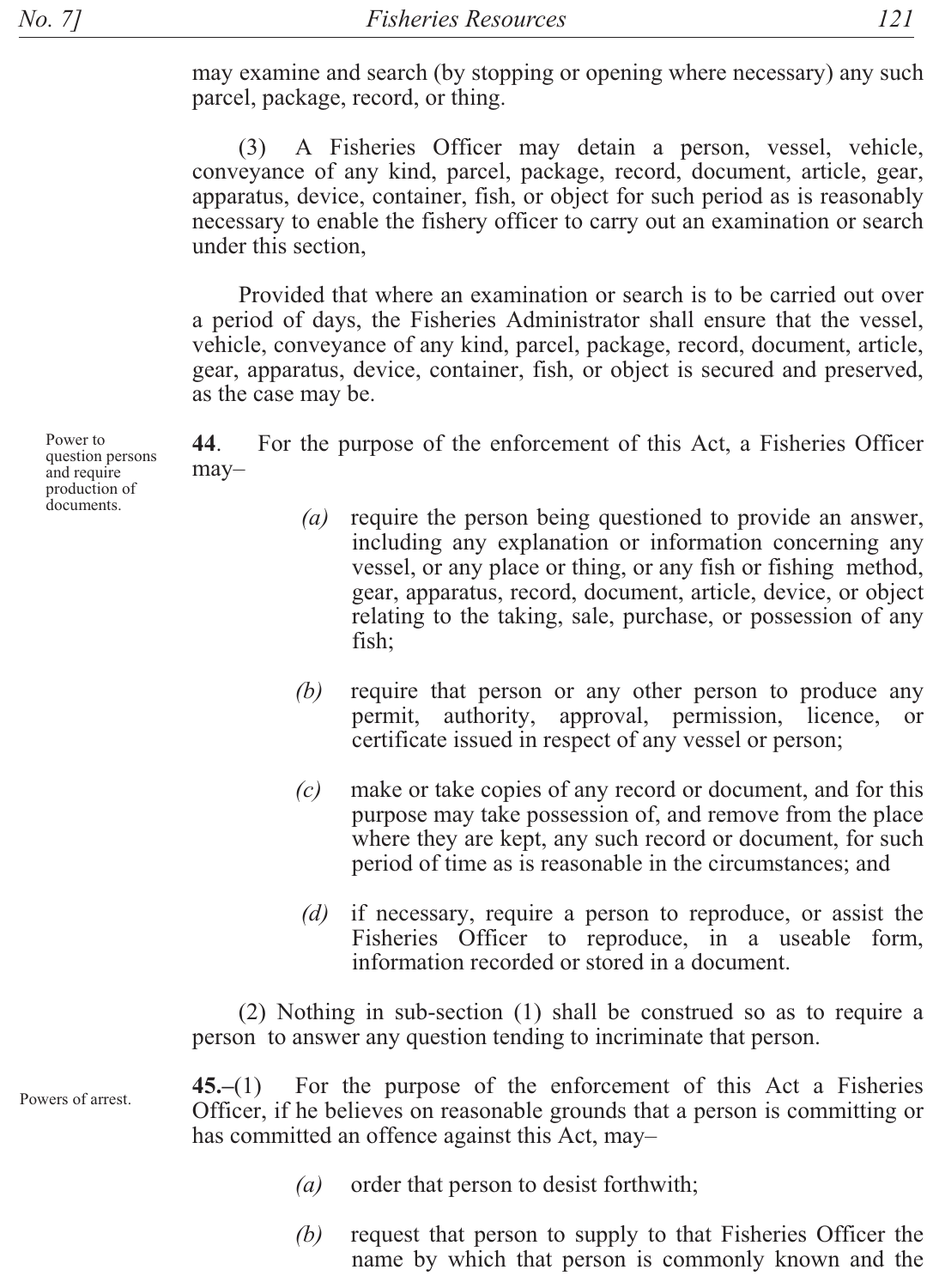person's family name or surname, date of birth, actual place of residence, and occupation and may request that person to supply such verification of those details as it is reasonable in the circumstances to require the person to provide; and

 $(c)$ without warrant, arrest that person.

(2) If a Fisheries Officer arrests a person under sub-section (1) the Fisheries Officer shall cause the person to be delivered into the custody of a member of the Belize Police Department as soon as practicable and the provisions of the Summary Jurisdiction (Procedure) Act shall apply.

Notwithstanding any other law to the contrary, a person arrested under sub-section (2) shall be offered bail in respect of the offence for which he is accused at three (3) times the cost of the maximum penalty for the offence

 $46-(1)$  For the purpose of the enforcement of this Act, a Fisheries Officer may, if he believes that a vessel is being or has been used in contravention of the provisions of this Act or of the conditions of any permit, authority, approval, permission, licence, registration, or certificate issued under this Act, require the master to take the vessel, as soon as reasonably practicable, to the nearest location, or port in Belize, to such other port as may be determined by the Fisheries Officer.

(2) If a Fisheries Officer has given a direction under sub-section (1), he may also give to the master or a person on board the vessel any reasonable directions in respect of any activity, method, procedure, item, gear, document, fish, property, or object while the vessel is proceeding to port.

For the purpose of the enforcement of this Act, a Fisheries Officer is 47. justified in using such force as may be reasonably necessary to enable the exercise of his powers under this Act.

 $48 - (1)$ A Fisheries Officer may seize-

- any vessel, vehicle or other conveyance, fishing gear,  $(a)$ implement, appliance, material, container, goods, equipment, or object which the Fisheries Officer believes on reasonable grounds is being or has been or is intended to be used in the commission of an offence against this Act;
- any fish which the Fisheries Officer believes on reasonable (b) grounds are being, or have been, taken, killed, transported, bought, sold, or found in the possession of a person or

*[No. 7* 

CAP. 99.

Power to give directions to master.

Power to use reasonable force and to take copies of documents.

Powers of seizure.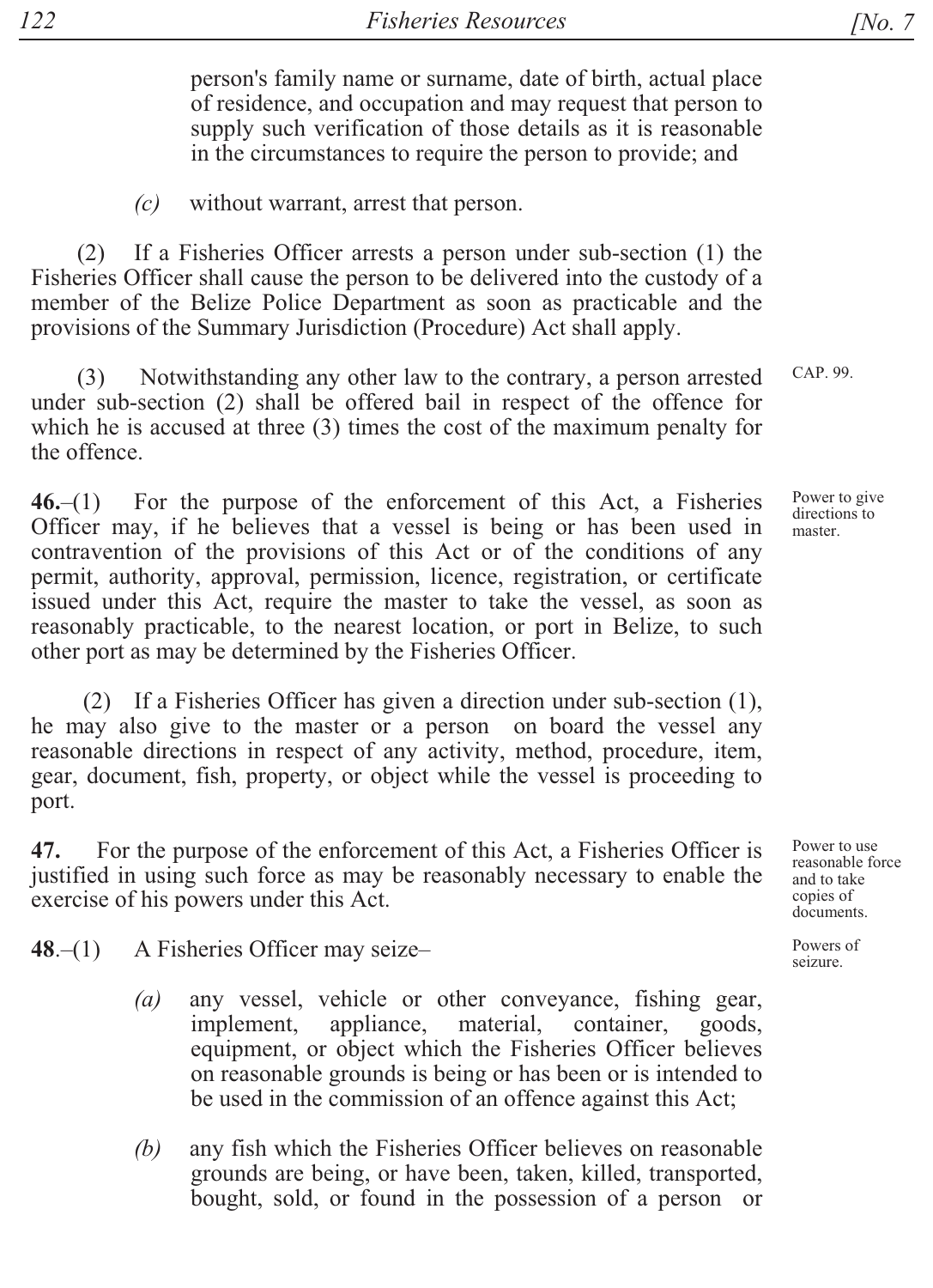vessel, in contravention of this Act, and any fish with which such fish have been intermixed; and

 $(c)$  any article, record, document, or item which the Fisheries Officer believes on reasonable grounds is evidence of the commission of an offence against this Act.

 $(2)$  Any property seized under sub-section (1) shall be delivered into the custody of the Fisheries Administrator.

 $(3)$  A written receipt shall be given for any article or thing seized under this section.

 $+$ **49.** $-$ (1) The Court may, at any time until an information or charge is laid in respect of the alleged offence for which the property was seized, on application  $by-$ 

- (a) the person from whom the property was seized; or
- $(b)$  the owner or person entitled to the possession of the property seized,

release the property to any such person under bond in such sum and under such sureties and conditions, if any, as the Court may specify.

 $(2)$  Where a person to whom property is released under sub-section  $(1)$  fails to comply with the conditions of any bond or with any condition specified by the court-

- (a) the property may be re-seized at any time at the direction of the court:
- $(b)$  the provisions of this section shall thereupon apply to the property as if it had been seized under section 48 of this Act:
- $(c)$  the Fisheries Administrator may, in the case of failure to comply with the conditions of any bond, apply to the Supreme Court for an order for estreat of the bond;
- *(d)* where the Fisheries Administrator so applies the Registrar shall fix a time and place for the hearing of the application, and shall, not less than 7 days before the time fixed, cause to be served on every person bound by the bond a notice of the time and place so fixed;
- $(e)$  if on the hearing of any such application it is proved to the satisfaction of the Court that any condition of the bond has not been kept, the Court may make an order to estreat the

Procedure on seizures.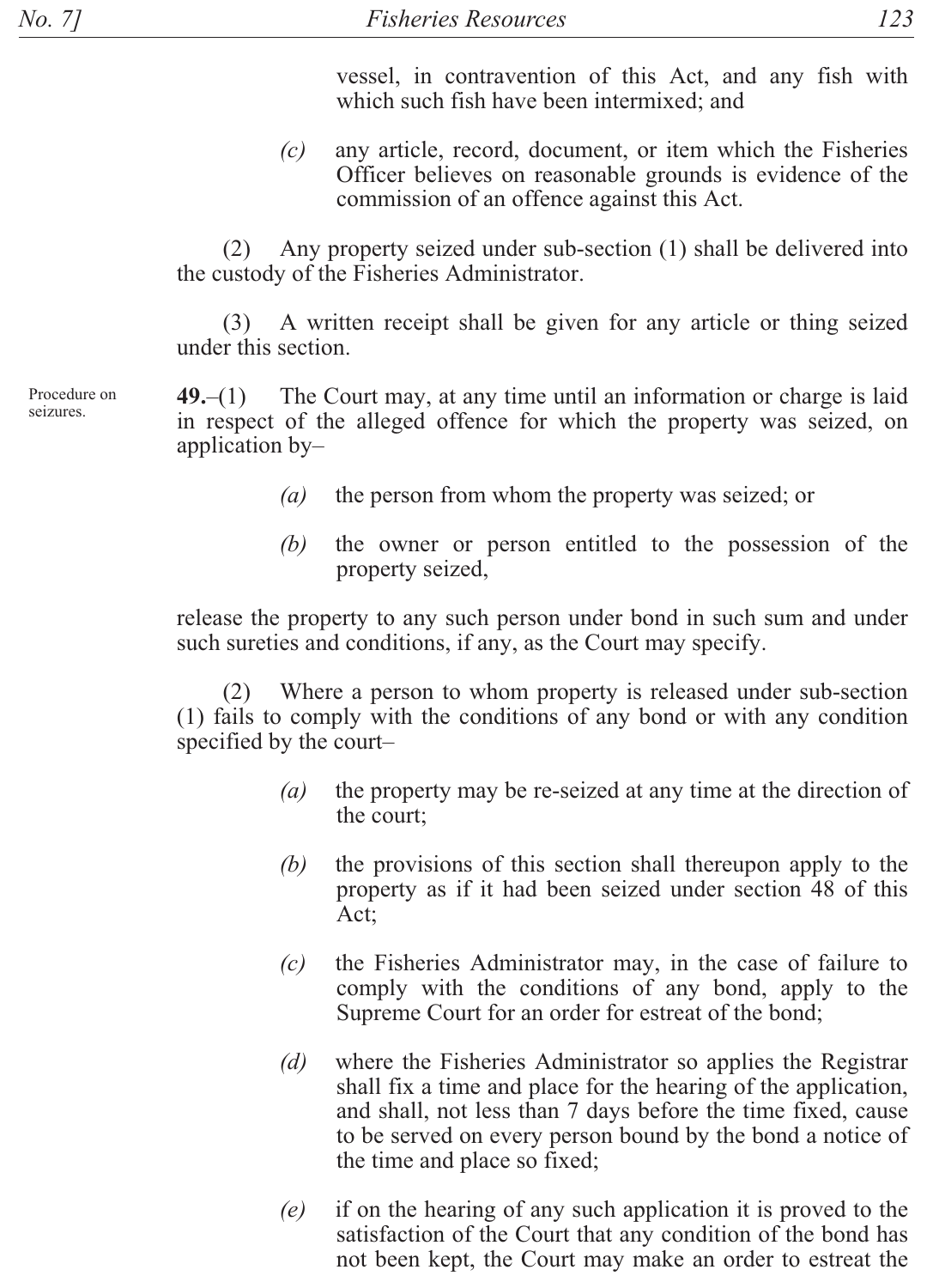bond to such an amount as it thinks fit to a person bound thereby on whom notice is proved to have been served in accordance with this sub-section; and

 $(f)$ any penalty payable in accordance with this sub-section shall be recoverable as if it were a fine.

(3) Where, in the opinion of the Fisheries Administrator, any fish or other article seized section 48 of this Act may rot, spoil, deteriorate or otherwise perish, the Fisheries Administrator may apply to the Court for its sale or disposal in such manner as the Court may determine and the sale shall be at fair market value.

(4) Where the ownership of any property seized, cannot at the time of seizure be ascertained, the property seized shall be forfeited to the Government and shall be disposed of as directed by the Court after 90 days from the date of seizure if, within that time, it has not been possible to establish the ownership of the property or where sub-section (3) applies, the period of time may be determined by the Court.

 $(5)$ A purchaser for valuable consideration of any fish, article or property sold under sub-section (3) or sub-section (4) shall derive good and unencumbered title in respect of that fish, article or property, as the case may be.

 $(6)$ Subject to sub-section (1), all property seized under section 48 of this Act and the proceeds from the sale of any such property pursuant to sub-section (3), except where such property has been disposed of by the Government pursuant to sub-section  $(4)$ , shall be held in the custody of the Fisheries Administrator acting on behalf of the Government until-

- a decision is made not to lay any information or charge in  $(a)$ respect of the alleged offence for which the property was seized: or
- where such a charge or information is laid, upon the (b) completion of proceedings in respect of the alleged offence for which the property was seized, or such sooner time as the Court may determine.

 $50-(1)$  Where any information or charge has been laid in respect of the alleged offence for which the property was seized pursuant to section 48 (1) (a), and that property remains in the custody of the Government, the Court may at any time, on application byRequirements for seized property.

 $(a)$ the person from whom the property was seized; or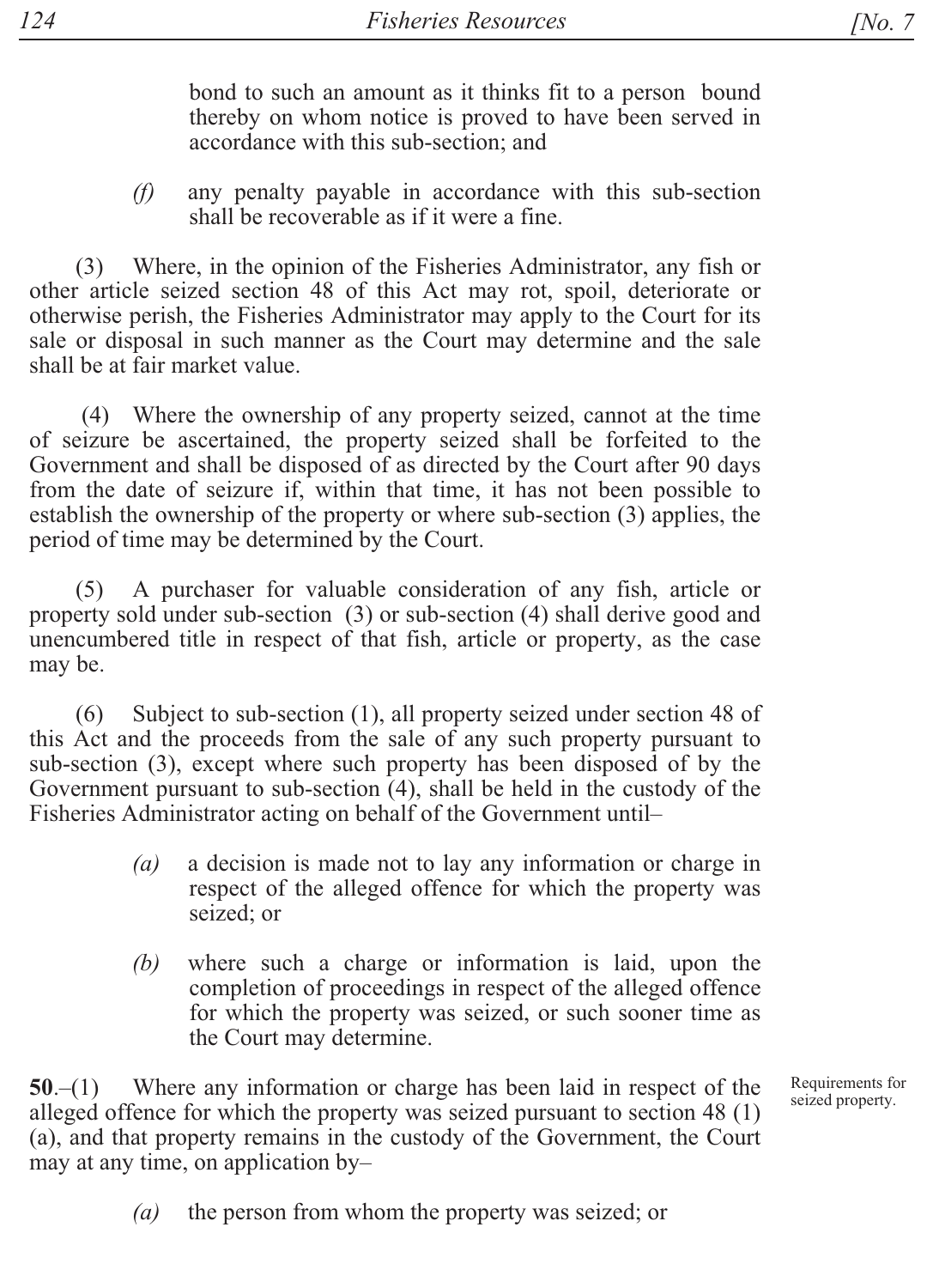$(b)$  the owner or person entitled to the possession of the property seized,

release the property under bond to any such person, and any such release may be subject to such sureties and conditions as the Court may specify.

In determining the value of the bond or other form of security, the Court shall have regard to the aggregate amount of-

- $(a)$  the value of the property to be released;
- *(b)* the total maximum fine or fines provided for the offence charged or likely to be charged; and
- $(c)$  the loss, damages or costs the prosecution would be likely to recover if a conviction were entered, and the Court may set the value at such aggregate amount.

 $(3)$  The decision whether or not to lay any information or charge in respect of an alleged offence for which any property is seized under section 61 of this Act shall be made as soon as reasonably practicable after the property is seized, taken possession of, or detained.

 $(4)$  The Government shall not be liable to a person for any spoilage or deterioration in the quality of any fish seized under section 48 of this Act.

 $(5)$  Subject to sub-section  $(10)$ , but notwithstanding any other provisions of this section, where any property has been seized under section 48 of this Act, then-

- $(a)$  on a decision being made not to lay an information or charge; or
- *(b)* on the acquittal of a person charged with an offence for which the property is subject to forfeiture,

such property, or the proceeds from the sale of such property or proceeds of sale, shall forthwith be released from the custody of the Government of Belize to the person entitled thereto.

 $16$  Notwithstanding any other provisions in this section, a Fisheries Officer who at the time of seizure returns to the water any fish seized pursuant to section 48 of this Act that he believes to be alive, shall not be under any civil or criminal liability to the person from whom the fish was seized in the event of a decision being made not to lay an information or charge in respect of the fish, or of the person being acquitted of the charge.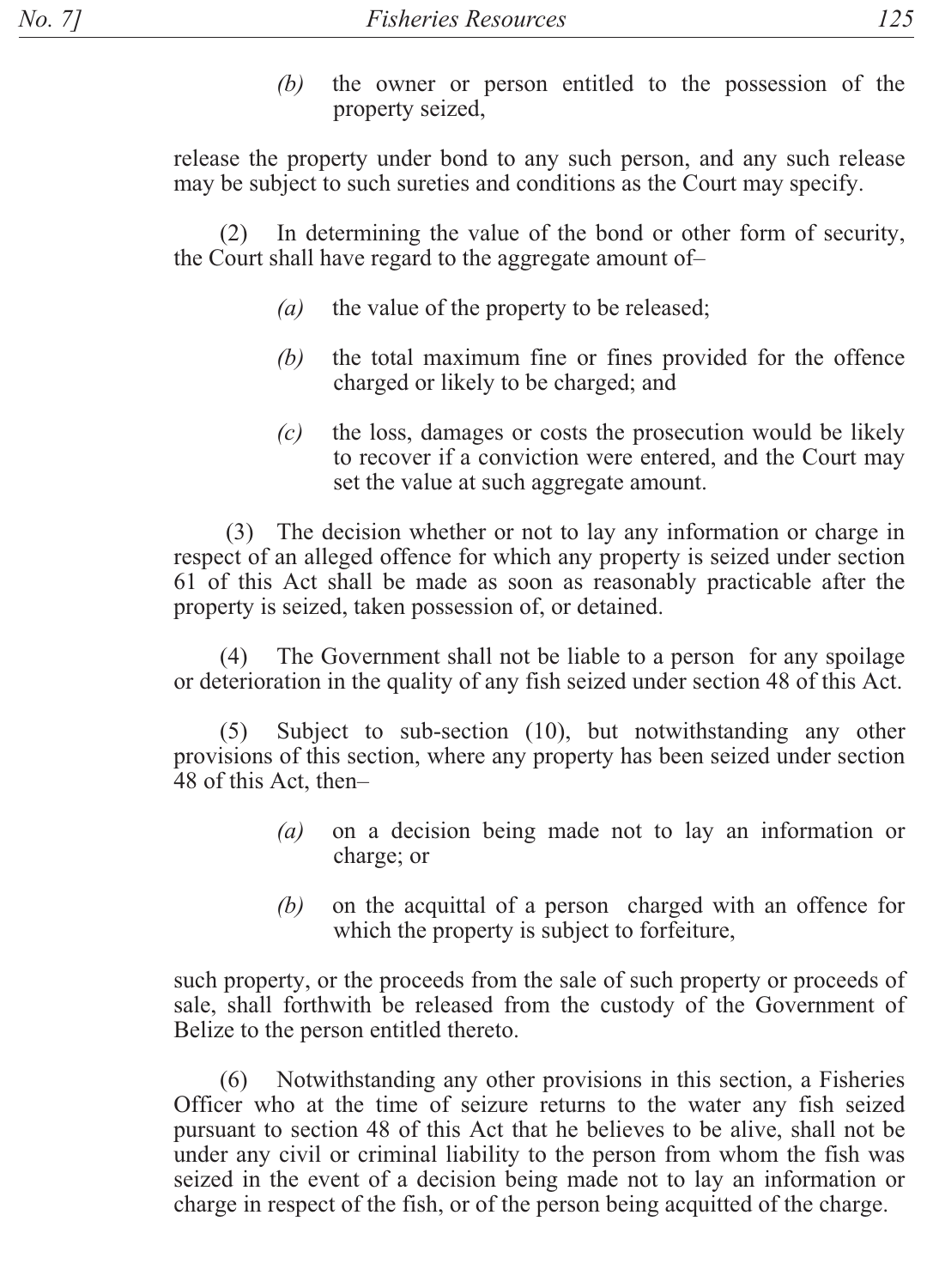A Fisheries Officer may do all such acts and give such directives  $51 - (1)$ General powers. as are reasonably necessary for the purposes of exercising any of his powers under this Act.

(2) The powers of a Fisheries Officer under this Act are exercisable-

- $(a)$ within Belize; and
- (b) in the fisheries waters,

in relation to any conduct whether or not that conduct occurred in the fisheries waters.

 $52-(1)$  A Fisheries Officer exercising any of the powers conferred on him by this Act may do so with the aid of such assistants as he considers necessary for the purpose.

(2) Every person called upon to assist a Fisheries Officer in the exercise of any of the powers conferred on that person by this Act is hereby required to render such assistance.

No Fisheries Officer who does any act under this Act, or omits to  $53-(1)$ do any act required by this Act, shall be under any civil or criminal liability as a result of that act or omission on the ground of want of jurisdiction or mistake of law or fact, or any other ground, unless he has acted, or omitted to act, in bad faith.

A person who, while assisting a Fisheries Officer under any  $(2)$ provision of this Act, does or omits to do any act required by this Act, shall not be under any civil or criminal liability as a result of that act or omission on the ground of want of jurisdiction or mistake of law or fact, or any other ground, unless he has acted, or omitted to act, in bad faith.

 $(3)$ The Government shall not be held directly or indirectly liable for an act or omission of a Fisheries Officer or person, unless the Fisheries Officer or person would himself incur liability for the act or omission.

A Fisheries Officer may remove any part or parts from any  $54-(1)$ vessel, vehicle or aircraft held in the custody of the Government for the purpose of immobilizing that vehicle or aircraft.

Any part or parts removed under sub-section (1) shall be kept  $(2)$ safely and returned to the vessel, vehicle or aircraft upon its lawful release from custody.

Persons to assist Fisheries Officer

Protection of Fisheries Officer from liability.

Removal of parts from seized vessels, etc.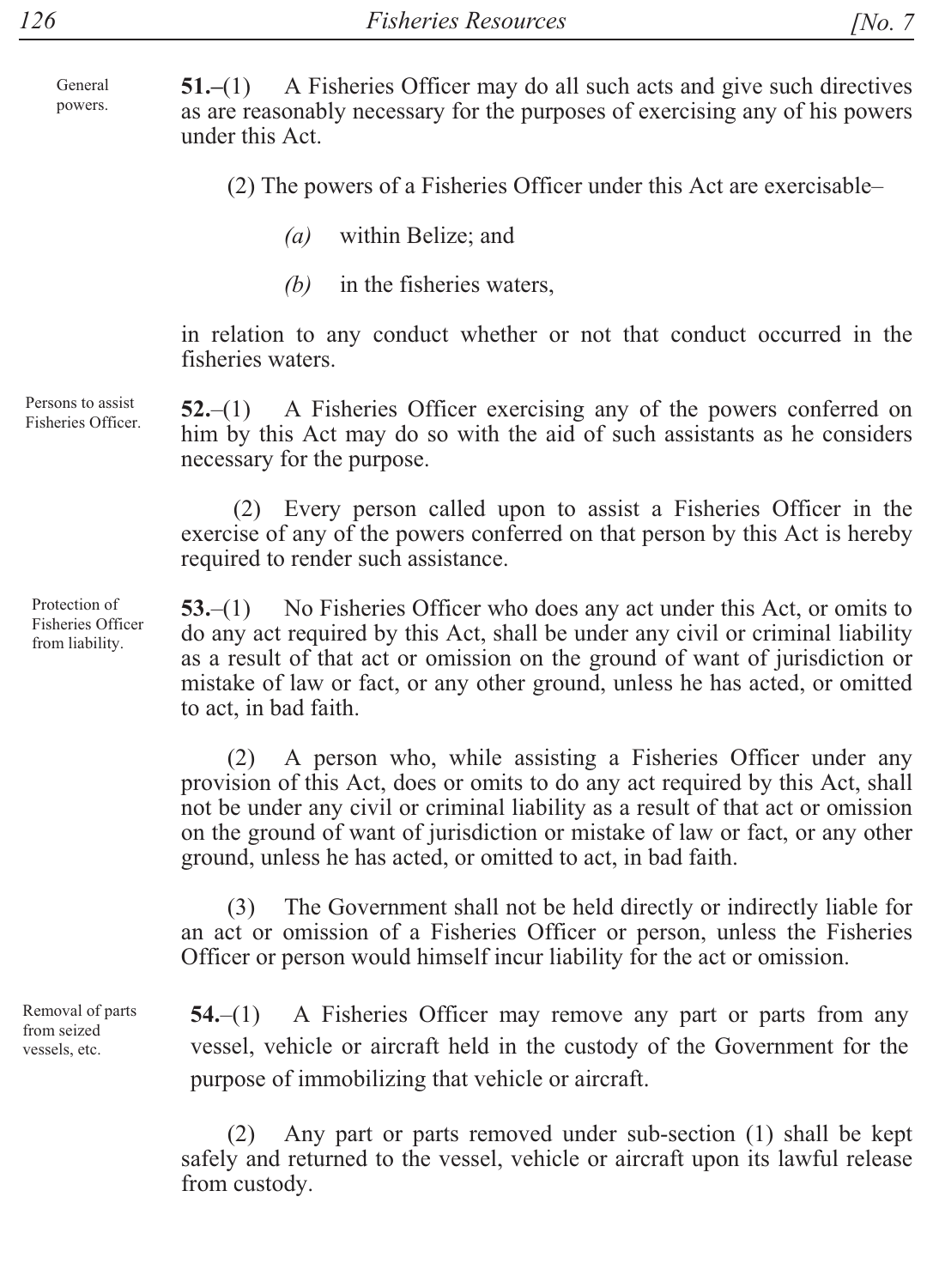$127$ 

 $(3)$ No person, otherwise than acting under the authority of the Fisheries Administrator, shall possess or arrange to obtain any part or parts removed under sub-section  $(1)$  or possess or arrange to obtain or make any replacement or substitute part or parts for those removed under sub-section  $(1)$  or shall fit or attempt to fit any part or parts or any replacement or substitute part or parts to a vessel, vehicle or aircraft held in the custody of the Government.

Observers. 55. $-(1)$  The Fisheries Administrator may designate in writing persons to act as observers on vessels issued with valid licences or authorizations pursuant to this Act.

> (2) Notwithstanding sub-section (1), observers may be designated in accordance with any fishery management plan, treaty, international conservation and management measure and shall be designated where required by any fishery plan or any agreement or where an observer or class of observers has been certified under the terms of such plan, treaty or international conservation and management measure.

> Persons designated in accordance with sub-section (2) who are  $(3)$ not Belizean nationals shall be subject to the provisions of this Act while carrying out their duties and functions.

- $(4)$ The duties and functions of an observer include–
	- $(a)$ board and remain on such vessel at such time and place as the Fisheries Administrator may require;
	- $(b)$ to hold, process, weigh and store fish;
	- $(c)$ to inspect and copy records;
	- $(d)$ to inspect fishing gear.
	- $(e)$ to inspect navigation and radio equipment;
	- $(f)$ to take fish samples;
	- $(g)$ take photographs of the fishing operations, including fish, fishing gear, equipment, charts and records, and remove from the vessel such photographs or film as the observer may have taken or used on board the vessel;
	- $(h)$ send or receive messages by means of the vessel's communications equipment;
	- gather any other information relating to fisheries in the  $(i)$ fisheries waters or other areas as may be required by licence or authorization: and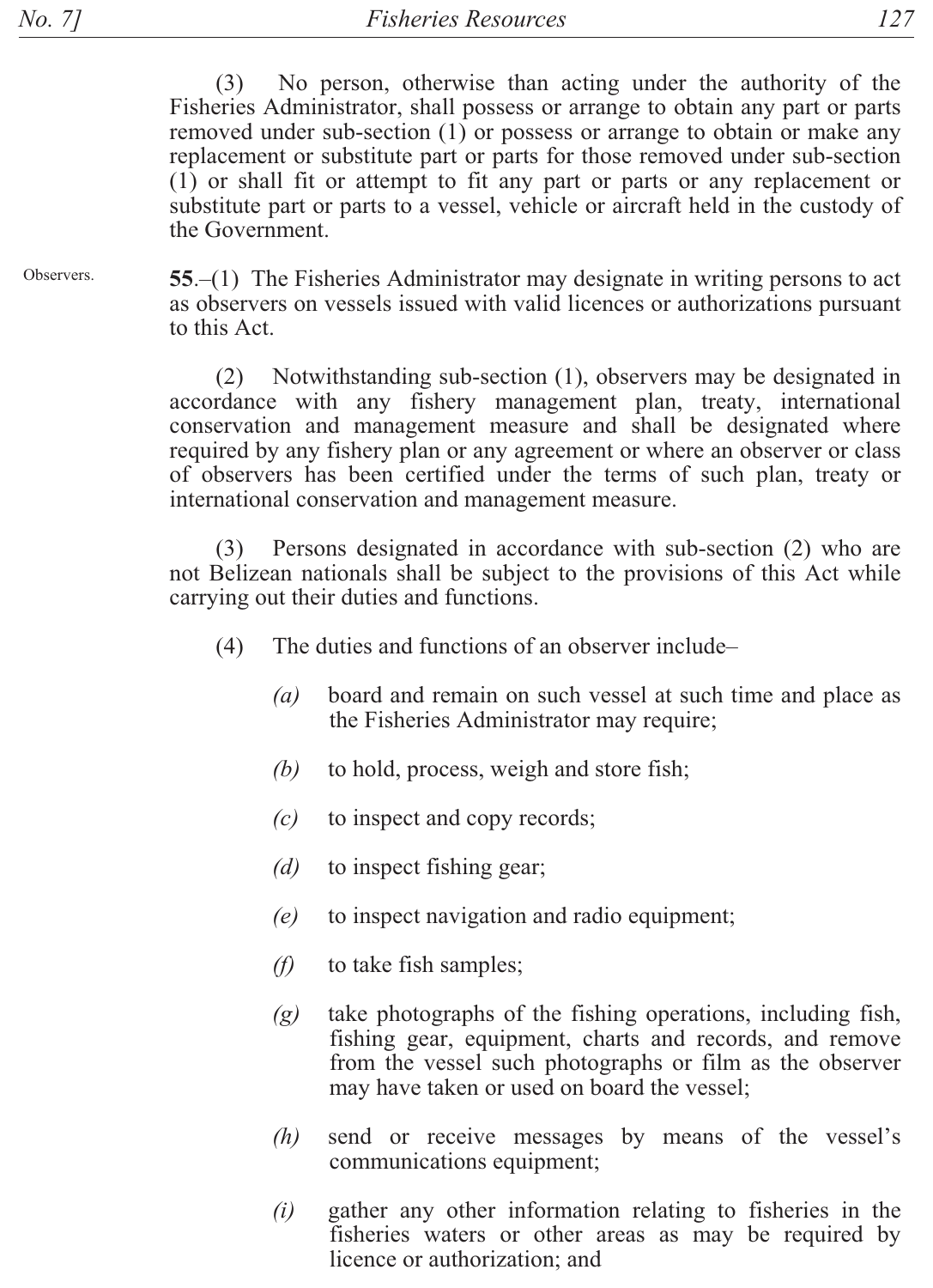$(i)$ to conduct scientific and monitoring of fish.

The master, and each member of the crew of such vessel shall  $(5)$ permit and assist an observer to-

- board and remain on such vessel for the purpose of carrying  $(a)$ out the observer's duties and functions, at such time and place as the Fisheries Administrator may require;
- $(b)$ have full access to and the use of facilities and equipment on board the vessel which the observer may determine is necessary to carry out his duties, including
	- $(i)$ full access to the fridge, fish on board and areas which may be used to hold, process, weigh and store fish:
	- full access to the vessel's records including its log and  $(ii)$ documentation for the purpose of records inspection and copying;
	- *(iii)* full access to fishing gear on board;
	- $(iv)$ full access to navigation equipment and radios;
	- $(v)$ take and remove from the vessel reasonable samples for the purposes of scientific investigation and other relevant information:
	- $(vi)$ take photographs of the fishing operations, including fish, fishing gear, equipment, charts and records, and remove from the vessel such photographs or film as the observer may have taken or used on board the vessel:
	- *(vii)* send or receive messages by means of the vessel's communications equipment; and
	- *(viii)* gather any other information relating to fisheries in the fisheries waters or other areas as may be required by licence or authorization;
- $(c)$ conduct scientific, monitoring and other functions;
- carry out the observer's duties safely; and  $(d)$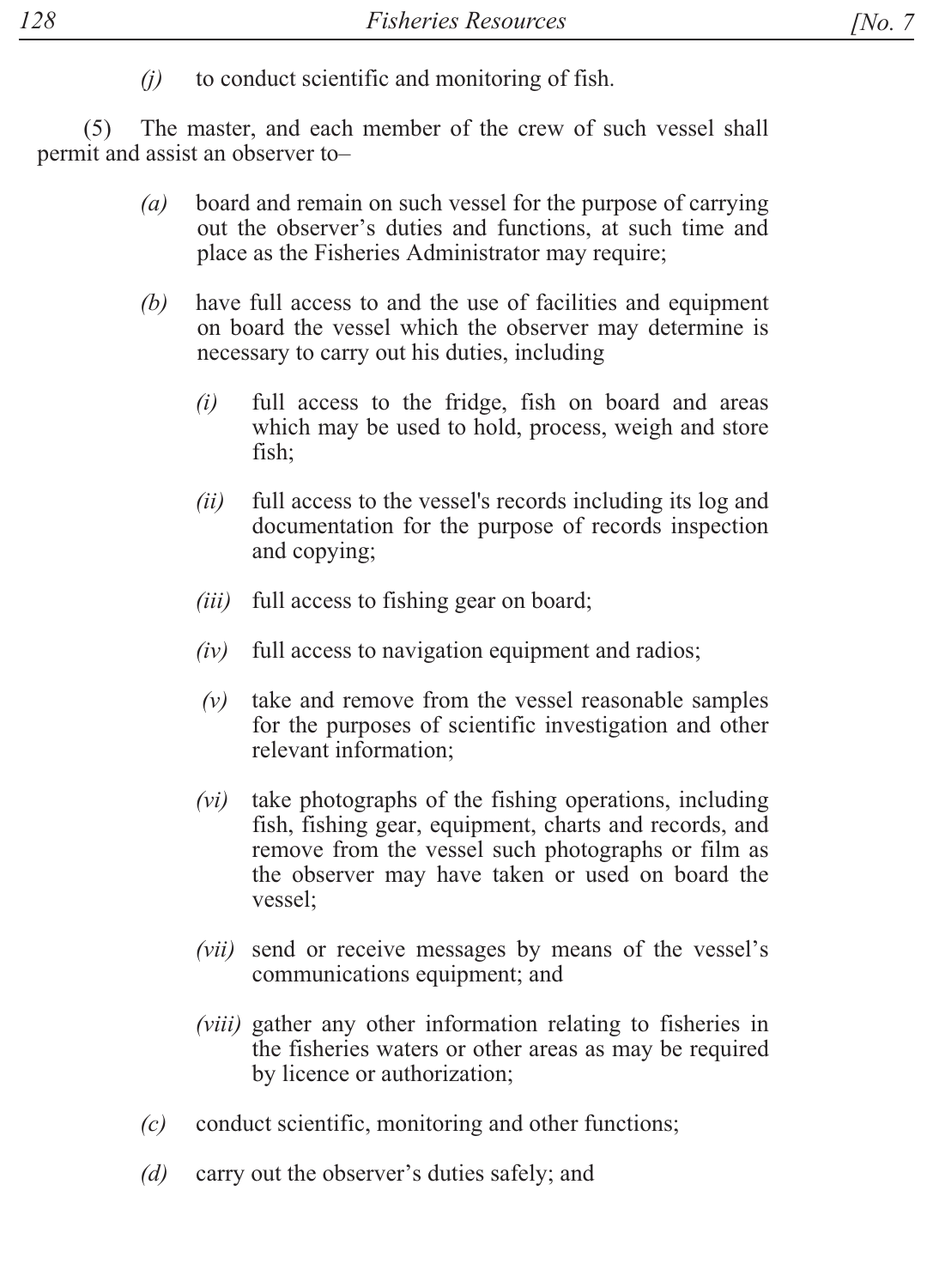$(e)$ disembark at such time and place as may be determined by the Fisheries Administrator or in accordance with an access agreement.

(6) While on board the vessel, the operator shall provide the observer, at no expense to the Government, with food, accommodation and medical facilities at a standard equivalent to that provided to officers of that vessel or to such reasonable standard as may be acceptable to the Fisheries Administrator.

In addition to the requirements in sub-section  $(6)$ , the Fisheries  $(7)$ Administrator may require the operator to pay in full the following costs of the observer-

- $(a)$ travel costs to and from the vessel;
- such salary as may be notified by the Fisheries (b) Administrator, being the full amount of such salary; and
- $(c)$ full insurance coverage.

The master of a vessel with a valid licence issued in accordance  $(8)$ with this Act shall allow and assist any observer to have full access to any place within Belize where fish is unloaded or transshipped, to remove samples and to gather any information relating to fisheries or operation of the vessel.

56.-(1) The master and each crew member of any fishing vessel, the driver of any vehicle and the pilot and crew of any aircraft shall immediately comply with every instruction or direction given by an observer as appropriate, and facilitate safe boarding, entry and inspection of the vessel, vehicle or aircraft and any fishing gear, equipment, records, fish and fish products.

The master and each crew member of a vessel, driver of a vehicle  $(2)$ and pilot and crew of an aircraft shall ensure the safety of a Fisheries Officer or observer as appropriate in the performance of his duties.

A person commits an offence who contravenes sub-sections (1)  $(3)$ or  $(2)$ , or-

- assaults, obstructs, resists, delays, refuses boarding to,  $(a)$ intimidates or fails to ensure the safety of or otherwise interferes with a Fisheries Officer or observer in the performance of his duties;
- $(b)$ incites or encourages any other person to assault, resist, or obstruct a Fisheries Officer while in the execution of his

Duties towards Fisheries Officers and observers.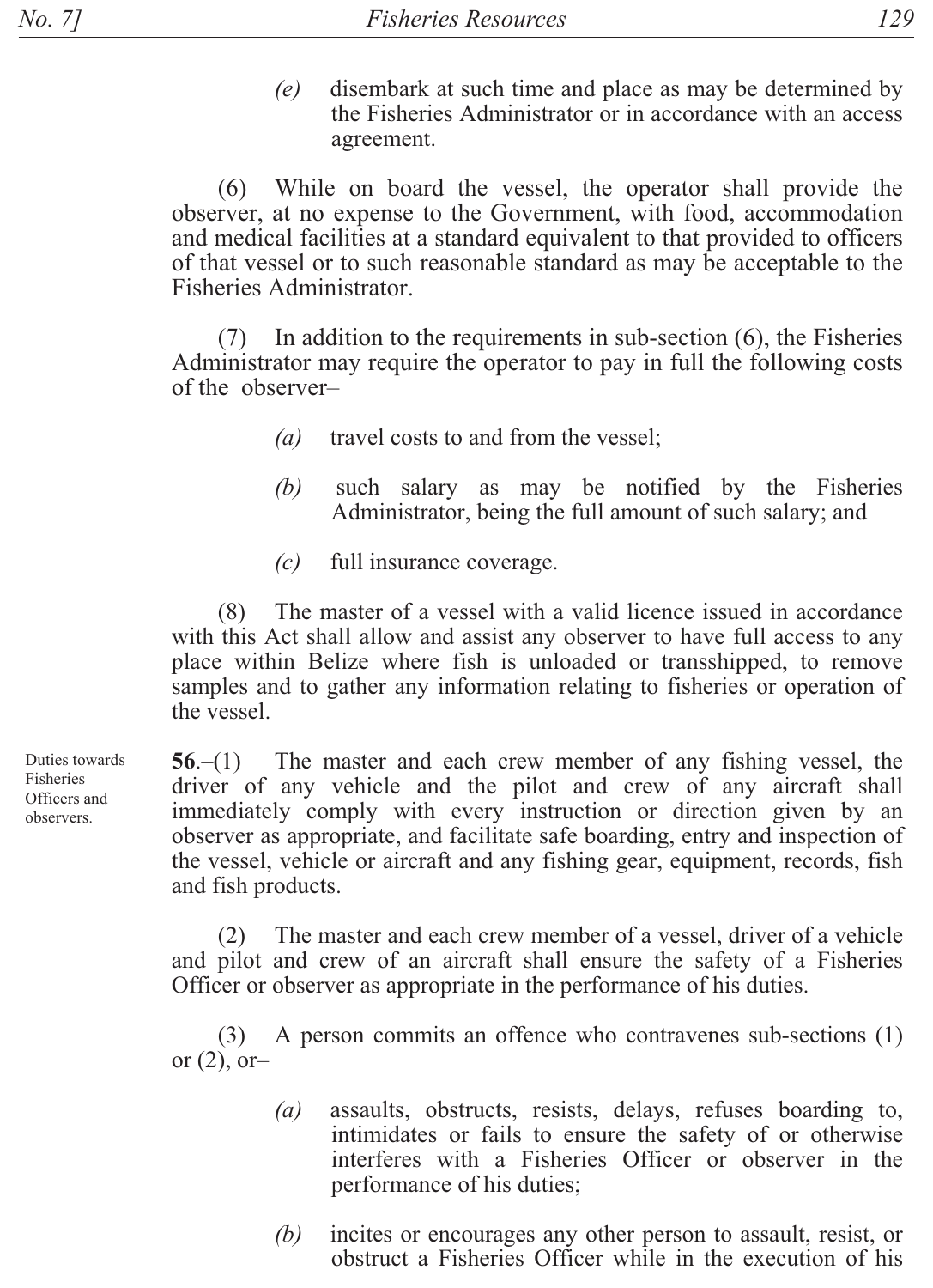powers or duties, or a person lawfully acting under the officer's orders or in his aid;

- uses threatening language or behaves in a threatening or  $(c)$ insulting manner or uses abusive language or insulting gestures towards a Fisheries Officer or observer while in the execution of his powers or duties, or a person lawfully acting under a Fisheries Officer's orders or in his aid:
- fails to comply with the lawful requirements or a Fisheries  $(d)$ Officer or observer:
- furnishes to a Fisheries Officer any particulars which are  $(e)$ false or misleading in any material respect;
- impersonates or falsely represents himself to be a Fisheries  $(f)$ Officer, or who falsely represents himself to be a person lawfully acting under a Fisheries Officer's orders or in his aid:
- resists lawful arrest for any act prohibited by this Act; or  $\left( g\right)$
- is in breach of any other duty to a Fisheries Officer or  $(h)$ Fisheries observer under this Act

(4) For the purpose of sub-section  $(3)$ , a person who does not allow a Fisheries Officer, or a person acting under his orders or in his aid, or an observer, to exercise any of the powers conferred on such person by this Act shall be deemed to be obstructing that officer or person.

A person who, being a master, owner, charterer, agent, or a  $(5)$ company who controls a fishing vessel which requires to transport or have on board a Fisheries Officer or Observer in the fisheries waters and causes that officer to disembark outside the territory of Belize, commits an offence and upon summary conviction shall be liable, in addition to any fine, for all costs of repatriation including board and lodging while out of Belize and direct transportation to Belize.

A person who commits an offence against this section is liable  $(6)$ on summary conviction to a fine not less than one thousand dollars nor more than one hundred thousand dollars or to imprisonment for a term not less than six months nor more than two years or to both fine and imprisonment.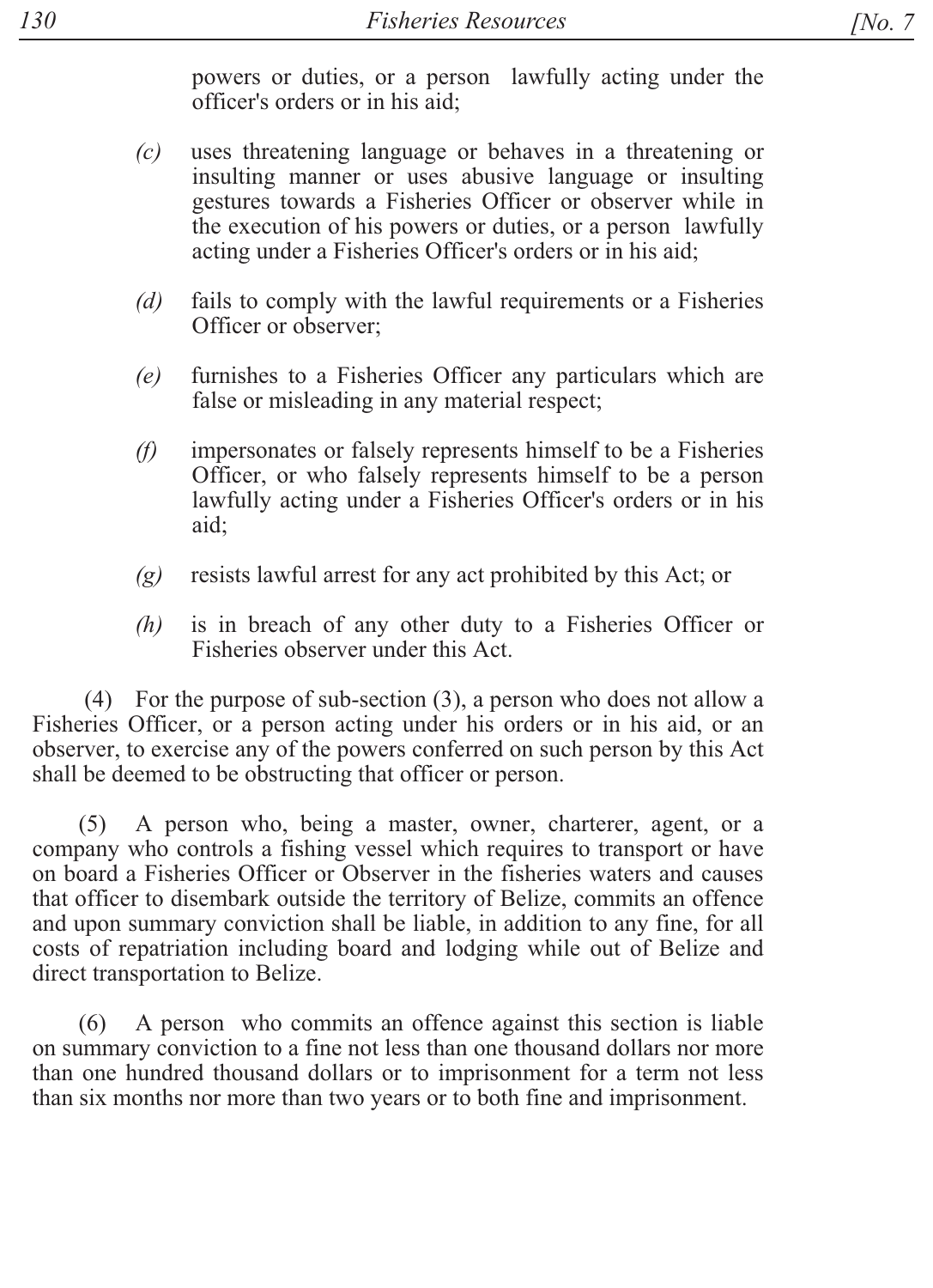## PART XV

#### *Jurisdiction and Evidence*

Liability for non-payment of penalities

57. All pecuniary penalties and all forfeitures incurred or imposed pursuant to this Act, and the liability to forfeiture of any article seized under the authority thereof, and all rents, charges, expenses and duties and all other sums of money payable under this Act may be sued for, determined, enforced and recovered by suit or other appropriate civil proceedings in the name of the Fisheries Administrator as the nominal plaintiff, and all such proceedings shall be deemed to be civil proceedings, and the fact that a bond or other security has been paid shall not be pleaded or made use of in answer to or in stay of any such proceedings.

Liability for loss, damage or costs incurred.

**58**. A person who commits an offence against this Act may, upon summary conviction, and in addition to any fine or penalty imposed on that person under this Act, be held liable to the Government of Belize for-

- (a) any loss or damage caused by the offence including loss or damage to the ecosystem;
- $(b)$  any costs incurred in detecting, apprehending, investigating or prosecuting the offence; and
- $(c)$  any costs incurred in detaining or seizing any fish or other property in respect of that offence,

and the amount of compensation for such loss, damage or costs may be awarded by the Court as restitution in addition to, and recovered in the same manner as, a fine.

Certificate of evidence

59. The Fisheries Administrator or a Fisheries Officer authorized in writing by him may give a certificate stating that-

- $(a)$  a specified vessel or person was or was not on a specified date the holder of any specified licence, authorization or certificate of registration;
- $(b)$  an appended document is a true copy of the licence, authorization or other document granted or issued under this Act and that specified conditions were attached to such document;
- *(c)* a particular location or area of water was on a specified date-
	- $(i)$  within the fisheries waters;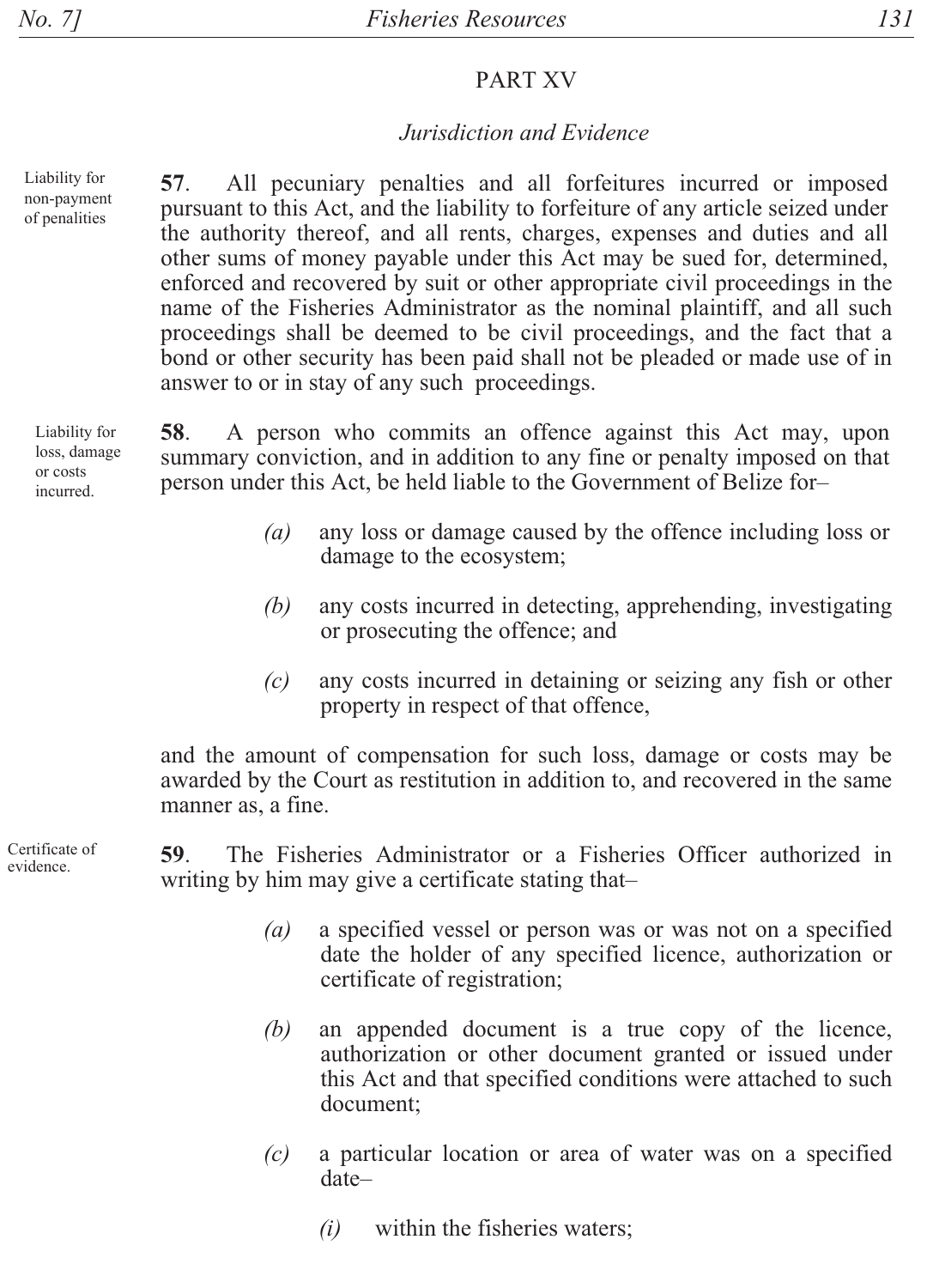- $(ii)$  within a marine or inland reserve or otherwise closed, limited, restricted or in any other way controlled area of the fisheries waters; or
- *(iii)* an area of the fisheries waters subject to specified conditions;
- *(d)* an appended chart shows the boundaries on a specified date of the fisheries waters, territorial sea, closed or limited areas or other areas or zones delineated for any specified purpose;
- *(e)* a particular item or piece of equipment is fishing gear;
- *(f)* a particular circumstance was the cause and manner of death of or injury to any fish;
- $(g)$  an appended document is a true copy of a treaty or international conservation and management measure or other bilateral or multilateral legal instrument;
- $(h)$  a call sign, name or number is that of or allotted under any system of naming or numbering of vessels to a particular vessel;
- $(i)$  a particular position or catch report, a copy of which is appended, was given in respect of a specified vessel;
- $(i)$  any specified return, log, record or information required to be kept or furnished under this Act was or was not kept or furnished:
- $(k)$  any specified interest in any specified fishing right was or was not held by a person named in the certificate; or
- *(l)* particular information represents the identity or species of the fish in question.

 $60-(1)$  Where in any proceedings under this Act the place or area in which a vessel is alleged to have been located at a particular date and time or during a particular period of time is material to an offence charged, then a place or area stated in a certificate given by a Fisheries Officer shall be evidence, unless the contrary is proved, of the place or area in which the vessel was at the date and time or during the period of time stated.

A Fisheries Officer shall in any certificate made under subsection  $(1)$  stateCertificate as to location of vessel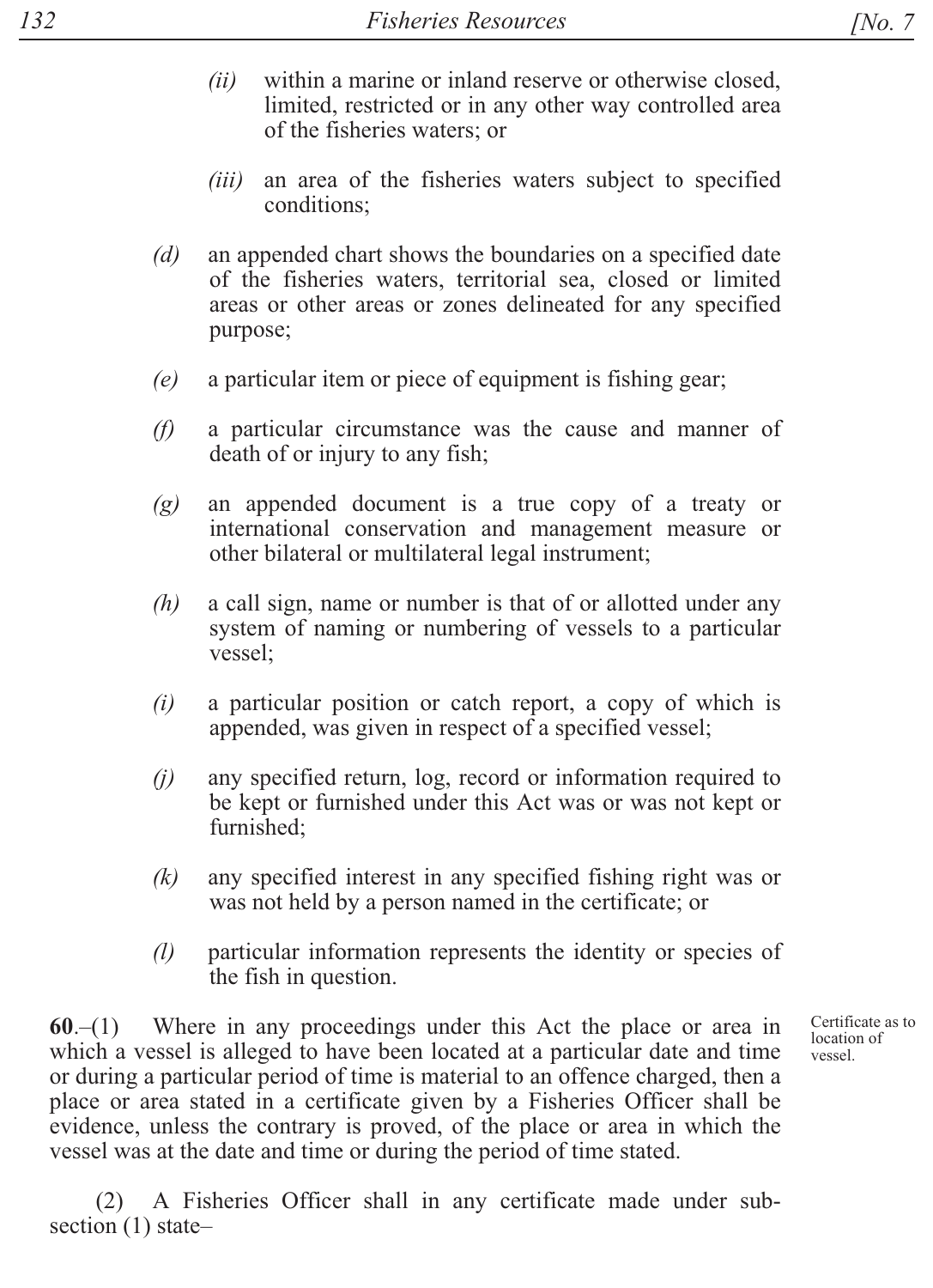- $(a)$ his name, address, official position;
- the name and, if known, call sign of the fishing vessel (b) concerned:
- $(c)$ the date and time or period of time the vessel was in the place or area;
- $(d)$ the place or area in which it is alleged the vessel was located:
- $(e)$ the position fixing instruments used to fix the place or area stated in (d) and their accuracy within specified limits; and
- $(f)$ a declaration that the Fisheries Officer checked the position fixing instruments a reasonable time before and after they were used to fix the position and they appeared to be working correctly.

Unless the contrary is proved, a document purporting to be a  $61 - (1)$ certificate given under section 59 or 60 shall be deemed to be such a certificate and to have been duly given.

(2) Any certificate given under section 59 or 60 shall be headed "Certificate Made under the Fisheries Resources Act" and no certificate issued under section 59 or 60 of this Act may be used as conclusive proof of the facts averred therein unless it is served with a copy of section 61 or 62 of this Act.

(3) An omission from or mistake made in any certificate issued under section 59 or 60 shall not render it invalid unless the court considers such omission or mistake is material to any issue in the proceedings concerned, or the defendant is unduly prejudiced thereby.

(4) Where in any proceedings a certificate made under section 59 or 60 of this Act is produced to the Court, the certificate shall be *prima facie* evidence of the facts therein unless the contrary is proved.

Where a photograph is taken of any fishing or related activity and  $62 - (1)$ simultaneously the date and time on which and position from which the photograph is taken are superimposed upon the photograph then it shall be presumed unless the contrary is proved that the photograph was taken on the date at the time and in the position so appearing.

The presumption set out in sub-section  $(1)$  above shall only arise  $(2)$  $if =$ 

Validity and procedures for certificates.

Photographic

evidence.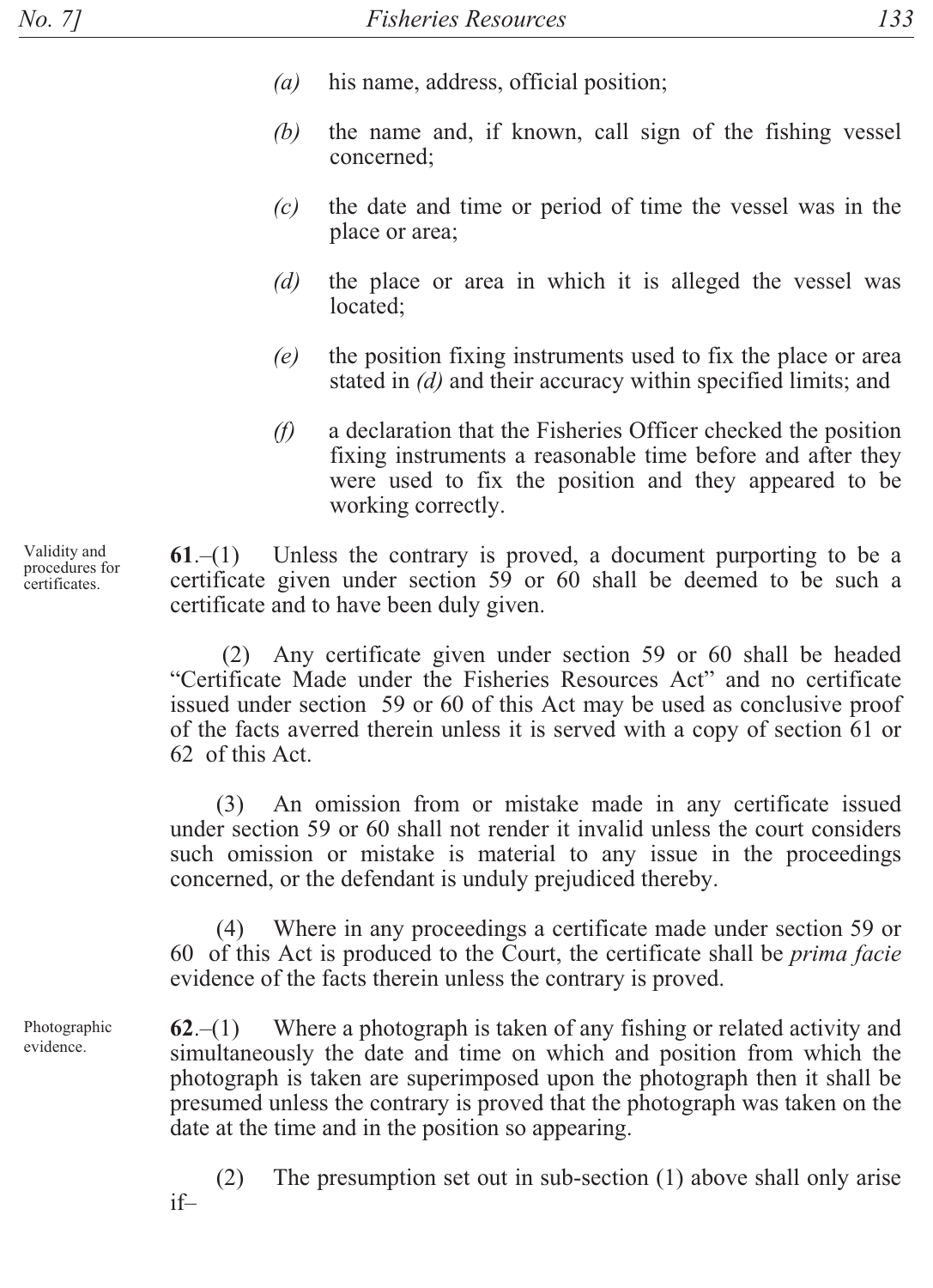- $(a)$  the camera taking the photograph is connected directly to the instruments which provide the date, time and position concerned; and
- $(b)$  the instruments which provide the date, time and position are judicially recognized as being notoriously accurate or are designated machines or were checked as soon as possible after the taking of the photograph against such instruments.

 $\Delta$  A Fisheries Officer who takes a photograph of the kind described in sub-section (1) may give a certificate appending the photograph stating-

- $(a)$  his name, address, official position, country of appointment, and provision under which the officer is appointed;
- $(b)$  the name and call sign, if known, of any fishing vessel appearing in the photograph;
- *(c)* the model of the camera, watch or clock or other instruments supplying the date and time and the position fixing instrument and a declaration that the officer checked those instruments a reasonable time before and after the taking of the photograph and, if necessary, in accordance with sub-section  $(2)(b)$  and that they all appeared to be working correctly;
- *(d)* the matters set out in sub-section  $(2)(a)$ ;
- $(e)$  the accuracy of the fixing instrument used within specified limits; and
- $(f)$  the maximum possible distance and the direction of the subject of the photograph away from the camera at the time the photograph was taken.

 $(4)$  Sections 59 or 60 shall apply to a certificate given under this section as if it had been a certificate given under those sections.

 $63-(1)$  All fish found on board a fishing vessel which has been used in the commission of an offence under this Act shall be presumed to have been caught in the commission of that offence, unless the contrary is proved.

 $(2)$  Where, in any legal proceedings under this Act, the place in which an event is alleged to have taken place is in issue, the place stated in the relevant entry in the logbook or other official record of any enforcement

General presumptions.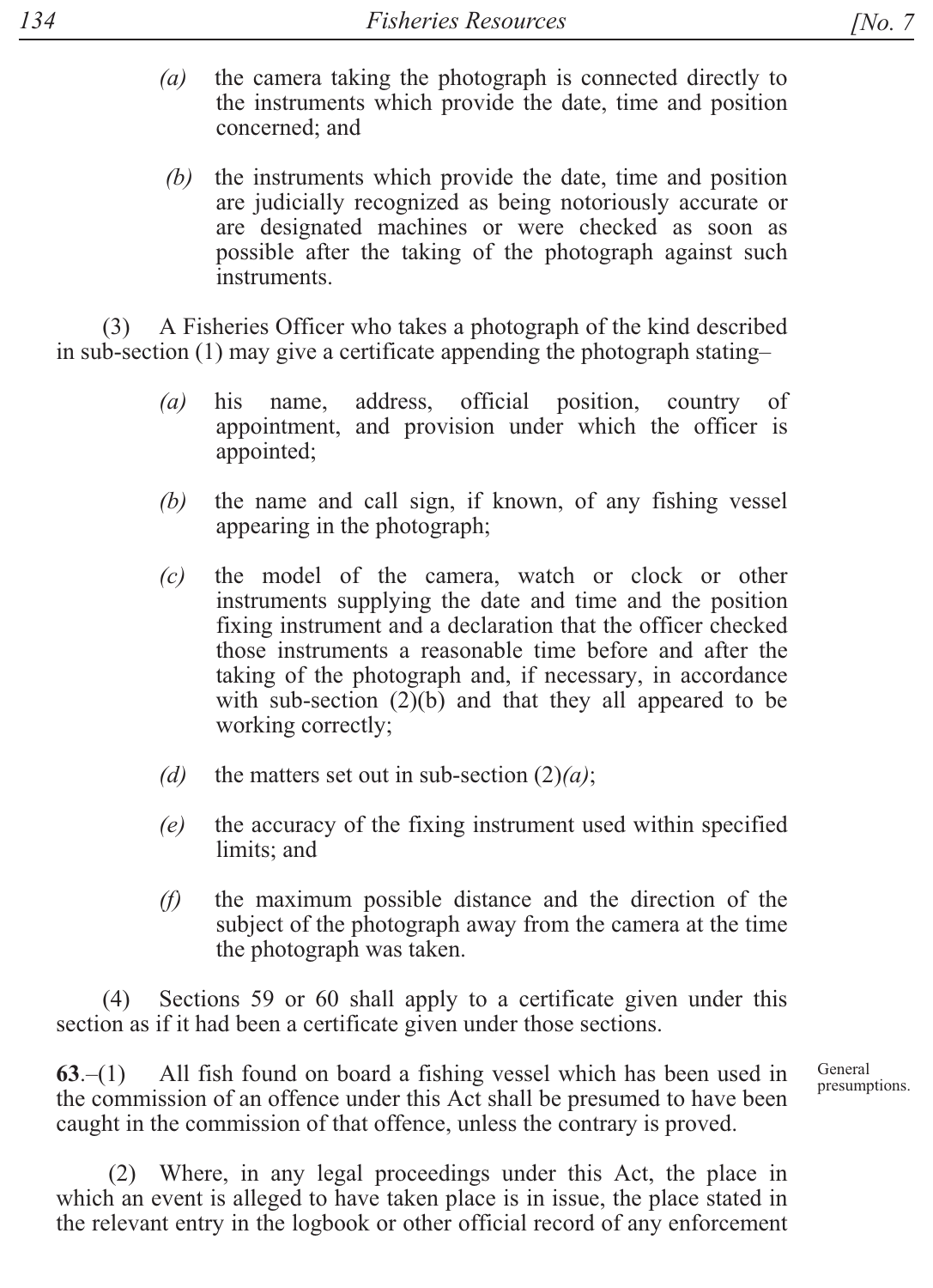vessel or aircraft as being the place in which the event took place shall be *prima facie* evidence of the place in which the event took place, unless the contrary is proved.

*Prima facie* evidence of an entry in a logbook or other official  $(3)$ record, digital or otherwise, of an enforcement vessel or aircraft may be given by the production of a written copy or extract of the entry certified by a Fisheries Officer as a true copy of accurate extract.

For the purposes of any proceedings under this Act, the act or  $(4)$ omission of any member of the crew of a fishing vessel while aboard that vessel or engaged in fishing activity related to that vessel shall be deemed to be also that of the master of the vessel.

An entry in writing or other mark in or on any log, chart or other  $(5)$ document required to be maintained under this Act or used to record the activities of a fishing vessel shall be deemed to be that of the master of the vessel.

- $(6)$ Where in any legal proceedings for an offence under this Act-
	- $(a)$ a Fisheries Officer gives evidence of reasonable grounds to believe that any fish to which the charge relates were taken in a specified area of the fisheries waters; and
	- the Court considers that, having regard to that evidence the  $(b)$ grounds are reasonable,

the fish shall be presumed to have been so taken, unless the contrary is proved.

In any proceedings for an offence against this Act, an allegation  $(7)$ made by the informant in any information or charge relating to whether or not a person was the master of any vessel shall be presumed to be true in the absence of proof to the contrary.

(8) For the purposes of this section, enforcement vessel means any means of conveyance used by a Fisheries Officer in the carrying out of the provisions of this Act.

Presumption as **64.** A return, log, record or other information purporting to be made, kept to authority. or furnished by or on behalf of a person shall, for all purposes of this Act, be deemed to have been made, kept or furnished by that person or by that person's authority unless the contrary is proved.

Strict liability. In any prosecution for any offence against this Act it shall not be  $65-(1)$ necessary for the prosecution to prove that the defendant intended to commit an offence.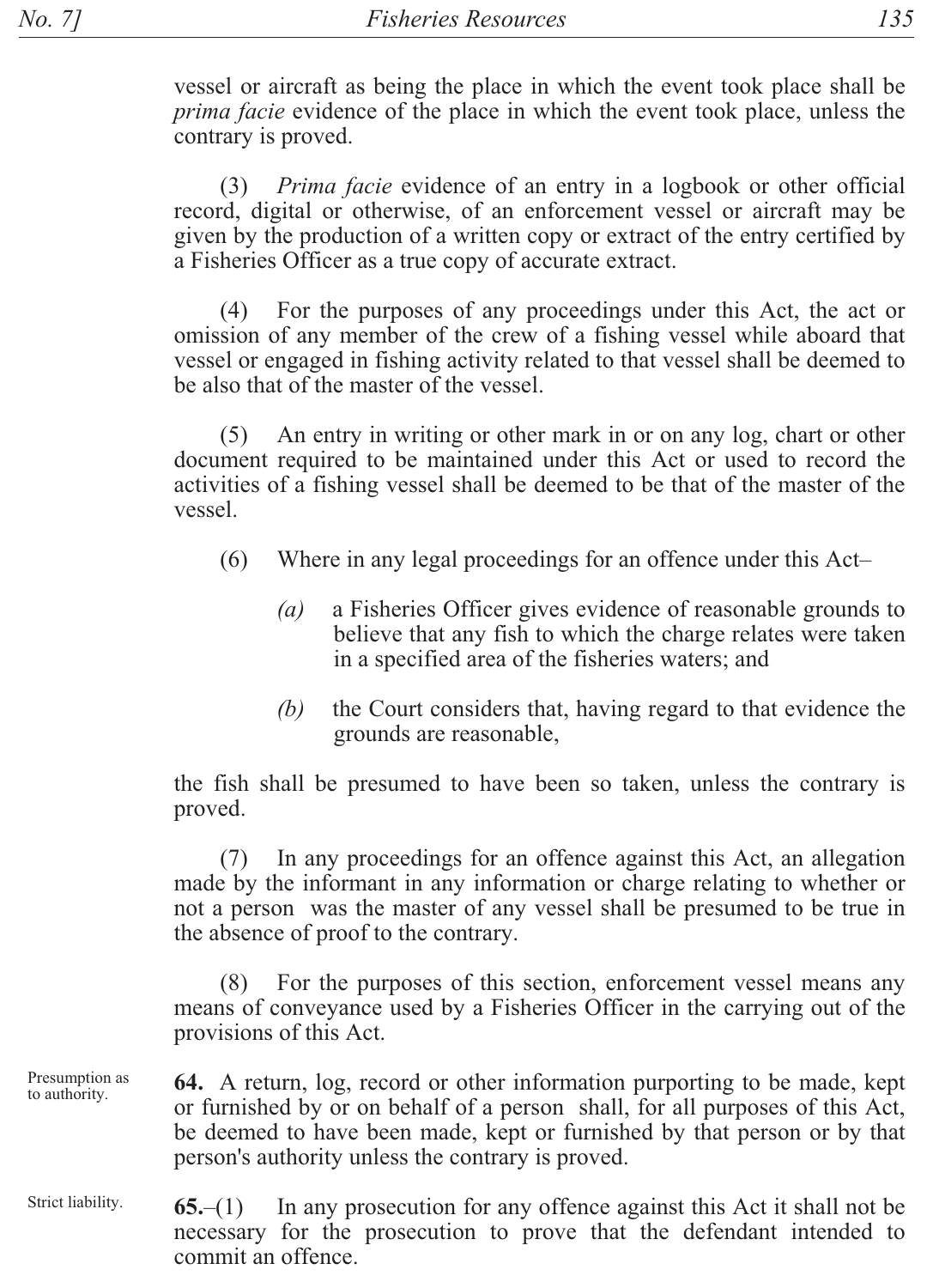$(2)$  It shall be a defence in any such prosecution if the defendant proves-

- $(a)$  that the defendant did not intend to commit the offence; and
- $(b)$  that
	- $(i)$  in any case where it is alleged that anything required to be done was not done, the defendant took all reasonable steps to ensure that it was done; or
	- $(ii)$  in any case where it is alleged that anything prohibited was done, that the defendant took all reasonable steps to ensure that it was not done.

66. Where a body corporate is convicted of an offence against this Act, every director and every person concerned in the management of the body corporate is liable for the commission of that offence if it is proved that the act that constituted the offence took place with the person's authority, permission, or consent, or that the person knew or should have known that the offence was to be or was being committed and failed to take all reasonable steps to prevent or stop it.

 $67-(1)$  Where a person, in this section referred to as the "principal", is required by or under this Act to-

- *(a)* keep any account, log or record;
- $(b)$  furnish any return,  $log\space$  or information;
- *(c)* complete any form; or
- *(d)* take any action in relation to the keeping of any account, log or record or the furnishing of any return, log or information or the completing of any form,

every act or omission of a person acting or purporting to act as agent for the principal in respect of any such requirement shall be deemed for the purposes of this Act to be the act or omission of the principal, unless the principal proves that the person purporting to act as agent had no authority, either express or implied, to act as the principal's agent for the purpose of keeping any account or record, or furnishing any return or information, or completing any form, or taking any action in respect of such matters, as the case may be.

Liability of Directors and

Managers.

Liability of principal for actions of agent in relation to records and returns.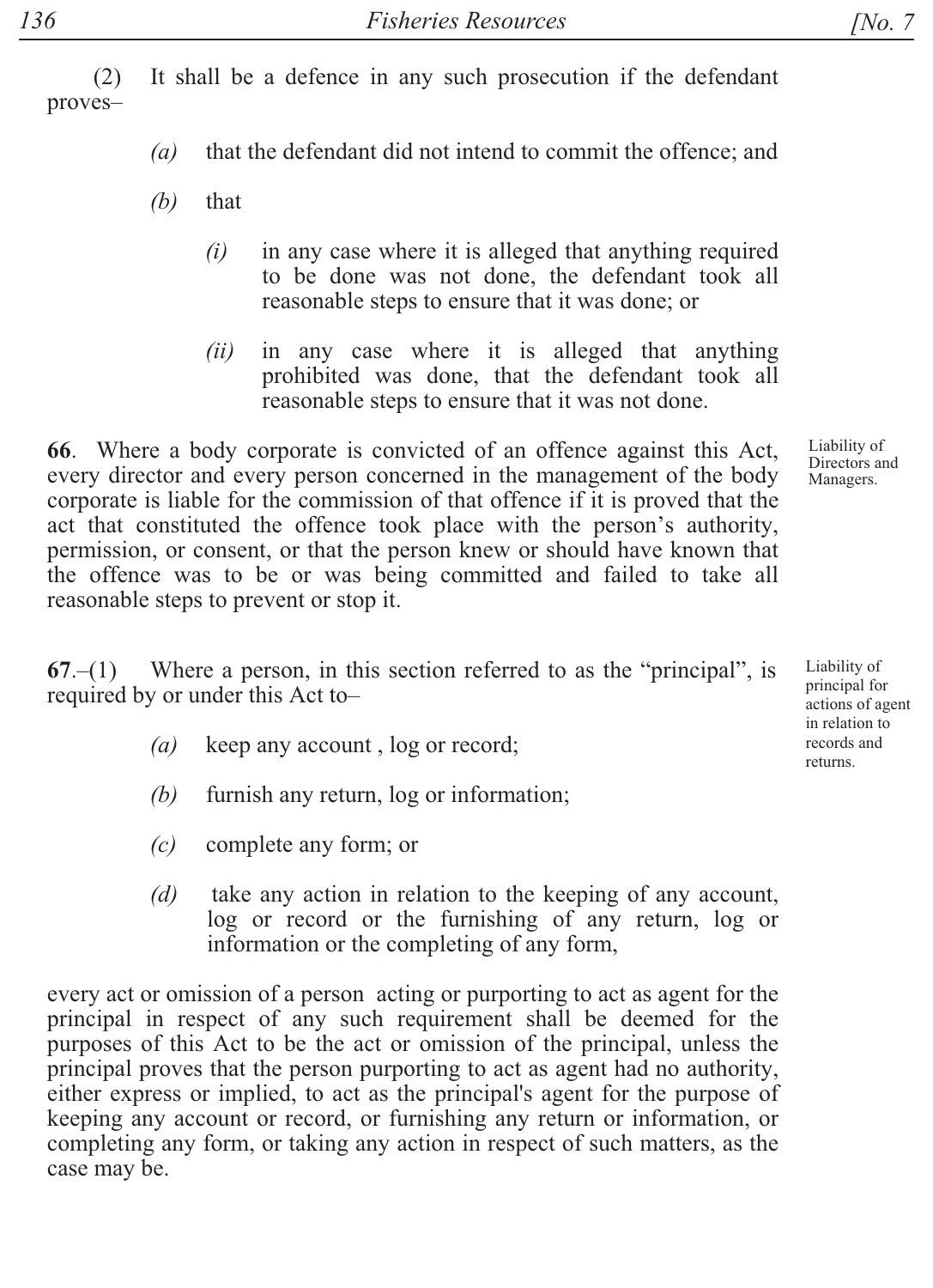$(2)$  A defence specified in section 65 is available to a principal prosecuted in respect of the act or omission of an agent if the principal satisfies the Court that, having regard to-

- *(a)* any likely or possible benefit or detriment arising to the principal from the act or omission in respect of which the prosecution is brought if the alleged offence had remained undetected;
- *(b)* the purpose or motive of the agent whose act or omission it was:
- $(c)$  the relationship between the principal and the agent whose act or omission it was, or between the principal and a person appearing or likely to benefit from the alleged offence;
- *(d)* where the principal is a body corporate, whether or not a person responsible for or closely associated with the management of the body corporate appears to have benefited from the act or omission, or would have been likely to so benefit if the alleged offence had remained undetected; and
- $(e)$  any action taken by the principal, once aware of the act or omission, in respect of the agent whose act or omission it was or a person appearing likely to benefit from the alleged offence it would be in the interests of justice to allow the principal the benefit of any defence provided for in section 65  $(2)$  of this Act.

 $\lambda$  For the purposes of this section a person may act as an agent for a principal whether or not that person is employed by the principal and whether or not acting for reward.

 $68-(1)$  Every act or omission of any officer or employee of a person, or of the master or any member of the crew of a vessel that is owned, chartered or leased by the person for the purpose of engaging in fishing, shall be deemed for the purposes of this Act to be the act or omission of the person.

(2) Subject to sub-section (3), any defence specified in section 65 (2) of this Act in relation to a prosecution under this Act is available to a person only to the extent that it can be proved in respect of the officer, employee, master, or crew member in relation to whose act or omission the prosecution is brought.

 $(3)$  A defence specified in section 65 (2) of this Act is available to a person prosecuted in respect of the act or omission of a person referred to in sub-section  $(1)$  if the person satisfies the Court that, having regard to-

Liability of companies and persons for actions of officers and employees.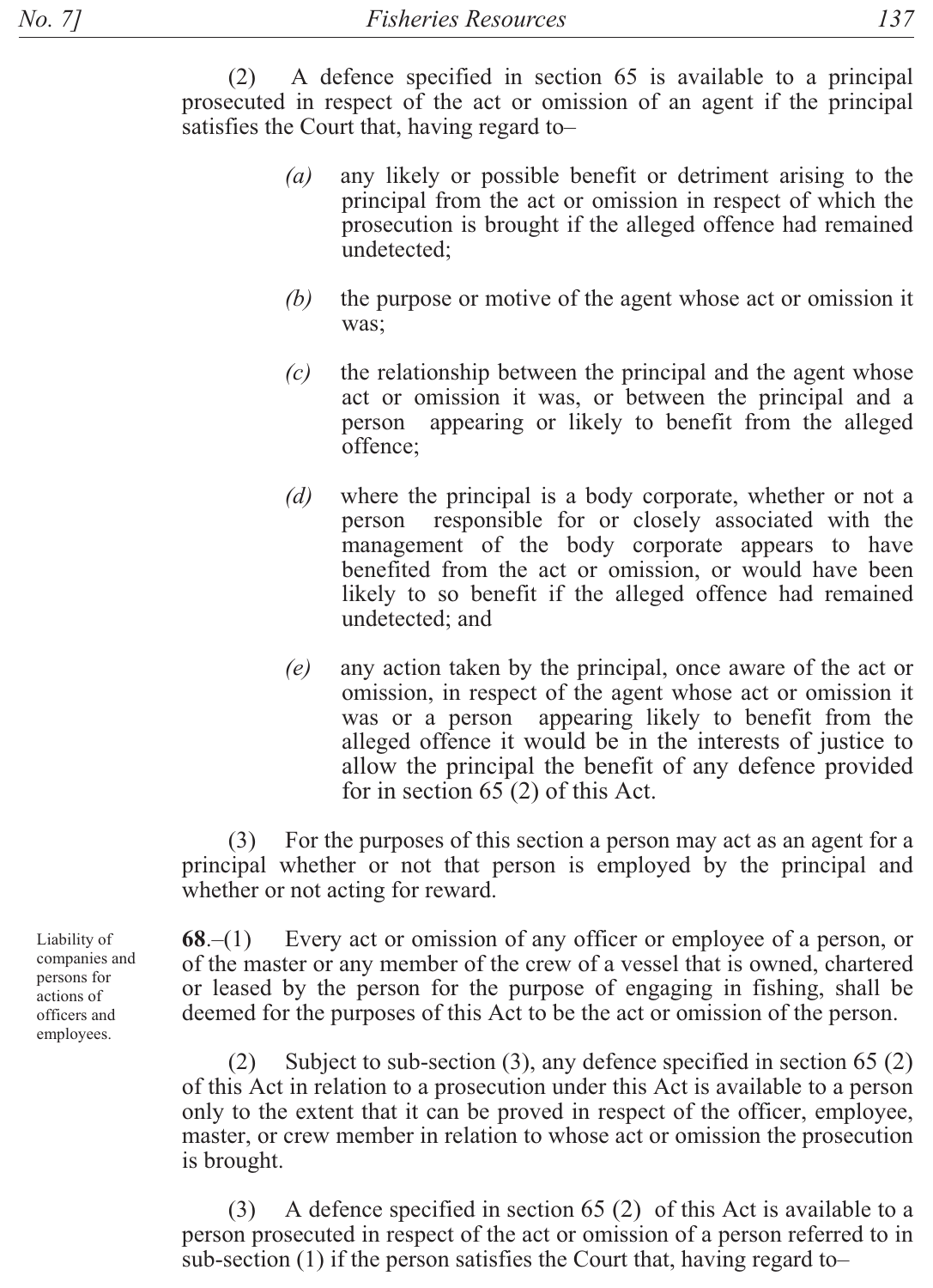- any likely or possible benefit or detriment arising to the  $(a)$ person from the act or omission in respect of which the prosecution is brought if the alleged offence had remained undetected:
- (b) the purpose or motive of the person whose act or omission it was:
- $(c)$ the relationship between the person and the person whose act or omission it was, or between the person and a person appearing or likely to benefit from the alleged offence;
- where the person is a body corporate, whether or not a  $(d)$ person responsible for or closely associated with the management of the body corporate appears to have benefited from the act or omission, or would have been likely to so benefit if the alleged offence had remained undetected: and
- any action taken by the person, or, where the person is a  $(e)$ body corporate, by a person responsible for its management, once aware of the act or omission, in respect of the person whose act or omission it was or a person appearing or likely to benefit from the alleged offence,

it would be in the interests of justice to allow the person the benefit of any defence provided for in section  $65(2)$  of this Act.

 $69-(1)$  No person shall destroy, throw overboard, conceal or abandon any fish, fish product, fishing gear, net or other fish appliance, log, return, record, document, electric shock device, explosive, poison or other noxious substance, or any other thing with intent to avoid seizure or the detection of an offence against this Act.

A person who contravenes sub-section (1) commits an offence  $(2)$ and is liable on summary conviction-

- $(a)$ in respect of a foreign fishing vessel, to a fine not less than five thousand dollars nor more than one hundred and fifty thousand dollars:
- in respect of a local fishing vessel, to a fine not less than (b) two thousand dollars nor more than one hundred thousand dollars or to imprisonment to a term not less than six months nor more than two years or to both fine and imprisonment.

Tampering with evidence.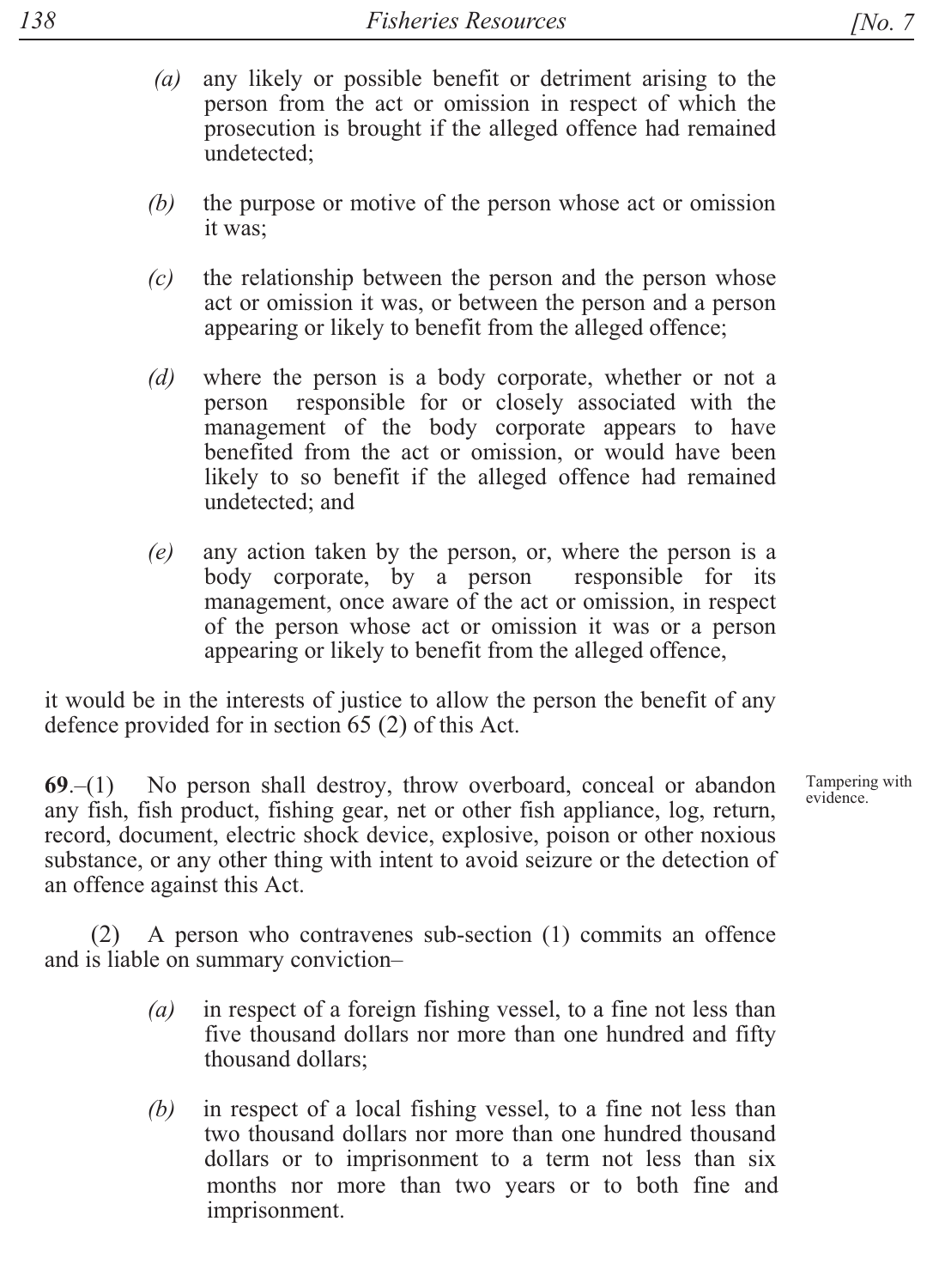Liability of master of vessel.

Forfeiture and suspension of fishing rights, licences, etc.

Power of Fisheries Officers to undertake prosecutions.

Damage to the marine ecosystem.

70. Where an offence against this Act has been committed by a person on board or employed on a fishing vessel, the master of the vessel is also liable for that offence

71. Where a person is convicted of an offence against this Act the court, in the first instance may, and on second or subsequent conviction shall, forfeit or suspend for such period as the court considers appropriate, any applicable fishing right, licence, authorization, or permit.

The Fisheries Administrator may undertake prosecutions in  $72 - (1)$ respect of offences against this Act or any regulations made hereunder, and may authorize in writing a Fisheries Officer to undertake such prosecutions.

Prosecutions involving any foreign fishing vessel or in respect of the use by a Belizean national of a vessel registered in another state shall require the prior consent of the Director of Public Prosecutions.

73. In determining the appropriate penalty to be applied in respect of a particular offence involving fishing under this Act, a court may take into account the damage done to the marine ecosystem and to the long-term sustainability of the marine living resources, as well as the loss of future use, and any other applicable consideration, wherever the offence may have heen committed

#### **PART XVI**

#### Sale, Release and Forfeiture of Retained Property

 $74-(1)$ On the conviction of a person for an offence against this Act for which the maximum penalty is a fine of two thousand dollars or more, the Court may, in addition to imposing any fine, order that the following shall be forfeited to the Government unless the Court for special reasons relating to the offence thinks fit to order otherwise-

- $(a)$ any property used in respect of the commission of the offence (whether or not seized pursuant to section 48 of this Act);
- (b) any fish found on board any foreign vessel or at the time it was seized or detained pursuant to this Act and in any other case any fish in respect of which the offence was committed (whether or not seized pursuant to section 50 of this Act):

Forfeiture of property on conviction.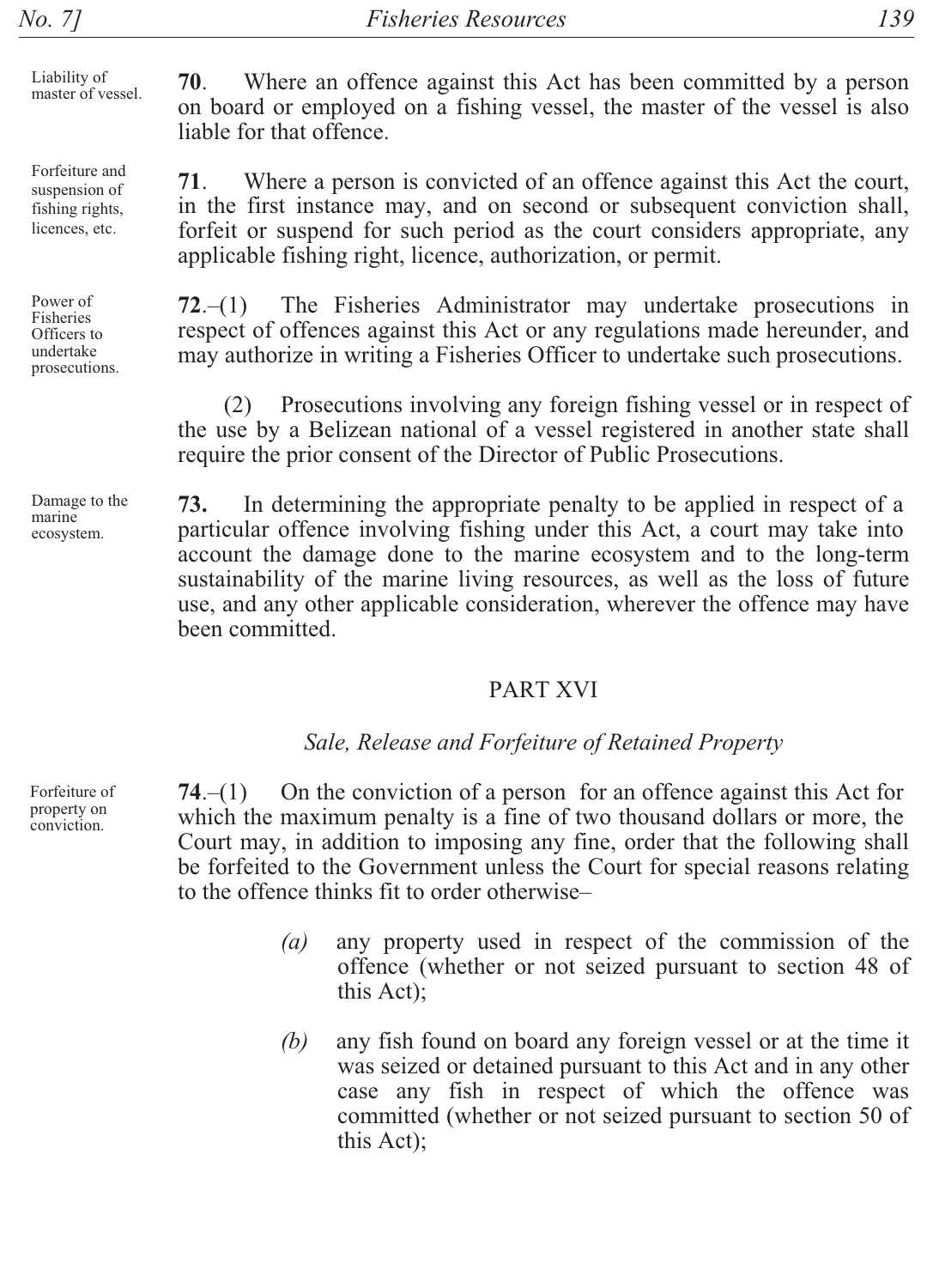- $(c)$  any proceeds from the sale of such property or fish pursuant to section 49 of this Act; and
- *(d)* any fishing gear in respect of which the offence was committed

(2) On the conviction of a person for an offence against this Act (not being an offence referred to in sub-section  $(1)$  or sub-section  $(3)$ , the Court may, in addition to imposing any fine, order that any of the following shall be forfeited to the Government-

- $(a)$  any property used in respect of the commission of the offence (whether or not seized pursuant to section 48 of this  $Act)$ ;
- $(b)$  any fish in respect of which the offence was committed (whether or not seized pursuant to section 48 of this Act);
- $(c)$  any proceeds from the sale of such property or fish; and
- *(d)* any fishing gear in respect of which the offence was committed (whether or not seized pursuant to section 48 of this Act).

 $(3)$  On the conviction of a person for an offence against this Act, for which the maximum penalty is a fine that exceeds two thousand dollars, the Court may, in addition to imposing any fine, order that any of the following shall be forfeit to the Government-

- $(a)$  any fish in respect of which the offence was committed;
- *(b)* any proceeds from the sale of such fish; and
- $(c)$  any fishing gear in respect of which the offence was committed (whether or not seized pursuant to section 48 of this Act).

75. Upon the making of an order for forfeiture under this Act, the Court may, upon application of the Fisheries Administrator, make an order that any bond or security given in respect of that forfeit property or fish shall be applied as follows and in this order-

> $(a)$  the discharge of the property or fish ordered forfeited under this Act: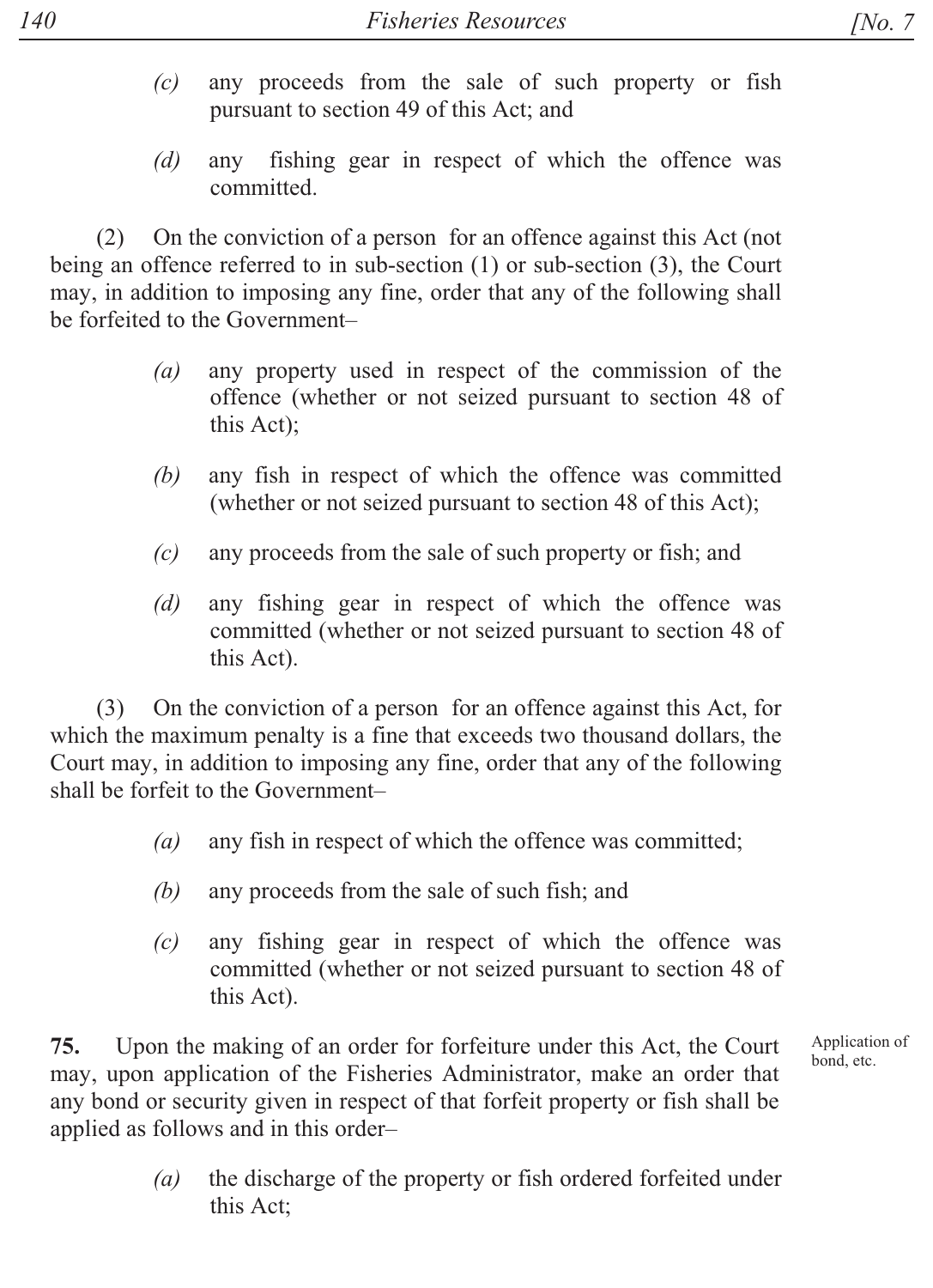- $(b)$  the payment of all fines or penalties imposed in respect of the offences giving rise to the forfeiture ordered;
- $(c)$  the discharge of all orders for restitution of any loss, damages or costs made under this Act.

Removal of seized items.

76. Where any property or other item held or forfeited under this Act has been unlawfully removed from the custody of the Government, it is liable to seizure at any time within Belize or the fisheries waters.

Disposal of forfeited items.

 $77-(1)$  Any property, fish or other item ordered to be forfeited under this Act, at the expiry of the time limited for appeal and if no appeal is lodged,  $\text{max}$  be-

- *(a)* retained;
- *(b)* leased;
- *(c)* donated to a charitable organization;
- *(d)* destroyed; or
- $(e)$  sold at current market prices by the Government of Belize
	- $(i)$  by tender; or
	- $(ii)$  by agreement approved by the Fisheries Administrator,

provided that if such forfeited item is sold by the Government of Belize the owner or apparent owner prior to forfeiture shall be afforded a reasonable opportunity to bid on or purchase such property.

 $(2)$  Any property, fish or other item seized under this Act or any monies held pursuant to this Act but not forfeited in any legal proceedings may be held by the Government until all fines, orders for restitution or costs and penalties imposed under this Act have been paid and failing payment within the time allowed be sold and the balance of the proceeds released after deduction of all fines, orders for costs, penalties imposed under this Act and costs of sale

(3) The Fisheries Administrator or a person acting on his or her behalf shall not be liable in any way for any costs incurred or damages sustained as of a decision taken under sub-section  $(1)$ .

 $(4)$  The proceeds of any sale of any item forfeited in accordance with this section shall be deposited into the Consolidated Revenue Fund.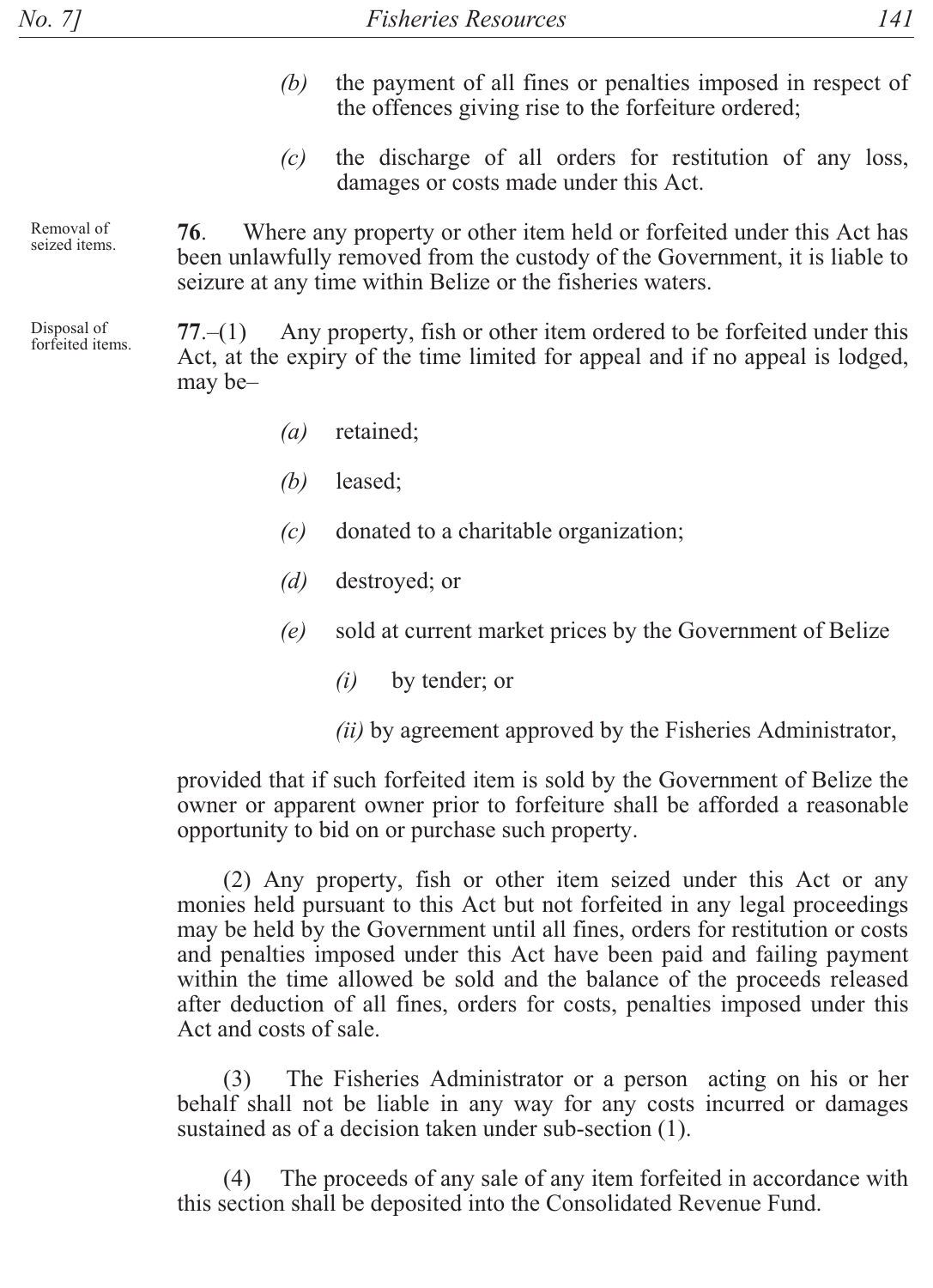Sale of perishable items.

A perishable item, including fish, fish product, which has been  $78-(1)$ seized or confiscated pursuant to this Act shall be subject to the disposition of the Fisheries Administrator, who may-

- decide to sell or authorize the sale of such item; or  $(a)$
- $(b)$ sell or authorize the sale of such item or otherwise dispose of the item at such time and place as he shall determine,

and the proceeds from such sale if any, shall be deposited in the Consolidated Revenue Fund.

The Fisheries Administrator shall notify the owner or apparent  $(2)$ owner of any perishable item seized of the intended sale in accordance with sub-section  $(2)$ , and such owner or his nominee may be present at the sale.

Where the ownership of any item cannot be ascertained at the  $(3)$ time of seizure, it shall be forfeited and disposed of as directed by the Fisheries Administrator after ninety (90) days from the date of seizure if, within that time, it has not been possible to establish the ownership of the item.

A *bona fide* purchaser for value without notice, of any item sold  $(4)$ under this section shall derive good and unencumbered title in respect of that item.

Subject to sub-section (1), all items seized pursuant to section 48  $(5)$ and the proceeds from the sale of such items shall be held in the custody of the Fisheries Administrator until-

- a decision is made not to lay any information or charge in  $(a)$ respect of the alleged offence for which the item was seized;
- the completion of proceedings in respect of the alleged (b) offence for which the item was seized in instances where a charge or information is laid; or
- $(c)$ the Court has issued an Order in relation to such proceeds.

The decision whether or not to lay an information or charge in  $(6)$ respect of an alleged offence for which an item seized under section 48 shall be made as soon as reasonably practicable after the item is seized, taken possession of, or detained.

The Fisheries Administrator, or a Fisheries Officer lawfully  $(7)$ exercising any power under this Act, is not liable for any spoilage or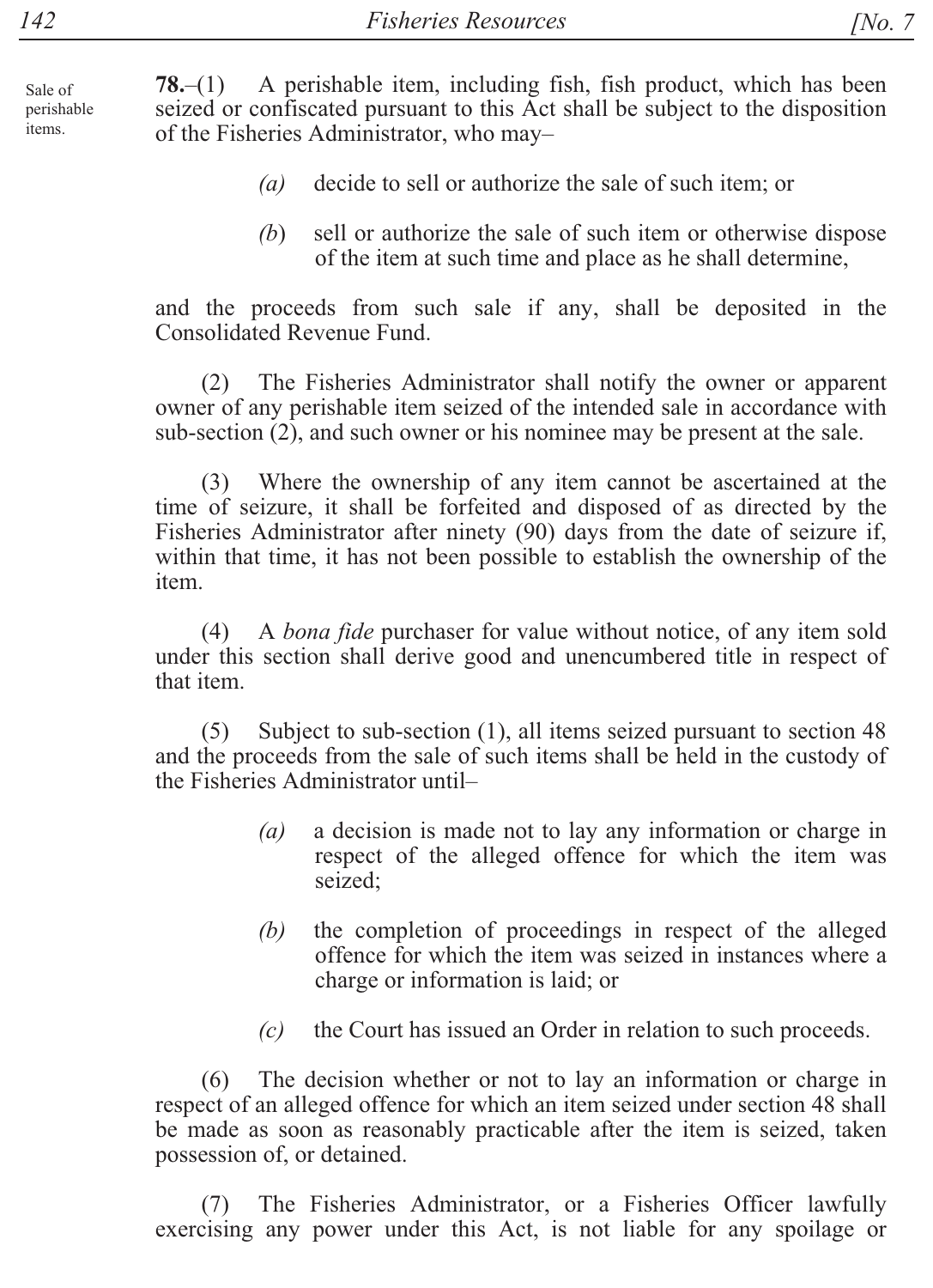custody of the Government under this Act.

 $143$ 

deterioration in the quality of any fish or other item seized, taken possession of or detained.

deterioration in the condition of, any property or other item while in the

The Government is not liable to a person for any loss, damage to, or

Liability for loss, damage or deterioration of items in custody.

79.

Removal of item in custody.

80. A person who removes a vessel, vehicle, aircraft or other item held in the custody of the Government under this Act commits an offence whether or not he knew the vessel, vehicle, aircraft or other item was held in the custody of the Government for the purposes of this Act, and is liable on summary conviction to a fine not less than fifty thousand dollars nor more than two hundred and fifty thousand dollars or to imprisonment for a term not exceeding three years or to both fine and imprisonment.

A person from whom any item was seized or the owner or person  $81 - (1)$ entitled to possession of the item seized pursuant to this Act may, within 60 days of such seizure apply to the Court for the release of the item.

 $(2)$ Upon receipt of an application under sub-section (1), the Court may order, unless the vessel, property or other item is required as an exhibit in court or reasonably required for any further investigation of fisheries offences-

- the payment into court of a bond, surety or other security  $\left( a\right)$ having regard to-
	- $(i)$ the fair market value of the vessel, property or other item and catch on board:
	- $(ii)$ the maximum fine or fines provided for the offences charged or likely to be charged; and
	- the costs likely to be recovered by the prosecution if a  $(iii)$ conviction is entered; and
- the release of the vessel, property or other item, upon (b) receipt of the bond, surety or other security referred to in subparagraph (a),

and may require such conditions for such release as it sees fit.

In the event of an appeal from an order of forfeiture, the Court  $(3)$ may continue any such bond, surety or other security deposited in accordance with sub-section (4) during the pendency of the appeal and any retrial or rehearing on remand or may require additional security to be deposited with the court.

Release of seized items upon bond, etc.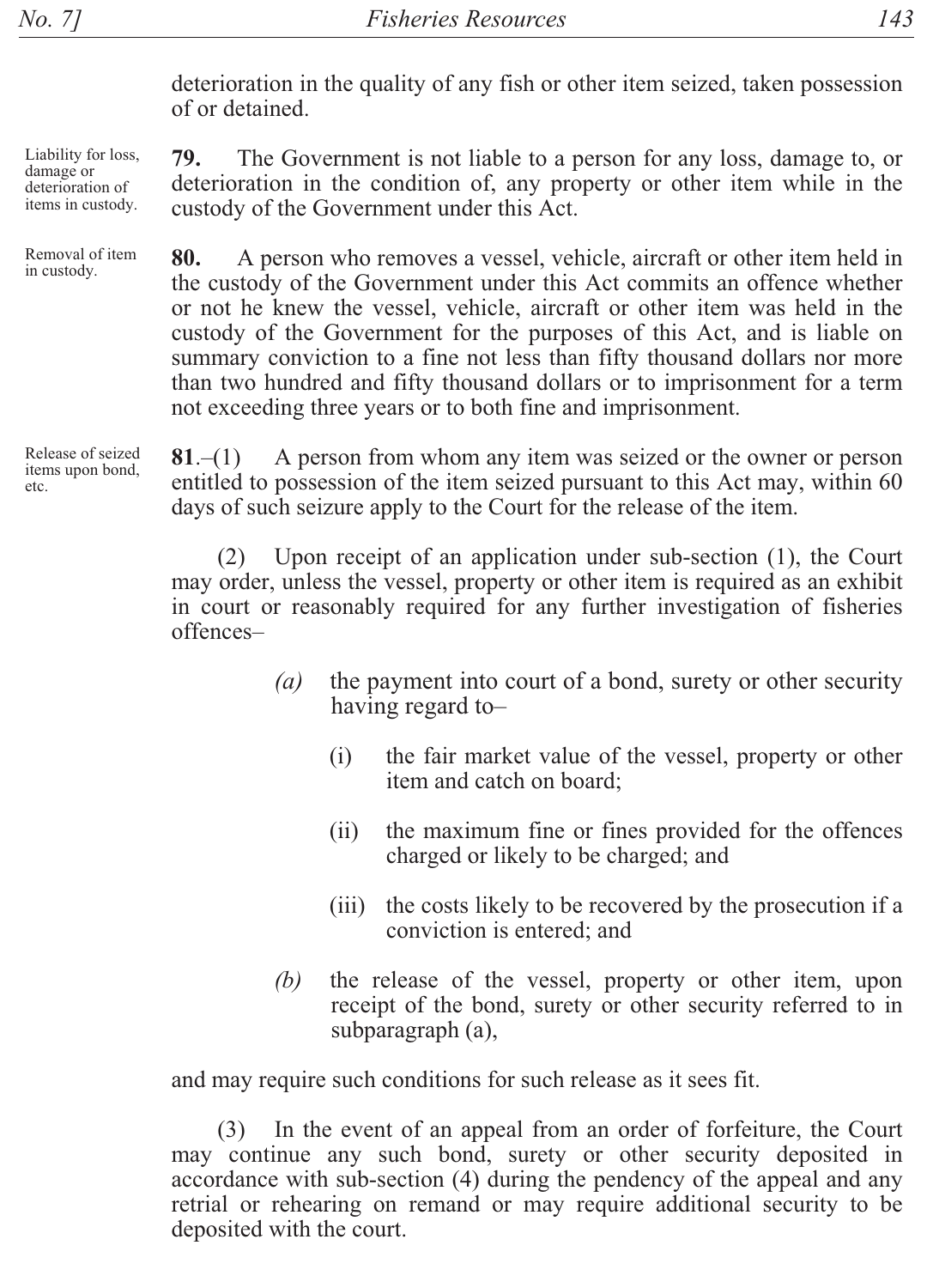(4) Exoneration of such bond, surety or other security shall be conditional upon the return of the released item to the court without any impairment of its value, or until any final proceedings under the Act have been disposed of or discontinued, and any fines, penalties or other determinations have been paid.

A vessel, property or other item seized under this Act, or where a  $(5)$ security has been paid under sub-section (4), the security, shall be held until any proceedings under this Act have been disposed of or discontinued, and any fines, penalties or other determinations imposed have been paid.

 $(6)$ Where a bond has been paid under sub-section (4) and the vessel or property has been released-

- $(a)$ an order for forfeiture under this Act shall operate as an order for the forfeiture of the sum paid in respect of the value of the vessel or property;
- the payment of any fine or penalty ordered upon conviction  $(b)$ shall be made from the security; and
- any order for costs shall be applied against the security.  $(c)$

 $82 - (1)$ Where a person to whom an item is released fails to comply with the conditions of any bond or with any condition specified by the Fisheries Administrator-

- the item may be re-seized at any time at the direction of  $(a)$ Fisheries Administrator;
- the provisions of this section shall apply to the property as  $(b)$ if it had been seized pursuant to section 48;
- $(c)$ the Fisheries Administrator may apply to the Court for an order for estreat of the bond;
- $(d)$ where the Fisheries Administrator so applies, the Registrar shall fix a time and place for the hearing of the application, and shall, not less than seven (7) days before the time fixed, cause to be served on every person bound by the bond a notice of the time and place so fixed;
- if on the hearing of such application it is proved to the  $(e)$ satisfaction of the Court that any condition of the bond has not been kept, the Court may make an order to escheat the bond thereby on whom the notice is proved to have been served in accordance with this sub-section; and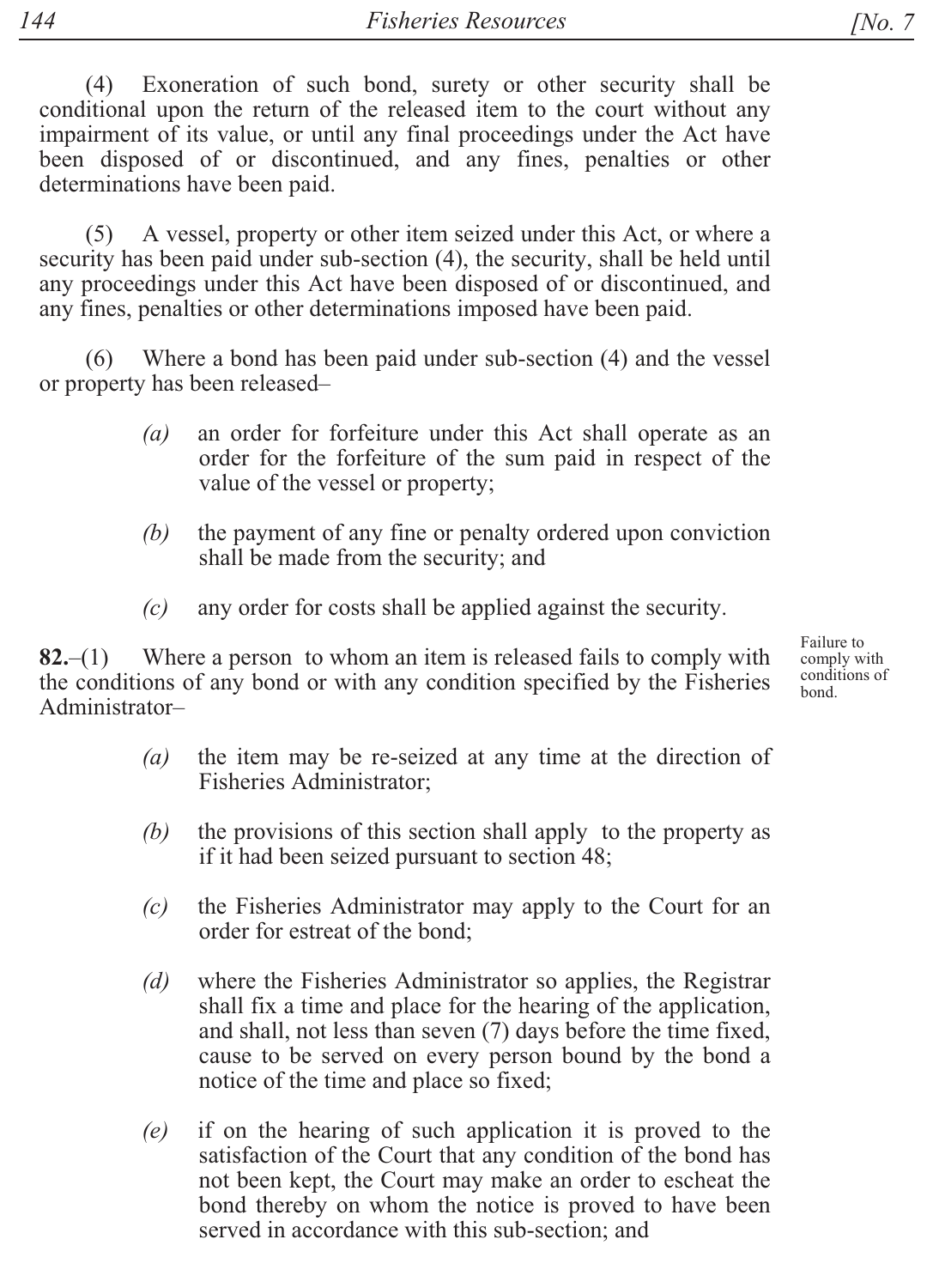- $(f)$  any penalty payable in accordance with this sub-section shall be recoverable as if it were a debt.
- **83.** (1) Where any item has been seized under this Act, upon-
	- (a) a decision being made not to lay an information or charge;
	- *(b)* the acquittal of a person charged with all offences with all the offences for which the item is subject to forfeiture; or
	- $(c)$  the final disposition of all offences for which the item is subject to forfeiture, without any order for forfeiture have being made in accordance with this Act,

such item, or the proceeds from the sale of such item, shall, subject to subsection  $(2)$ , be forthwith released from the custody of the Fisheries Administrator to the person entitled thereto.

(2) The Court may direct that the release of any item, or proceeds from the sale of such item under sub-section  $(1)$  shall be contingent upon all fines, penalties, orders for costs and other determination imposed by in respect of any of any offence having been paid, and failing payment within such time allowed, such item be sold and the balance of the proceeds returned to the owner, his or her nominee or in the absence of the owner or any nominee, to the apparent owner in accordance with this Act after deducting all fines, penalties, orders, costs and other determinations under this Act and the costs for the sale.

(3) Notwithstanding any provisions in this section, where a Fisheries Officer who at the time of seizure returns to the water any fish seized pursuant to this Act that the officer believes to be alive, shall not be under any civil or criminal liability to the person from whom the fish was seized in the event of a decision being made not to lay an information or charge in respect of the fish, or of the person being acquitted of the charge.

Arrest and detention of foreign fishing vessels.

**84.**  $-(1)$  In cases of arrest or detention of a foreign fishing vessel for a contravention of this Act, the Fisheries Administrator shall promptly notify the flag State of the vessel, through appropriate channels, of the action taken and of any penalties subsequently imposed.

(2) A foreign fishing vessel and its crew arrested for the contravention of any provision of this Act that governs any act of fishing or fishing related activity shall be promptly released upon the posting of a reasonable bond or other security.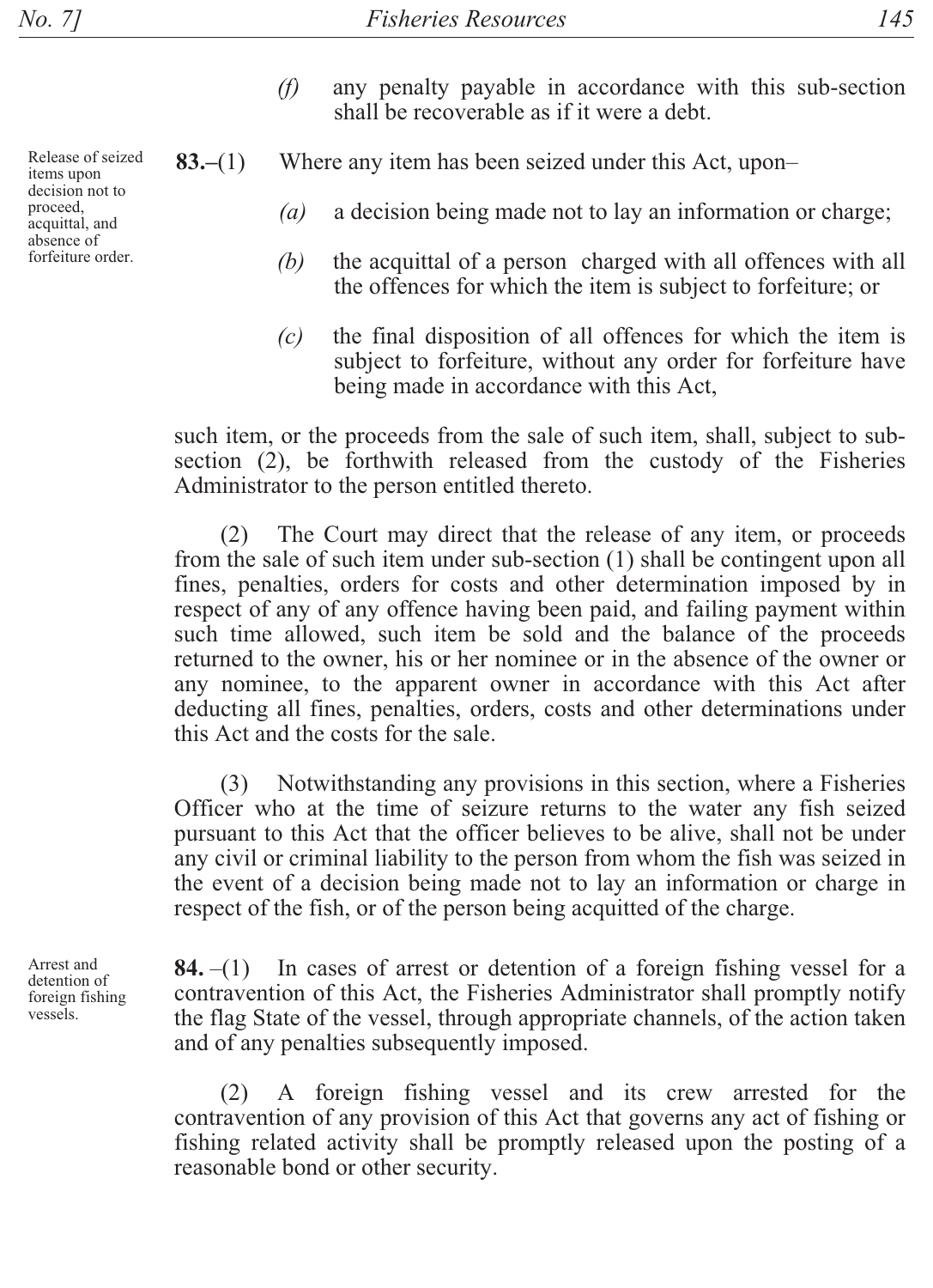#### PART XVII

#### *Summary Administrative Proceedings*

85. $-(1)$  The Fisheries Administrator may, after consultation with the Minister and the written consent of the Director of Public Prosecutions. proceed administratively against a person who has been charged with a contravention of this Act.

(2) The Fisheries Administrator shall promptly notify the person charged that administrative proceedings may be commenced against that person, within 24 hours of receiving such notification.

(3) Where the person charged chooses to proceed administratively, that person shall notify the Fisheries Administrator in writing that he-

- (a) admits to having committed such violation; and
- *(b)* consents to summary administrative proceedings after being fully informed about these proceedings.

(4) Upon notifying the Fisheries Administrator of his choice under sub-section  $(3)$ , the person charged shall-

- $(a)$  not engage in any activity within the scope of this Act until the penalty has been paid in full; and
- *(b)* be deemed to have consented to any seizure which took place in accordance with this Act in relation to the violation subject to the Summary Administrative Proceedings, and to have waived any right to a hearing in the judicial process.

 $(5)$  Upon receiving the notification given under sub-section  $(3)$ , the Fisheries Administrator or his designee may handle this matter in accordance with this Part, in consultation with the Director of Public Prosecutions.

 $(6)$  Where the person fails to respond to the Fisheries Administrator written notice within 24 hours, the Fisheries Administrator shall refer the matter to prosecution.

 $86-(1)$  The Fisheries Administrator may, where the person charged has fulfilled the conditions of section 85, dispose of such violation by causing a Compounding Agreement to be drawn up by the Attorney General to

Summary administrative proceedings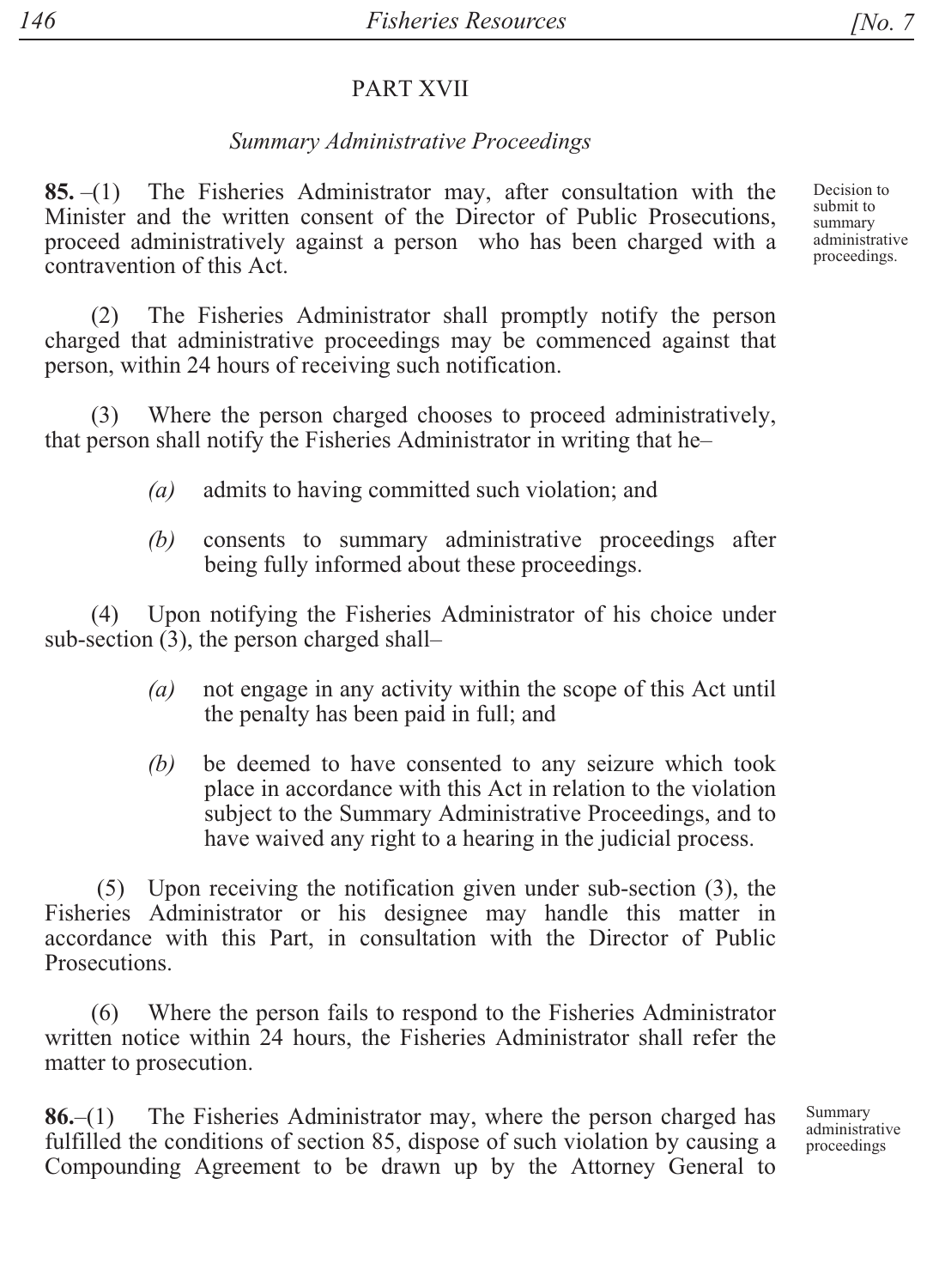formalize the terms and conditions for the Fisheries Administrator to accept from such person, on behalf of the Government, an administrative penalty, the amount of which shall-

- $(a)$ not exceed the maximum fine or penalty prescribed under the Act, plus the fair market value of any fish caught illegally;
- not be less than the minimum level of fine for or penalty (b) described under the Act for the offence for which he was charged before the decision of the Fisheries Administrator to proceed administratively; and
- where the person charged has committed the same or a  $(c)$ similar offence in the past, be an amount not less than the fine or determination previously set plus an additional ten per cent.

(2) The compounding of an offence under this section shall be valid on the payment of the fine or penalty and the notification in writing upon payment, under the signature of both parties, to the Supreme Court.

Summary Administrative Proceedings shall be null and void if  $(3)$ the full amount of the penalty as determined under sub-section (1) is not paid within 3 working days of the notification of such penalty assessment to the person subject to the proceedings, and the matter shall immediately be referred to the Supreme Court.

 $(4)$ On payment of the penalty in full under this section, the Fisheries Administrator may order the release of any article, items, fish or fish products seized under this Act or proceeds of sale of such items, fish or fish products on such conditions as the Fisheries Administrator may determine.

 $(5)$ Where the person is unable to pay the determination in full, that person may enter into an agreement with the Fisheries Administrator and Attorney General providing that the determination shall be paid in such instalments as may be agreed.

 $(6)$ In any proceedings brought against a person for an offence against this Act, it shall be a defence if such person proves that the offence for which he is charged has been compounded under this section.

The Fisheries Administrator may order that any fishing gear or other appliance used in contravention of the Act and connected with the vessel be confiscated, but shall not impose a term of imprisonment in compounding an offence.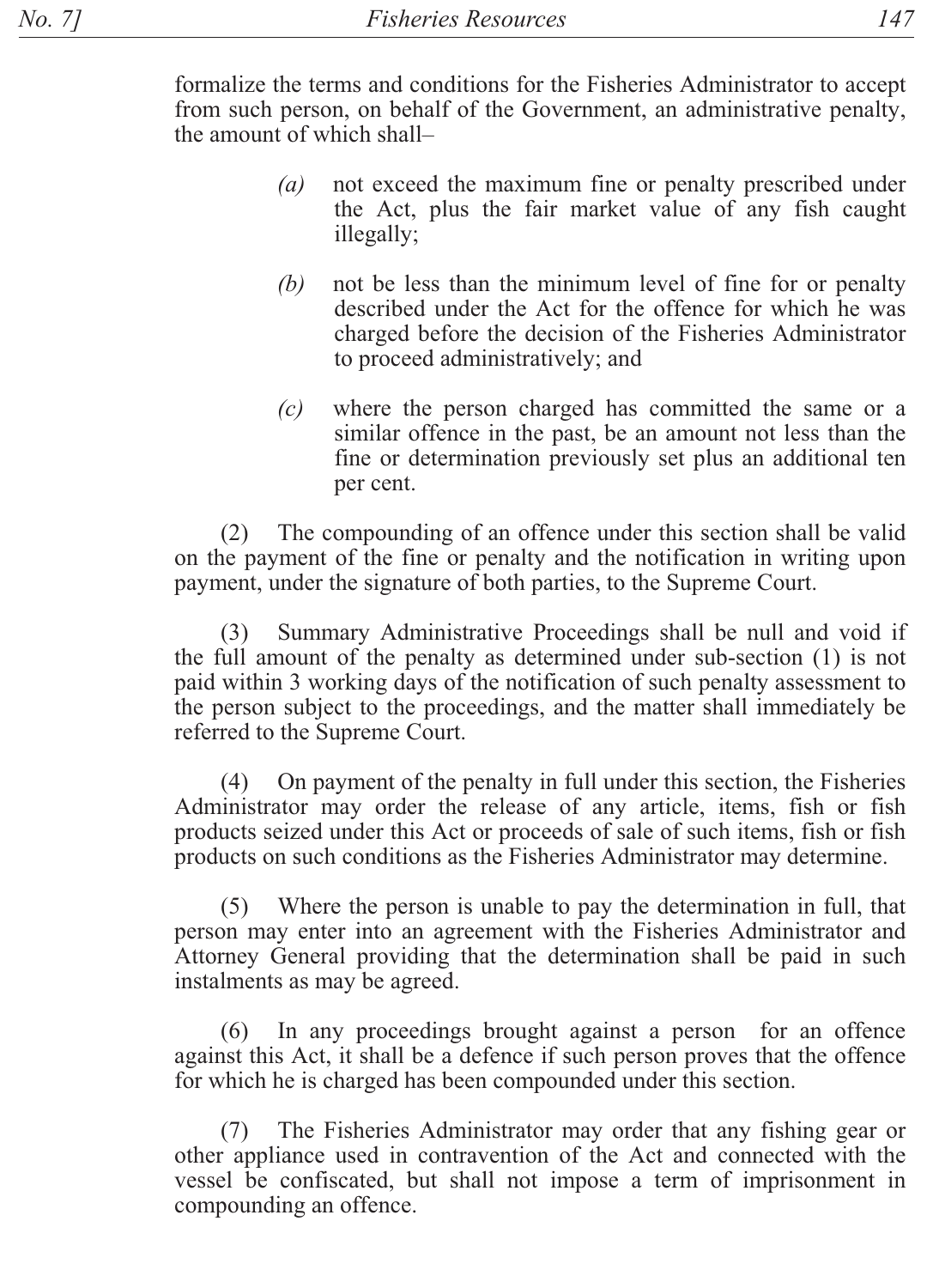(8) A person aggrieved by a decision of the Fisheries Administrator under this section may appeal to the Supreme Court within thirty days of the decision of the Fisheries Administrator.

#### **PART XVIII**

#### Regulations

Regulations.

87.  $-(1)$  The Minister may make such regulations as may be necessary to give effect to the provisions of this Act.

(2) Without, limiting the generality of sub-section (1), regulations made pursuant to this section may provide for all or any of the following-

- measures for licensing and regulation of fisheries or any  $(a)$ particular fishery or area under managed access, including the prohibition of specific activities in any designated fishery or area, any fishing gear as well as the establishment of closed seasons and size limits:
- $(b)$ prescribing the criteria and conditions for the allocation or distribution of total allowable catch:
- $(c)$ measures of the licensing, authorization or registration in respect of any vessel or class or category of vessels to be used for fishing, or any other purpose pursuant to this Act, including the form, issuance requirements, grounds for denial, terms and conditions and fees, charges, royalties, and other forms of compensation related to such licensing, authorization or registration;
- licensing, authorization or registration in respect of any  $(d)$ fisherman or class of fisherman, the operation of, and conditions and procedures to be observed by any fishing vessel while in the fisheries waters;
- $(e)$ defining the conditions or circumstances under which Belize fishing vessels may be chartered;
- providing for the installation and use of mobile transceiver (f) units on an individual vessel or a category of vessels authorized to fish under this Act:
- setting out the requirements for providing details of the  $(g)$ beneficial ownership of vessels for the catching, loading,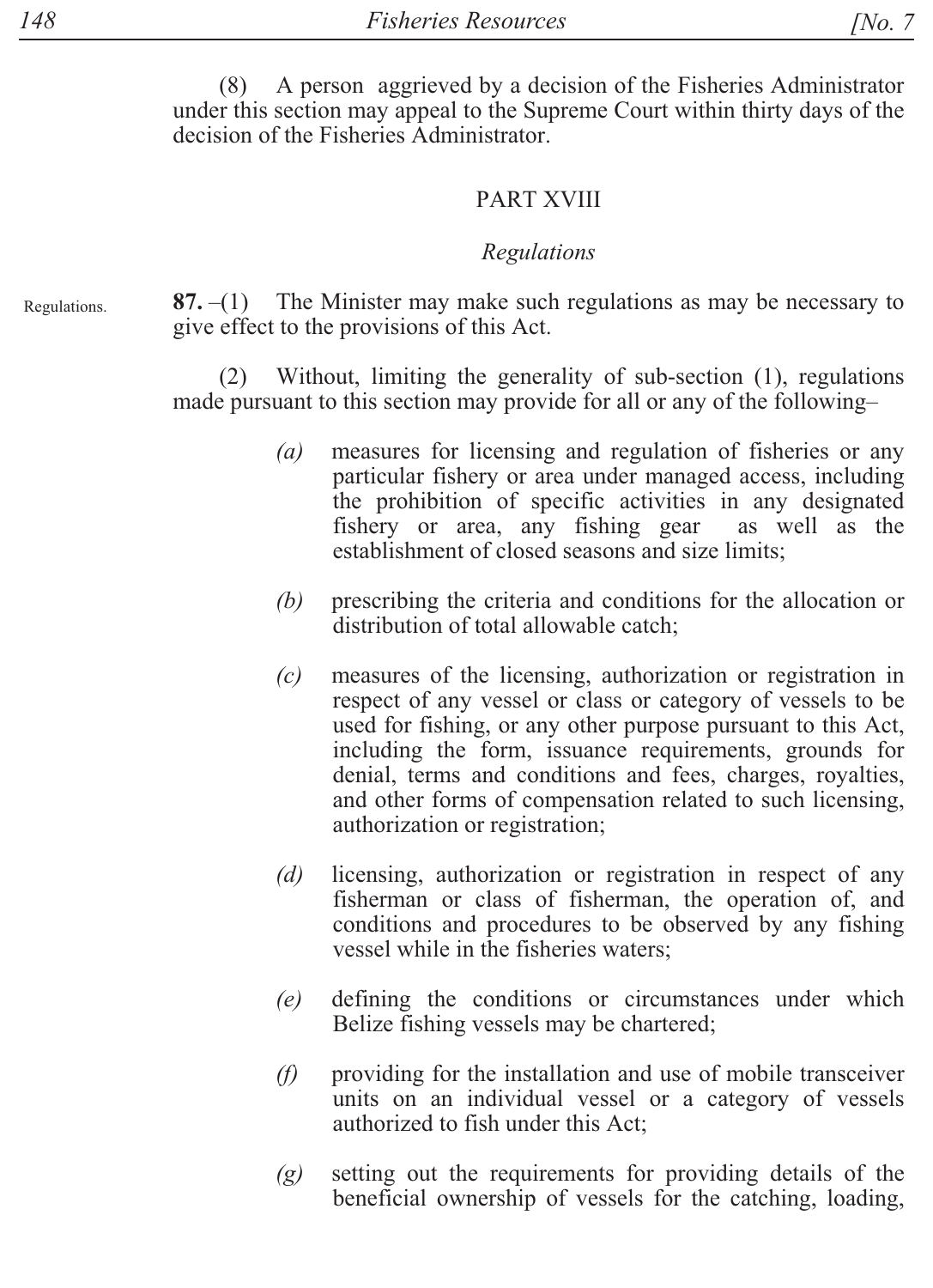landing, handling, transshipping, transporting, possession and disposal of fish;

- $(h)$ for the import and export of fish and fish products;
- $(i)$ the importation or prohibiting of importation of any exotic or invasive aquatic species and the prevention of the introduction to the wild of such species;
- $(i)$ the collection and marketing of aquarium fish;
- $(k)$ prohibiting the use of driftnets, trawling and bottom trawling and shark finning;
- $\left( l\right)$ regulating or prohibiting the use of self-contained underwater breathing apparatus;
- requiring the provision of statistical and other information  $(m)$ related to fisheries;
- the installation, upkeep, and protection of devices that  $(n)$ delimit marine and inland reserves and areas protected under this Act:
- $(0)$ regulating or prohibiting fishing for certain stocks or species needing special protection;
- $(p)$ regulating non-commercial fishing, but not limited to-
	- $(i)$ issuing of permits for categories of non-commercial fishing, including but not limited to recreational fishing:
	- $(ii)$ prescribing conditions for permits;
	- $(iii)$ declaring bag limits, fishing seasons, fishing gears, fishing areas and list of species to be fished for this purpose; or
	- $(iv)$ establishing fines and penalties,
- $(a)$ designation and regulation of landing sites.
- $(r)$ regulating test fishing, scientific research, bio-prospecting;
- $(s)$ regulating underwater filming, of underwater use equipment etc.: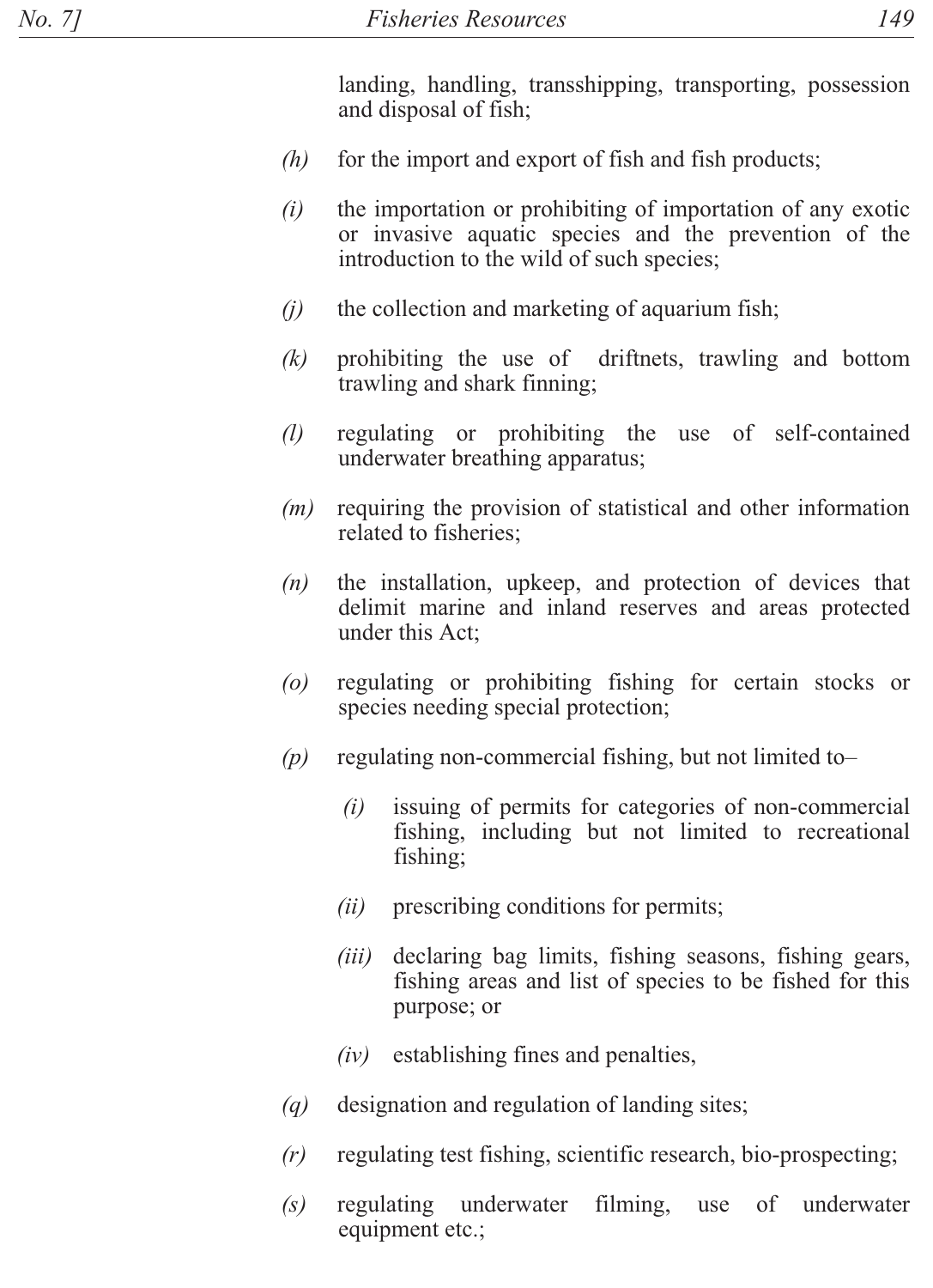- $(t)$  the requirements for the process of development and the contents of any management plan, and the procedures to be followed in their implementation;
- $(u)$  providing for the management, licensing and control of mariculture, including-
	- $(i)$  the species which may be farmed:
	- $(ii)$  the preparation of a mariculture plan by an applicant seeking to set up a mariculture facility;
	- $(iii)$  the establishment of zones in which only certain types of mariculture activities can occur;
- $(v)$  prescribing offences against the regulations and penalties for such offences:
- $(w)$  prescribing fees;
- $(x)$  prescribing any other matter which is required or authorized to be prescribed by this Act;
- $(v)$  declaring priority areas; or
- $(z)$  the Management of marine or inland reserves or fishery areas

(4) Regulations made under this section may provide that a contravention thereof shall be punishable on summary conviction to a fine not exceeding one hundred and fifty thousand dollars or to a term of imprisonment not exceeding one year, or to both.

## PART XX

## *General*

**88.**  $-(1)$  No person shall fish or have in possession any of the species prescribed in the Schedule to this Act.

Prohibition on fishing for scheduled species. Schedule.

 $(2)$  The Schedule to this Act may be amended by the Minister by Order published in the Gazette.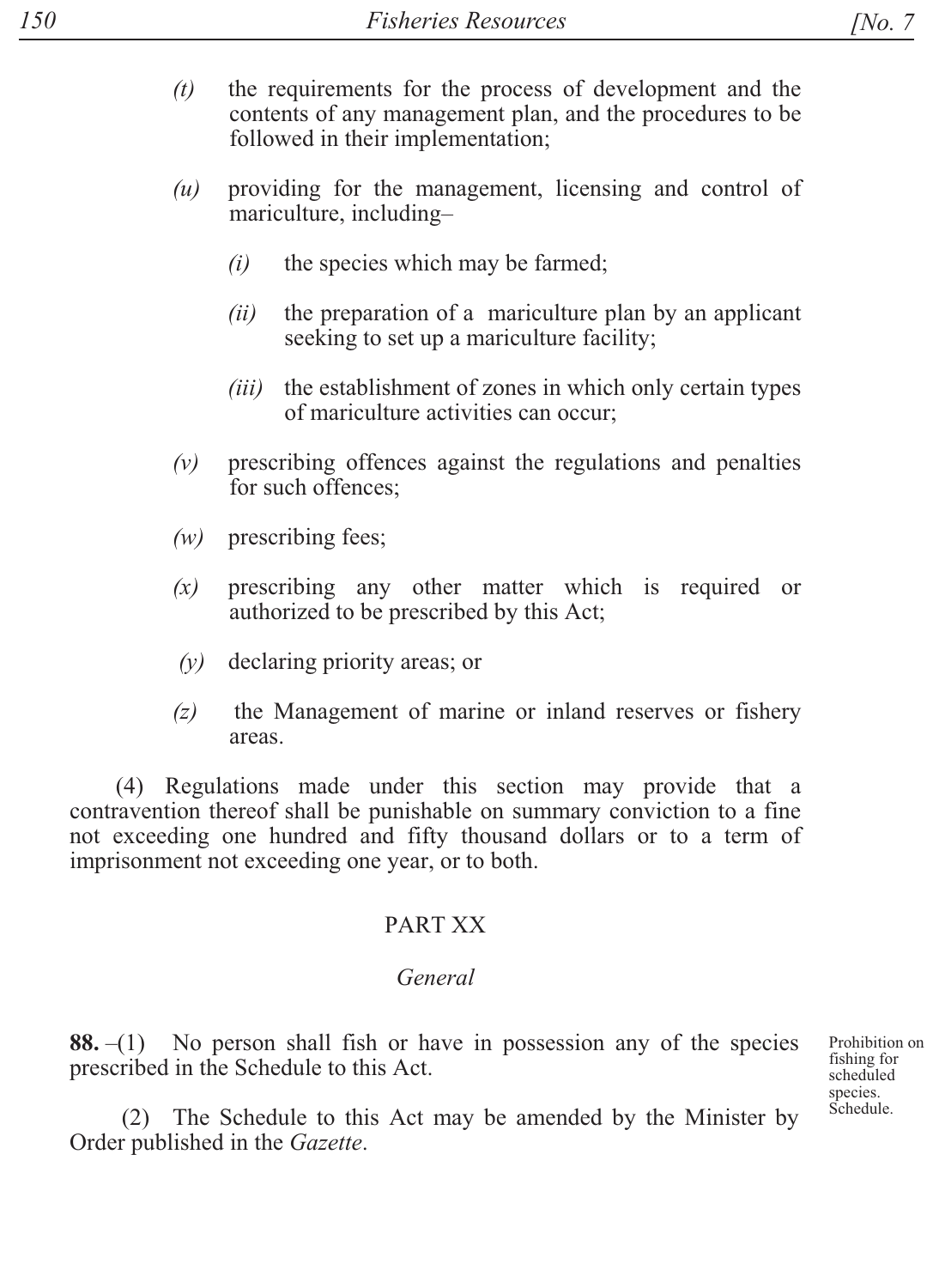Importation of

of another State.

fish taken, transported, etc., contrary to laws

(3) Notwithstanding sub-section (1), the Fisheries Administrator may authorize in writing the possession of any listed species for research, traditional or cultural use only.

 $89.-(1)$ A person who-

- on his own account, or as partner, agent or employee of  $(a)$ another person, attempts to, or lands, imports, exports, transports, sells, receives, acquires or purchases; or
- causes or permits a person acting on his behalf, or uses a  $(b)$ fishing vessel, to attempt to, or land, import, export, transport, sell, receive, acquire or purchase,

any fish taken, possessed, transported or sold contrary to this Act or the laws of another State commits an offence and is liable on summary conviction to a fine not less than five thousand dollars nor more than two hundred and fifty thousand dollars or to imprisonment for a term not less than one year nor more than five years, or to both fine and imprisonment.

90. Unless otherwise stipulated under this Act, contravention of any section of this Act is an offence punishable on summary conviction by a fine of fifty thousand dollars or imprisonment for two years, or by both fine and imprisonment.

Subject to the Constitution, whenever the provisions of this Act  $91. - (1)$ or of any subsidiary legislation made under this Act are in conflict with any other law, rule or regulation relating to the management of fisheries resources and distant water fishing and matters related to both, the provisions of this Act and any subsidiary legislation made under the Act shall prevail.

> (2) Whenever any powers conferred on the Department or the Commissioner of Police under this Act are similar to powers conferred on a municipal or other authority under any other law and there arises any conflict or dispute as to the exercise of such powers, the matter at issue shall be referred to the Minister who shall decide which authority shall exercise such powers and the manner in which powers shall be exercised.

The decision of the Minister under this section is final.  $(3)$ 

The Minister or the Fisheries Administrator with the approval of  $92. - (1)$ the Minister, as the case may be, may, in relation to any particular matter or class of matters or to any particular part of Belize related to this Act, by

General offence and penalty.

Conflict of laws. CAP. 4.

Power to delegate.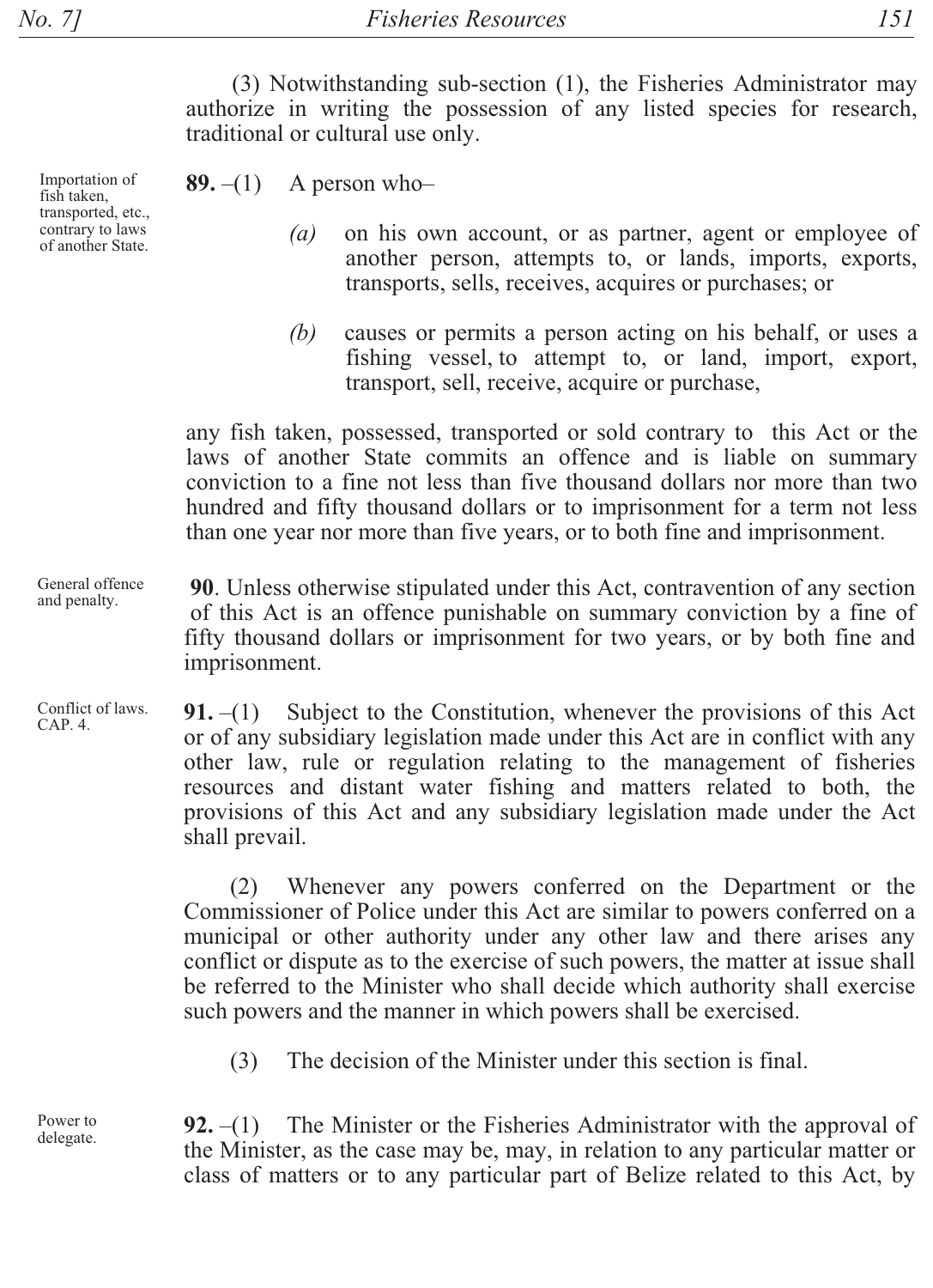writing under seal, delegate to any officer or employee of the Department or to any prescribed person all or any of its powers under this Act.

 $(2)$ Every delegation under this section shall be revocable at will, and no delegation shall prevent the exercise of any power by the Minister or Fisheries Administrator.

Upon the commencement of this Act, the Fisheries Act and the  $93-(1)$ Belize Fisheries Development Authority Act are repealed.

All Regulations, By-laws, Rules, Orders and other subsidiary leg- $(2)$ islation made under the repealed Acts, to the extent that they are not inconsistent with this Act, shall continue in force after the commencement of this Act, until repealed by Regulations, By-laws, Rules, Orders and other subsidiary legislation made hereunder.

Notwithstanding the repeal, nothing in this Act shall affect any  $(3)$ proceedings taken or a right which has accrued or a liability which has been incurred under the repealed Acts before the coming into force of this Act.

94. This Act comes into force on a day to be appointed by the Minister by Order published in the *Gazette*.

Repeal and savings. CAP. 210. Act. 19 of 2003

Commencement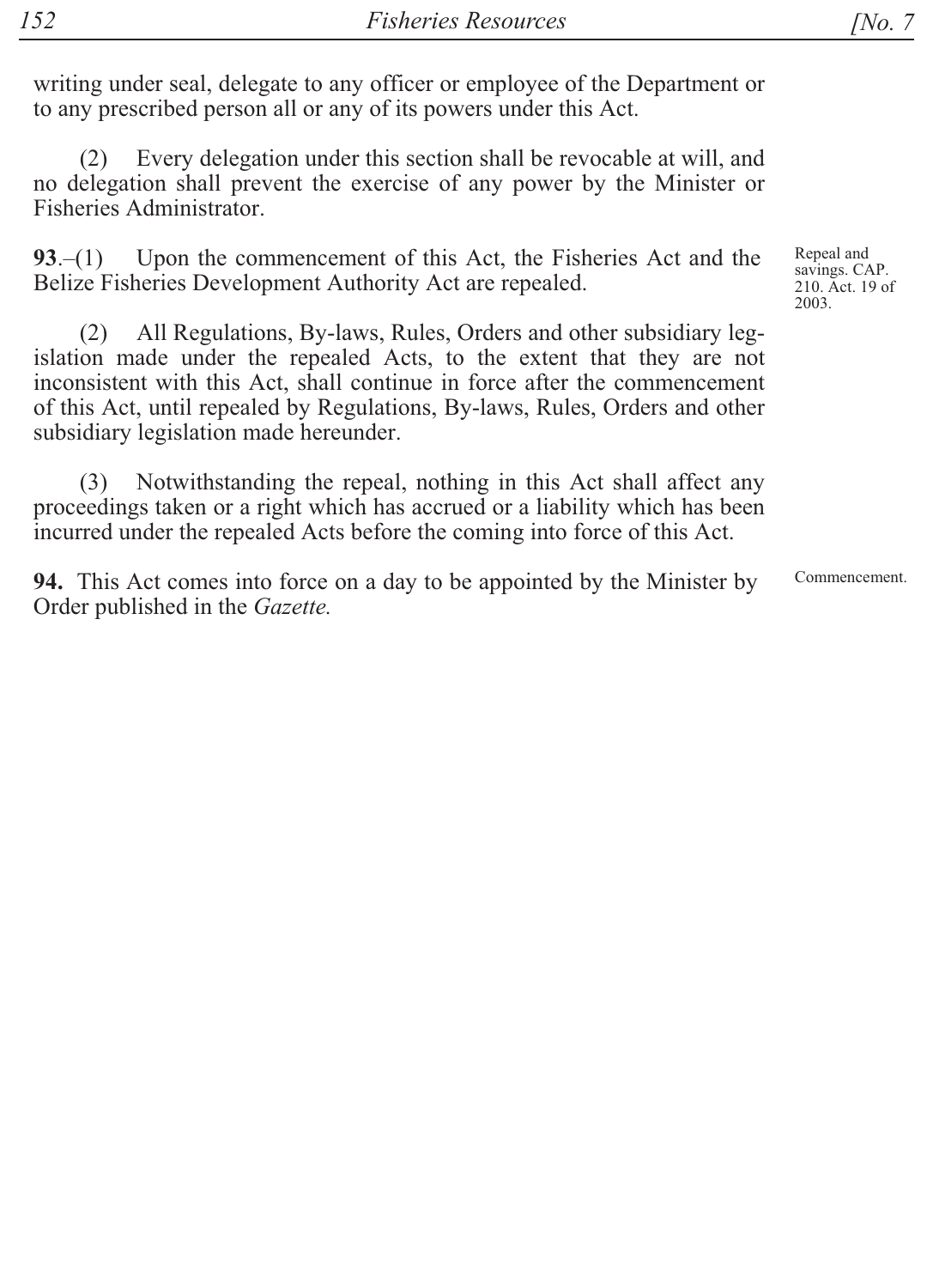# **SCHEDULE**

(Section 88)

| <b>Description: English Common</b><br><b>Name</b>                       | <b>Scientific Name</b>                              |
|-------------------------------------------------------------------------|-----------------------------------------------------|
| All species of soft coral                                               | all species of Gorgonacea,                          |
|                                                                         | Alcyonacia                                          |
| All species of hard or stony coral                                      | all species Scleractinia,                           |
| <b>Whale Shark</b>                                                      | Rhincodon typus                                     |
| Nurse shark                                                             | Ginglymostoma cirratum                              |
| Sawfish                                                                 | Pristis perotteti and Pristis                       |
|                                                                         | pectinate                                           |
| Rays                                                                    | All species of rays of the                          |
|                                                                         | superorder Batoidea                                 |
| Parrot fish                                                             | Scaridae, all species                               |
| Surgeon fish                                                            | Family: Acanthuridae, all species                   |
| Angel Fish                                                              | Family: Pomacanthidae, all                          |
|                                                                         | species                                             |
| Triggerfishes                                                           | Family: Balistidae, all species                     |
| Green turtle                                                            | Chelonia mydas                                      |
| Hawksbill turtle                                                        | Eretmochelys imbricata                              |
| Loggerhead turtle                                                       | Caretta caretta                                     |
| Leatherback turtle                                                      | Dermochelys coriacea                                |
| Seahorse                                                                | Hippocampus, all species                            |
| Sea star                                                                | Asteroidea all species                              |
| Dolphins:                                                               | Atlantic bottlenose dolphin -                       |
|                                                                         | Tursiops truncatus                                  |
|                                                                         | Atlantic spotted dolphin - Stenella                 |
|                                                                         | frontalis                                           |
|                                                                         | Rough-toothed dolphin - Steno<br><i>bredanensis</i> |
|                                                                         | Spinner dolphin - Stenella                          |
|                                                                         | longirostris                                        |
| Manatee                                                                 | Trichechus manatus                                  |
| All other species of marine<br>mammals (including migratory<br>species) |                                                     |
|                                                                         |                                                     |